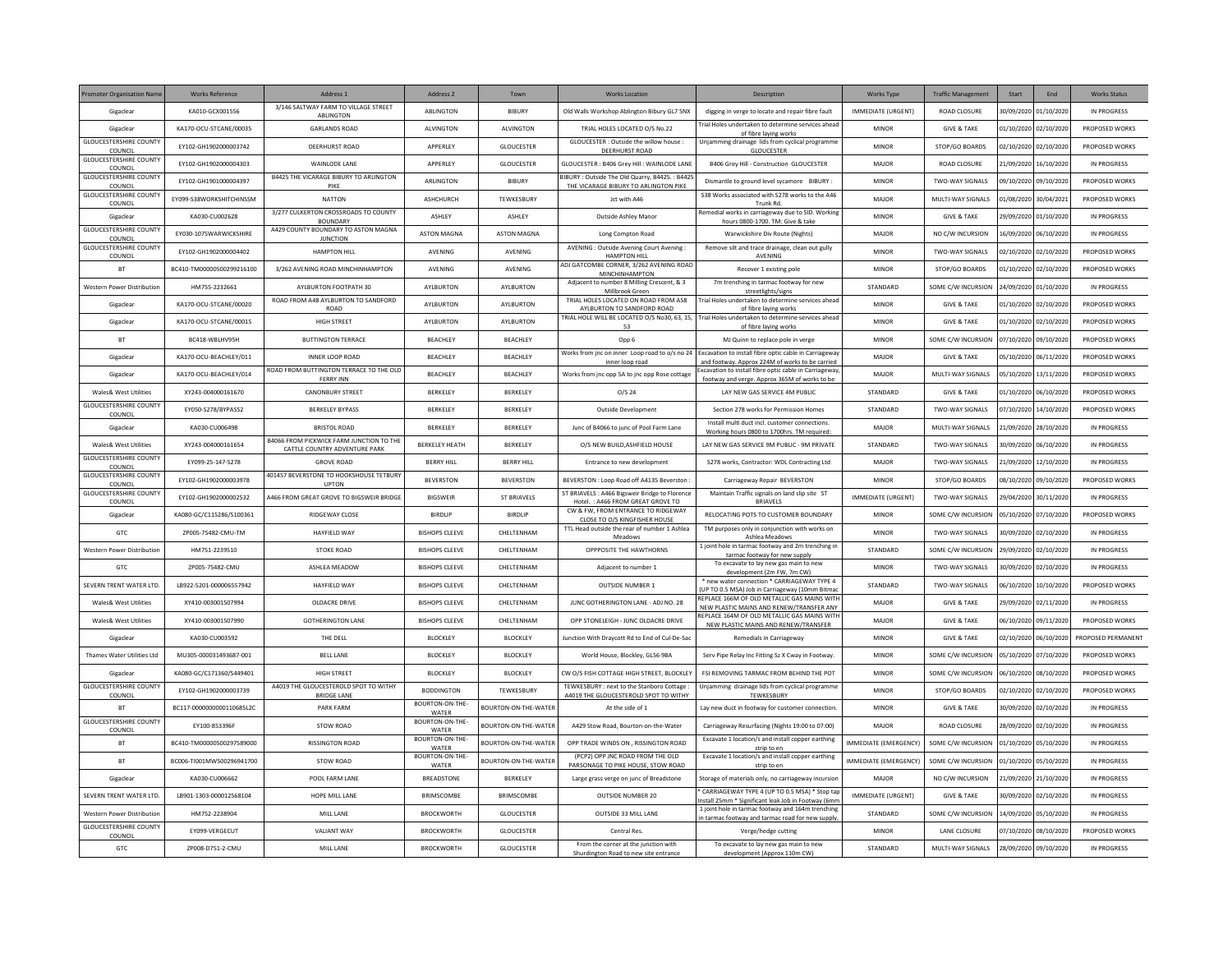| <b>GTC</b>                                         | ZP008-D751-1-CMU          | SHURDINGTON ROAD                                                      | <b>BROCKWORTH</b>     | <b>GLOUCESTER</b> | Adjacent to 'The Aquatic Habitat to the corner of<br>Mill Lane                       | To excavate to lay new gas main to new<br>development (15m CW, 8m FW)                                  | STANDARD                  | MULTI-WAY SIGNALS      |            | 28/09/2020 09/10/2020 | PROPOSED WORKS     |
|----------------------------------------------------|---------------------------|-----------------------------------------------------------------------|-----------------------|-------------------|--------------------------------------------------------------------------------------|--------------------------------------------------------------------------------------------------------|---------------------------|------------------------|------------|-----------------------|--------------------|
| Western Power Distribution                         | HM752-2235123             | <b>BOVERTON AVENUE</b>                                                | <b>BROCKWORTH</b>     | <b>GLOUCESTER</b> | Outside 34 + 36                                                                      | 1 joint hole in tarmac footway to replace faulty<br>streetlight service joint                          | STANDARD                  | SOME C/W INCURSION     |            | 09/10/2020 14/10/2020 | PROPOSED WORKS     |
| Gigaclear                                          | KA030-CU004094            | <b>GREEN STREET</b>                                                   | <b>BROCKWORTH</b>     | <b>GLOUCESTER</b> | Outside Corner Cottage to outside Croft Amber                                        | Excavating in the verge & carriageway to fix micro-<br>duct faults off PRTWAY-24. Working hours 08:00- | STANDARD                  | <b>GIVE &amp; TAKE</b> | 05/10/2020 | 16/10/2020            | PROPOSED WORKS     |
| SURE TELECOMS LTD                                  | SI003-0373328A            | <b>FRMIN STREET</b>                                                   | <b>BROCKWORTH</b>     | <b>GLOUCESTER</b> | Junction with Golf Club Lane to junction with                                        | Excavation of 0.3m x 675m of mixed surface for the<br>installation of Telecommunication Ducts and      | MAIOR                     | MULTI-WAY SIGNALS      |            | 23/09/2020 25/10/2020 | IN PROGRESS        |
| SURF TELECOMS LTD                                  | SJ003-0373328G            | VICARAGE LANE                                                         | <b>BROCKWORTH</b>     | GLOUCESTER        | Vicarage Lane<br>Adiacent 75 Ermin Street                                            | TM only for the installation of Telecommunication                                                      | MAJOR                     | MULTI-WAY SIGNALS      |            | 23/09/2020 25/10/2020 | IN PROGRESS        |
| SURF TELECOMS LTD                                  | SJ003-0373328H            | <b>GREEN STREET</b>                                                   | <b>BROCKWORTH</b>     | <b>GLOUCESTER</b> | Junction with Ermin Street to outside 17                                             | Ducts and associated chambers. Works in<br>Approx 50m of excavation for the installation of            | MAJOR                     | MULTI-WAY SIGNALS      | 23/09/2020 | 27/10/2020            | IN PROGRESS        |
| SURF TELECOMS LTD                                  | SI003-0373328E            | <b>FRMIN PARK</b>                                                     | <b>BROCKWORTH</b>     | <b>GLOUCESTER</b> | Outside 1a                                                                           | elecommunication Ducts and associated chamber<br>TM only for the installation of Telecommunication     | MAJOR                     | MULTI-WAY SIGNALS      | 23/09/2020 | 27/10/2020            | IN PROGRESS        |
| SURE TELECOMS LTD                                  | SI003-0373328D            | WESTEIFLD ROAD                                                        | <b>BROCKWORTH</b>     | <b>GLOUCESTER</b> | lunction with Hucclecote Road, Golf Club Lane &                                      | Ducts and associated chambers. Works in<br>TM only for the installation of Telecommunication           | MAIOR                     | MULTI-WAY SIGNALS      |            | 23/09/2020 27/10/2020 | IN PROGRESS        |
| SURF TELECOMS LTD                                  | SJ003-0373328C            | <b>GOLF CLUB LANE</b>                                                 | <b>BROCKWORTH</b>     | <b>GLOUCESTER</b> | <b>Ermin Street</b><br>Junction with Hucclescote Road, Ermin Street &                | Ducts and associated chambers. Works in<br>TM only for the installation of Telecommunication           | MAJOR                     | MULTI-WAY SIGNALS      |            | 23/09/2020 27/10/2020 | IN PROGRESS        |
| SURF TELECOMS LTD                                  | SJ003-0373328I            | <b>GREEN WAY</b>                                                      | <b>BROCKWORTH</b>     | <b>GLOUCESTER</b> | <b>Westfield Road</b><br>Outside 4                                                   | Ducts and associated chambers. Works in<br>TM only for the installation of Telecommunication           | MAJOR                     | MULTI-WAY SIGNALS      |            | 23/09/2020 27/10/2020 | IN PROGRESS        |
| <b>SURF TELECOMS LTD</b>                           | SJ003-0373328E            | HILLVIEW AVENUE                                                       | <b>BROCKWORTH</b>     | <b>GLOUCESTER</b> | Junction with Ermin Street                                                           | Ducts and associated chambers. Works in<br>Signs for TM only for the installation of                   | MAJOR                     | SOME C/W INCURSION     | 23/09/2020 | 27/10/2020            | IN PROGRESS        |
|                                                    |                           | SEARROOK ROAD                                                         |                       |                   |                                                                                      | elecommunication Ducts and associated chambe<br>TM only for the installation of Telecommunication      |                           |                        |            |                       |                    |
| SURF TELECOMS LTD<br><b>GLOUCESTERSHIRE COUNTY</b> | SJ003-0373328J            |                                                                       | <b>BROCKWORTH</b>     | GLOUCESTER        | Adiacent 15 Green Street                                                             | Ducts and associated chambers. Works in<br>S278 Developer works. Road widening/drainage                | MAJOR                     | MULTI-WAY SIGNALS      |            | 23/09/2020 27/10/2020 | IN PROGRESS        |
| COUNCIL                                            | EY020-S278SEPT20          | MILL LANE<br>A48 FROM JUNCTION WITH KERRIN LANE TO                    | <b>BROCKWORTH</b>     | GLOUCESTER        | o/s Leisure Centre<br>Along A48 opp The bungalow, past Woolaston                     | improvements<br>Frial Holes undertaken to determine services ahead                                     | MAIOR                     | TWO-WAY SIGNALS        | 07/09/2020 | 18/12/2020            | PROPOSED WORKS     |
| Gigaclear                                          | KA170-SW-STRCHW/00023A    | JUNCTION AT WOOLASTON GRANGE<br>A48 FROM JUNCTION WITH KERRIN LANE TO | <b>BROOKEND</b>       | <b>WOOLASTON</b>  | inn ending o/s jnc opp Lansdowne house<br>WORKS LOCATED APPROX 50M OFF JNC TO        | of fibre laying works<br>Trial Holes undertaken to determine services ahead                            | <b>MINOR</b>              | <b>GIVE &amp; TAKE</b> |            | 02/10/2020 02/10/2020 | PROPOSED WORKS     |
| Gigaclear                                          | KA170-SW-STRCHW/00023B    | JUNCTION AT WOOLASTON GRANGE                                          | <b>BROOKEND</b>       | <b>WOOLASTON</b>  | <b>KEYNSHAME LANE</b>                                                                | of fibre laying works                                                                                  | <b>MINOF</b>              | <b>GIVE &amp; TAKE</b> | 02/10/2020 | 02/10/2020            | PROPOSED WORKS     |
| <b>BT</b>                                          | BC410-TM00000500302348600 | <b>ASHLEY DRIVE</b>                                                   | <b>BUSSAGE</b>        | STROUD            | O/S 13, ASHLEY DRIVE                                                                 | Excavate 1 location(s) to expose cable damage                                                          | <b>IMMEDIATE (URGENT)</b> | SOME C/W INCURSION     | 29/09/2020 | 01/10/2020            | IN PROGRESS        |
| Western Power Distribution                         | HM753-2240077             | PHILLIMORE ROAD                                                       | CAM                   | CAM               | To the side of no 7                                                                  | Ljoint hole in grass verge and 5m trenching in grass<br>verge for new supply                           | STANDARD                  | SOME C/W INCURSION     | 01/10/2020 | 06/10/2020            | PROPOSED WORKS     |
| <b>BT</b>                                          | BC410-TM00000500301969400 | <b>HIGH STREET</b>                                                    | CAM                   | CAM               | Clear blockage IN CARRIAGEWAY OUTSIDE 50<br><b>HIGH STREET</b>                       | Clear Blockages                                                                                        | <b>MINOR</b>              | MULTI-WAY SIGNALS      | 02/10/2020 | 06/10/2020            | PROPOSED WORKS     |
| Western Power Distribution                         | HM753-2237981             | <b>ELSTUB LANE</b>                                                    | CAM                   | CAM               | Outside 10 Field Lane                                                                | 1 joint hole in tarmac road and 15m trenching in<br>grass verge for new supply                         | STANDARD                  | SOME C/W INCURSION     | 30/09/2020 | 06/10/2020            | IN PROGRESS        |
| Wales& West Utilities                              | XY243-004000160788        | <b>ELSTUB LANE</b>                                                    | CAM                   | CAM               | O/S PLOT 3 AT 1B                                                                     | LAY NEW GAS SERVICE 7M PUBLIC - 2M PRIVATE                                                             | STANDARD                  | <b>GIVE &amp; TAKE</b> | 04/10/2020 | 08/10/2020            | PROPOSED WORKS     |
| Gigaclea                                           | KA030-CU006497            | <b>BRISTOL ROAD</b>                                                   | CAM                   | CAM               | Junc of B4066 to just past large industrial estate                                   | Install multi duct incl. customer connections.<br>Vorking hours 0800 to 1700hrs. TM required: 2 wa     | STANDARD                  | TWO-WAY SIGNALS        | 28/09/2020 | 09/10/2020            | PROPOSED WORKS     |
| Last Mile Gas Limited                              | VS016-UKP9221             | BOX ROAD                                                              | CAM                   | CAM               | Outside no.37 - no. 39                                                               | Excavate CSEP and approx 32m in FW for<br>installation of gas mains                                    | STANDARD                  | TWO-WAY SIGNALS        | 01/10/2020 | 09/10/2020            | PROPOSED WORKS     |
| Gigaclear                                          | KA030-CU006692            | A4135 FROM SLIMBRIDGE CROSSROADS TO<br>DRAYCOTT CAM                   | CAM                   | CAM               | Roundabout to Slimbridge FC                                                          | Excavate to install fibre optic cables. Working hours<br>07:00-19:00. TM: Multiway lights              | STANDARD                  | MULTI-WAY SIGNALS      | 29/09/2020 | 12/10/2020            | PROPOSED WORKS     |
| <b>GLOUCESTERSHIRE COUNTY</b><br>COUNCIL           | EY050-S278/WAIN           | BOX ROAD                                                              | CAM                   | CAM               | wain homes development                                                               | s278 and s50 works                                                                                     | MAJOR                     | TWO-WAY SIGNALS        |            | 03/09/2020 30/10/2020 | IN PROGRESS        |
| Gigaclea                                           | KA030-CU006673            | A38 LAYBY ELMCOTE LANE                                                | CAMBRIDGE             | CAMBRIDGE         | Side entrance of Wharf Cambridge to front of<br>Smithfields                          | Storage of materials on layby, give & take will be<br>used                                             | STANDARD                  | <b>GIVE &amp; TAKE</b> | 21/09/2020 | 01/10/2020            | IN PROGRESS        |
| Gigaclear                                          | KA030-CU006690            | A38 LAYBY ELMCOTE LANE                                                | CAMBRIDGE             | CAMBRIDGE         | Motor Garage to Smithfields                                                          | Excavate to install fibre optic cables. Working hours<br>07:00-19:00. TM: Give & take                  | <b>MINOR</b>              | <b>GIVE &amp; TAKE</b> | 29/09/2020 | 02/10/2020            | IN PROGRESS        |
| Gigaclear                                          | KA030-CU006456            | A38 RYALLS LANE TO ST JOHNS ROAD<br>SLIMBRIDGE                        | CAMBRIDGE             | CAMBRIDGE         | Along A38                                                                            | Remedial works. Working hours 0800-1700. TM:<br>Two way lights                                         | <b>MINOR</b>              | TWO-WAY SIGNALS        | 02/10/2020 | 06/10/2020            | PROPOSED REMEDIAL  |
| Western Power Distribution                         | HM753-2240679             | THE BASSETTS                                                          | <b>CASHES GREEN</b>   | STROUD            | Side of number 89                                                                    | 1 joint hole in tarmac footway and 1m trenching in<br>tarmac footway for new supply                    | STANDARD                  | SOME C/W INCURSION     | 06/10/2020 | 09/10/2020            | PROPOSED WORKS     |
| <b>GLOUCESTERSHIRE COUNTY</b><br>COUNCI            | EY102-GH1902000004385     | 34234 FROM THE ANCHOR INN TO CHURCH ROAD                              | CENTRAL LYDBROOK      | LYDBROOK          | LYDBROOK: opp lydbrook social club gl179sa:<br>B4234 FROM THE ANCHOR INN TO JUNCTION | new drainage carrier LYDBROOK                                                                          | STANDARD                  | PRIORITY WORKING       | 30/09/2020 | 08/10/2020            | IN PROGRESS        |
| Gigaclea                                           | KA030-CU004149            | DARK LANE                                                             | CHALFORD              | STROUD            | Along Dark Lane                                                                      | emedial works in carriageway. Working hours 0800                                                       | <b>MINOR</b>              | <b>GIVE &amp; TAKE</b> | 02/10/2020 | 02/10/2020            | PROPOSED PERMANENT |
| <b>BT</b>                                          | BC410-TM00000500296875200 | ROAD TO BELVEDERE MEWS                                                | CHALFORD              | STROUD            | IN VERGE OPP BELVEDERE MEWS, ROAD TO                                                 | 1700. TM: Give & take<br>Replace 1 existing pole 0.5m x 0.5m                                           | <b>MINOR</b>              | NO C/W INCURSION       | 30/09/2020 | 02/10/2020            | PROPOSED WORKS     |
| NETWORK RAIL -PROMOTERS                            | KL237-00992BBE18/06/2020  | HYDE HILL                                                             | CHALFORD              | STROUD            | <b>BELVEDERE MEWS</b><br>Chalford - Hyde Retaining Wall                              | Retaining wall rebuild and de veg works through out                                                    | MAJOR                     | <b>ROAD CLOSURE</b>    |            | 05/10/2020 16/10/2020 | PROPOSED WORKS     |
| NATIONAL<br>Wales& West Utilities                  | XY410-003001521224        | <b>BRANTWOOD ROAD</b>                                                 | CHALFORD HILL         | CHALFORD HILL     | JUNCTION OF MIDDLE HILL TO O/S THE                                                   | 10 midweek night shifts Monday to Fridays only<br>REPLACE 124M OF OLD METALLIC GAS MAINS WITH          | MAJOR                     | <b>GIVE &amp; TAKE</b> | 29/09/2020 | 20/11/2020            | IN PROGRESS        |
| <b>Wales&amp; West Utilities</b>                   | XY410-003001521224/999    | MIDDLE HILL                                                           | CHALFORD HILL         | STROUD            | VICARAGE<br><b>GRASS VERGE ON MIDDLE HILL</b>                                        | NEW PLASTIC MAINS IN THE HIGHWAY / FOOTWAY<br>WELFARE UNIT LOCATION                                    | MAJOR                     | NO C/W INCURSION       | 29/09/2020 | 06/11/2020            | IN PROGRESS        |
| Gigaclea                                           | KA030-CU006446            | WOODPECKERS TO HUNTINGFORD                                            | CHARFIELD             | CHARFIELD         | Outside farm to 50m from farm entrance                                               | Install 50m multi duct incl. customer connections.                                                     | MAJOR                     | ROAD CLOSURE           | 21/09/2020 | 02/10/2020            | IN PROGRESS        |
| SEVERN TRENT WATER LTD.                            | LB906-0000-00009312576    | <b>HARTLEBURY WAY</b>                                                 | <b>CHARLTON KINGS</b> | CHELTENHAM        | ON FOOTWAY OUTSIDE NUMBER 7                                                          | Working hours 0800 to 1700hrs. TM required: Road<br>Install external meter in boundary box at depth of | <b>MINOR</b>              | SOME C/W INCURSION     | 06/10/2020 | 06/10/2020            | PROPOSED WORKS     |
| SEVERN TRENT WATER LTD.                            | LB906-0000-00004575626    | <b>HAYWARDS ROAD</b>                                                  | <b>CHARLTON KINGS</b> | CHELTENHAM        | ON FOOTWAY OUTSIDE NUMBER 16                                                         | under 1.5 meters by Minimum dig with Permanent<br>Install external meter in boundary box at depth of   | <b>MINOR</b>              | SOME C/W INCURSION     |            | 06/10/2020 06/10/2020 | PROPOSED WORKS     |
| <b>GLOUCESTERSHIRE COUNTY</b>                      | FY099-S50-00786           | HAM ROAD                                                              |                       |                   |                                                                                      | under 1.5 meters by Minimum dig with Permanent<br>Private foul water connection, Contractor: Piccon    |                           |                        |            |                       |                    |
| COUNCIL<br><b>GLOUCESTERSHIRE COUNTY</b>           |                           |                                                                       | <b>CHARLTON KINGS</b> | CHELTENHAM        | nr Village Green and towards new developemen                                         | Construction<br>Private water connection, Contractor: Piccon                                           | STANDARD                  | MULTI-WAY SIGNALS      | 05/10/2020 | 16/10/2020            | PROPOSED WORKS     |
| COUNCI                                             | EY099-S50-00786A          | MILL LANE                                                             | <b>CHARLTON KINGS</b> | CHELTENHAM        | In Village Green and towards new developemer<br>LOCATED OUTSIDE 33 PARK PLACE IN THE | Construction<br>MH cover In H'way - DSP - TM PLAN Job in                                               | STANDARD                  | <b>GIVE &amp; TAKE</b> | 05/10/2020 | 16/10/2020            | PROPOSED WORKS     |
| SEVERN TRENT WATER LTD.                            | 18902-2302-000012541085   | <b>PARK PLACE</b>                                                     | CHFITENHAM            | <b>CHEITENHAM</b> | CARRIAGEWAY                                                                          | Carriageway (10mm StoneMastic Asphalt)<br>HV Bbox Install 25mm and Meter * CARRIAGEWA                  | <b>MINOR</b>              | <b>TWO-WAY SIGNALS</b> |            | 01/10/2020 01/10/2020 | PROPOSED WORKS     |
| SEVERN TRENT WATER ITD.                            | 18901-1303-000012549160   | <b>IYPIATT STREET</b>                                                 | CHFITENHAM            | <b>CHEITENHAM</b> | 36                                                                                   | TYPE 4 (UP TO 0.5 MSA) Job in Footway (6mm                                                             | <b>IMMEDIATE (URGENT</b>  | <b>GIVE &amp; TAKE</b> | 29/09/2020 | 01/10/2020            | IN PROGRESS        |
| <b>VIRGIN MEDIA</b>                                | NK110-ANSL007951          | THE RUNNINGS                                                          | CHELTENHAM            | CHELTENHAM        | UNIT 2D THE RUNNINGS CHELTENHAM                                                      | INSTALL TEE IN FOOTWAY                                                                                 | <b>MINOR</b>              | NO C/W INCURSION       |            | 30/09/2020 01/10/2020 | PROPOSED WORKS     |
| <b>Western Power Distribution</b>                  | HM751-9459325             | <b>GLYNBRIDGE GARDENS</b>                                             | CHELTENHAM            | CHELTENHAM        | Outside number 27-31                                                                 | Urgent excavation in highway to locate and repair<br>LV cable fault                                    | IMMEDIATE (URGENT)        | SOME C/W INCURSION     |            | 25/09/2020 01/10/2020 | IN PROGRESS        |
| SEVERN TRENT WATER LTD.                            | LB901-1303-000012540117   | <b>KEMPTON GROVE</b>                                                  | CHELTENHAM            | CHELTENHAM        | $O/S$ 30                                                                             | Long Comm pipe Renew 25mm Job in Carriageway<br>(10mm Bitmac (Tarmac))                                 | <b>MINOF</b>              | <b>GIVE &amp; TAKE</b> | 29/09/2020 | 01/10/2020            | PROPOSED WORKS     |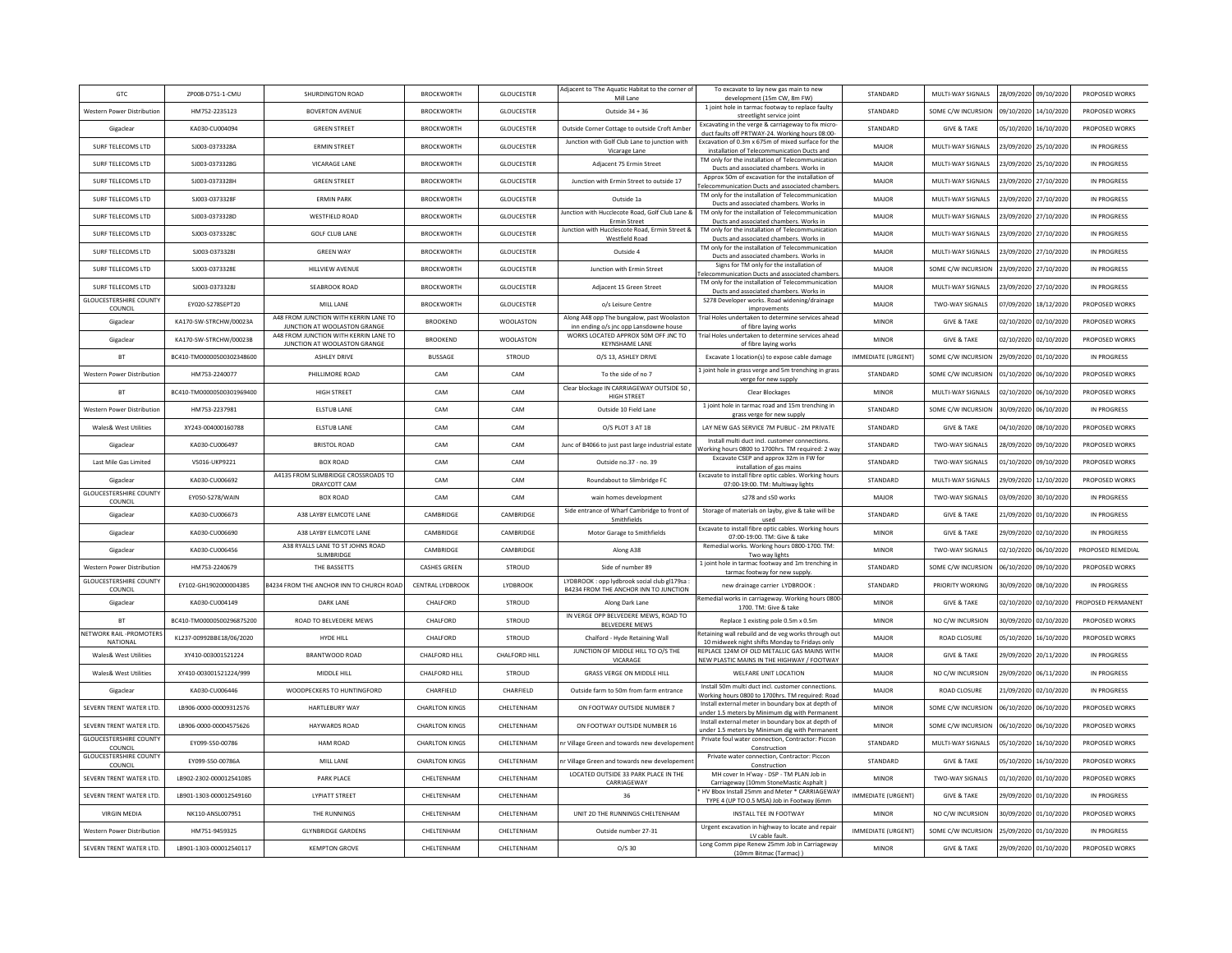| Wales& West Utilities                                             | XY244-004000161595        | UPPER BATH STREET            | CHELTENHAM | CHELTENHAM        | O/S 165                                                                        | LAY NEW GAS SERVICE 5M PUBLIC                                                                        | STANDARD                 | <b>GIVE &amp; TAKE</b> |                       | 27/09/2020 01/10/2020 | IN PROGRESS        |
|-------------------------------------------------------------------|---------------------------|------------------------------|------------|-------------------|--------------------------------------------------------------------------------|------------------------------------------------------------------------------------------------------|--------------------------|------------------------|-----------------------|-----------------------|--------------------|
| <b>Wales&amp; West Utilities</b>                                  | XY245-003001488850        | PICCADILLY WAY               | CHELTENHAM | CHELTENHAM        | 0/S NO. 1 - 0/S NO. 23                                                         | REPLACE 258M OF OLD METALLIC GAS MAINS WITH<br>NEW PLASTIC MAINS AND RENEW/TRANSFER                  | MAJOR                    | <b>GIVE &amp; TAKE</b> |                       | 15/07/2020 01/10/2020 | IN PROGRESS        |
| Western Power Distribution                                        | HM751-2243470             | ST PAULS ROAD                | CHELTENHAM | CHELTENHAM        | Outside No.10                                                                  | Ljoint hole in tarmac footway for supply alteratior                                                  | MINOR                    | TWO-WAY SIGNALS        | 29/09/2020 01/10/2020 |                       | IN PROGRESS        |
| <b>GLOUCESTERSHIRE COUNTY</b><br>COUNCIL                          | EY202-69540433            | PINETREES                    | CHELTENHAM | CHELTENHAM        | From Jn Moorend - Jn Shrubland                                                 | <b>Replacing 7 Columns</b>                                                                           | MINOR                    | <b>GIVE &amp; TAKE</b> |                       | 30/09/2020 02/10/2020 | PROPOSED WORKS     |
| SEVERN TRENT WATER LTD.                                           | LB906-0000-00009313470    | HIGHWOOD AVENUE              | CHELTENHAM | CHELTENHAM        | ON FOOTWAY OUTSIDE NUMBER 35                                                   | Install external meter in boundary box at depth of<br>under 1.5 meters by Minimum dig with Permaner  | MINOR                    | SOME C/W INCURSION     |                       | 02/10/2020 02/10/2020 | PROPOSED WORKS     |
| <b>GLOUCESTERSHIRE COUNT</b><br>COUNCIL                           | EY102-GH1902000004351     | <b>FAIRVIEW ROAD</b>         | CHELTENHAM | CHELTENHAM        | CHELTENHAM : Outside No 111 GL52 2EX.<br><b>FAIRVIEW ROAD</b>                  | To repair and investigate sink hole CHELTENHAM                                                       | MINOR                    | <b>ROAD CLOSURE</b>    | 30/09/2020            | 02/10/2020            | IN PROGRESS        |
| <b>GLOUCESTERSHIRE COUNTY</b><br>COUNCIL                          | EY202-22128944            | EVENLODE AVENUE              | CHELTENHAM | CHELTENHAM        | OS <sub>3</sub>                                                                | Replace Column                                                                                       | MINOR                    | <b>GIVE &amp; TAKE</b> | 30/09/2020            | 02/10/2020            | PROPOSED WORKS     |
| <b>GLOUCESTERSHIRE COUNT</b><br>COUNCIL                           | EY202-02087579            | <b>CENTRAL CROSS DRIVE</b>   | CHEITENHAM | CHELTENHAM        | CNR OF EVESHAM RD                                                              | replacement of lighting column                                                                       | <b>MINOR</b>             | <b>GIVE &amp; TAKE</b> |                       | 30/09/2020 02/10/2020 | PROPOSED WORKS     |
| <b>GLOUCESTERSHIRE COUNTY</b><br>COUNCIL                          | EY091-VDK11273373         | LECKHAMPTON ROAD             | CHELTENHAM | CHELTENHAM        | 156                                                                            | <b>VDK</b>                                                                                           | STANDARD                 | SOME C/W INCURSION     |                       | 28/09/2020 02/10/2020 | PROPOSED WORKS     |
| <b>BT</b>                                                         | BC007-WCGLRF1C            | <b>HARTLEY CLOSE</b>         | CHELTENHAM | CHELTENHAM        | 4 HARTLEY CLOSE CHARLTON KINGS<br>CHELTENHAM GL53 9DN                          | Excavation in f.way to lay telecoms duct                                                             | <b>MINOR</b>             | SOME C/W INCURSION     | 01/10/2020            | 05/10/2020            | PROPOSED WORKS     |
| SEVERN TRENT WATER LTD                                            | LB901-1303-000012566879   | <b>WINCHCOMBE STREET</b>     | CHELTENHAM | CHELTENHAM        | $O/S$ 96                                                                       | Boundary box Install 25mm * Significant leak Job<br>in Footway (6mm Bitmac (Tarmac))                 | <b>IMMEDIATE (URGENT</b> | SOME C/W INCURSION     | 01/10/2020            | 05/10/2020            | IN PROGRESS        |
| Wales& West Utilities                                             | XY244-001003719629        | <b>GRASMERE ROAD</b>         | CHELTENHAM | CHELTENHAM        | OUTSIDE 29                                                                     | TRACE AND REPAIR GAS ESCAPE AND<br>PERMANENTLY REINSTATE WHERE POSSIBLE                              | IMMEDIATE (EMERGENCY)    | SOME C/W INCURSION     |                       | 29/09/2020 05/10/2020 | IN PROGRESS        |
| Western Power Distribution                                        | HM751-2240150A            | <b>RUTHERFORD WAY</b>        | CHEITENHAM | CHEITENHAM        | Outside Jaguar garage/Unit 2                                                   | 3 joint holes in tarmac footway and 6m trenching i<br>tarmac footway for reinforcement scheme        | STANDARD                 | SOME C/W INCURSION     | 29/09/2020            | 05/10/2020            | IN PROGRESS        |
| <b>BT</b>                                                         | BC410-TM00000500301978800 | UPPERFIELD ROAD              | CHELTENHAM | CHELTENHAM        | 5/O 9 TO 15 KINGSVILLE ROAD TO OPP JNC WITH                                    | Install 10m of 1 way poly duct in Carriageway, Instal                                                | <b>MINOR</b>             | <b>TWO-WAY SIGNALS</b> |                       | 01/10/2020 05/10/2020 | PROPOSED WORKS     |
| Western Power Distribution                                        | HM751-2239526B            | ALBION STREET                | CHELTENHAM | CHELTENHAM        | KINGSVILLE ROAD, UPPERFIELD ROAD<br>from the junction with Gloucester PLace to | 7m of 1 way poly duct in Footway<br>2 joint holes in tarmac footway and 47m trenching                | STANDARD                 | SOME C/W INCURSION     | 29/09/2020            | 06/10/2020            | IN PROGRESS        |
| Western Power Distribution                                        | HM751-2237984             | PENNINE ROAD                 | CHELTENHAM | CHELTENHAM        | outside 44<br>adjacent number 25                                               | in tarmac footway for new supply in conjunction<br>1 joint hole in tarmac footway for new supply     | STANDARD                 | SOME C/W INCURSION     | 01/10/2020            | 06/10/2020            | IN PROGRESS        |
| <b>Western Power Distribution</b>                                 | HM751-2239526A            | <b>GLOUCESTER PLACE</b>      | CHFITENHAM | CHEITENHAM        | adjacent 54 Regency Place                                                      | 8m trenching in tarmac road for new supply in                                                        | STANDARD                 | SOME C/W INCURSION     | 29/09/2020            | 06/10/2020            | IN PROGRESS        |
| Western Power Distribution                                        | HM751-9499843             | PILFORD AVENUE               | CHELTENHAM | CHELTENHAM        | ADJACENT TO NUMBER 1                                                           | conjunction with part B<br>Urgent excavation in highway to locate and repai                          | <b>IMMEDIATE (URGENT</b> | SOME C/W INCURSION     | 30/09/2020            | 06/10/2020            | IN PROGRESS        |
| SEVERN TRENT WATER LTD.                                           | LB906-0000-00004576593    | <b>MARSH GARDENS</b>         | CHELTENHAM | CHELTENHAM        | ON FOOTWAY OUTSIDE NUMBER 26                                                   | LV cable fault.<br>Install external meter in boundary box at depth of                                | <b>MINOR</b>             | SOME C/W INCURSION     | 06/10/2020            | 06/10/2020            | PROPOSED WORKS     |
| SEVERN TRENT WATER LTD.                                           | LB906-0000-00004575601    | PRESTBURY RESTRICTED BYWAY 6 | CHELTENHAM | CHELTENHAM        | on footway outside a property called kander                                    | nder 1.5 meters by Minimum dig with Permaner<br>Install external meter in boundary box at depth of   | MINOR                    | SOME C/W INCURSION     | 06/10/2020            | 06/10/2020            | PROPOSED WORKS     |
| SEVERN TRENT WATER LTD.                                           | LB901-1303-000012428637   | HATHERLEY ROAD               | CHELTENHAM | CHELTENHAM        | 37                                                                             | under 1.5 meters by Minimum dig with Permanent<br>NMA Defect CLO - Remedial Rein by CLO Job in       | <b>MINOR</b>             | <b>TWO-WAY SIGNALS</b> | 06/10/2020            | 07/10/2020            | PROPOSED REMEDIAL  |
| Wales& West Utilities                                             | XY244-004000162499        | CHAPEL LANE                  | CHELTENHAM | CHELTENHAM        | O/S NEW BUILD R/O 2 BETHESDASTREET                                             | Footway (6mm Bitmac (Tarmac) )<br>LAY NEW GAS SERVICE 4M PUBLIC                                      | STANDARD                 | <b>GIVE &amp; TAKE</b> |                       | 02/10/2020 07/10/2020 | PROPOSED WORKS     |
| SEVERN TRENT WATER LTD                                            | LB901-1303-000060349882   | <b>STANWICK DRIVE</b>        | CHELTENHAM | CHELTENHAM        | 90                                                                             | * CARRIAGEWAY TYPE 4 (UP TO 0.5 MSA) Job in                                                          | <b>MINOR</b>             | SOME C/W INCURSION     |                       | 06/10/2020 07/10/2020 | PROPOSED WORKS     |
| Western Power Distribution                                        | HM751-9488649             | <b>GROVEFIELD WAY</b>        | CHELTENHAM | CHELTENHAM        | On the Junction with The Reddings                                              | Footway (6mm Bitmac (Tarmac) )<br>Urgent excavation in highway to locate and repai                   | IMMEDIATE (URGENT)       | SOME C/W INCURSION     | 01/10/2020            | 07/10/2020            | IN PROGRESS        |
| Wales& West Utilities                                             | XY244-004000162938        | MOOREND PARK ROAD            | CHELTENHAM | CHELTENHAM        | $O/S$ 73                                                                       | LV cable faul<br>LAY NEW GAS SERVICE 1M PUBLIC                                                       | STANDARD                 | <b>GIVE &amp; TAKE</b> | 05/10/2020            | 08/10/2020            | PROPOSED WORKS     |
|                                                                   | LB901-1303-000060352100   | MOOREND ROAD                 | CHELTENHAM |                   |                                                                                | Long Comm pipe Renew 25mm * CARRIAGEWAY                                                              |                          | <b>TWO-WAY SIGNALS</b> |                       |                       | PROPOSED WORKS     |
| SEVERN TRENT WATER LTD                                            |                           |                              |            | CHELTENHAM        | F/O 59                                                                         | TYPE 4 (UP TO 0.5 MSA) Job in Carriageway (10mm<br>" HV Bbox Install 25mm and Meter * Job in Footway | STANDARD                 |                        | 05/10/2020            | 08/10/2020            |                    |
| SEVERN TRENT WATER LTD.<br><b>GLOUCESTERSHIRE COUNTY</b>          | LB901-1303-000012545436   | CARTER ROAD                  | CHELTENHAM | CHELTENHAM        | F/O 112                                                                        | (6mm Bitmac (Tarmac))                                                                                | MINOR                    | <b>GIVE &amp; TAKE</b> | 06/10/2020            | 08/10/2020            | PROPOSED WORKS     |
| COUNCIL                                                           | EY102-GH1902000004008     | <b>TOWNSEND STREET</b>       | CHELTENHAM | CHELTENHAM        | CHELTENHAM :: TOWNSEND STREET                                                  | to dig out tarmac in drains X 2 CHELTENHAM<br>Defect CLO - Remedial Rein by CLO Job in Footway       | <b>MINOF</b>             | <b>GIVE &amp; TAKE</b> | 08/10/2020            | 08/10/2020            | PROPOSED WORKS     |
| SEVERN TRENT WATER LTD.                                           | LB901-1303-000060263634   | WELLAND LODGE ROAD           | CHELTENHAM | CHELTENHAM        | 74                                                                             | (Concrete                                                                                            | MINOR                    | <b>GIVE &amp; TAKE</b> | 07/10/2020            | 08/10/2020            | PROPOSED REMEDIAL  |
| <b>Wales&amp; West Utilities</b><br><b>GLOUCESTERSHIRE COUNTY</b> | XY244-004000162490        | ANDOVER ROAD                 | CHELTENHAM | CHELTENHAM        | O/S 55A                                                                        | LAY NEW GAS SERVICE 1M PUBLIC - 1M PRIVATE                                                           | STANDARD                 | <b>GIVE &amp; TAKE</b> |                       | 06/10/2020 09/10/2020 | PROPOSED WORKS     |
| COUNCIL                                                           | FY102-GH1902000004353     | HEWLETT ROAD                 | CHEITENHAM | CHEITENHAM        | CHELTENHAM: Hewlett Road: HEWLETT ROAD                                         | Repair h in roadpatc CHELTENHAM<br>x2 new water connections * CARRIAGEWAY TYPE                       | MINOR                    | ROAD CLOSURE           |                       | 08/10/2020 09/10/2020 | PROPOSED WORKS     |
| SEVERN TRENT WATER LTD.                                           | LB922-5201-000006516148   | PENNINE ROAD                 | CHELTENHAM | CHELTENHAM        | OPP HOLY NAME HALL                                                             | 4 (UP TO 0.5 MSA) Job in Carriageway (Bitumen<br>* Long Comm pipe Renew 25mm * CARRIAGEWAY           | <b>MINOR</b>             | TWO-WAY SIGNALS        |                       | 07/10/2020 09/10/2020 | PROPOSED WORKS     |
| SEVERN TRENT WATER LTD.<br><b>GLOUCESTERSHIRE COUNT</b>           | LB901-1303-000012542006   | <b>LEIGHTON ROAD</b>         | CHELTENHAM | CHELTENHAM        | $O/S$ 41<br>CHELTENHAM : Junction Montpellier Terrace                          | TYPE 4 (UP TO 0.5 MSA) Job in Carriageway (10mm<br>To repair sinkhole/void under the surface         | STANDARD                 | SOME C/W INCURSION     |                       | 06/10/2020 09/10/2020 | PROPOSED WORKS     |
| COUNCIL<br>NETWORK RAIL -PROMOTERS                                | EY102-GH1902000004352     | <b>BATH ROAD</b>             | CHELTENHAM | CHELTENHAM        | (GL50 1XA) : BATH ROAD                                                         | CHELTENHAM<br>The Barrier at Alstone Level Crossing is subject to a                                  | STANDARD                 | <b>ROAD CLOSURE</b>    | 05/10/2020            | 09/10/2020            | PROPOSED WORKS     |
| NATIONAL                                                          | KL265-86M21BAG101020      | <b>ALSTONE LANE</b>          | CHELTENHAM | CHELTENHAM        | LEVEL CROSSIING                                                                | Full Road Closure in order to undergo works to                                                       | MAJOR                    | <b>ROAD CLOSURE</b>    |                       | 10/10/2020 11/10/2020 | PROPOSED WORKS     |
| <b>VIRGIN MEDIA</b>                                               | NK110-ANSL007852          | HESTERS WAY ROAD             | CHEITENHAM | <b>CHEITENHAM</b> | O/S 22 HESTERS WAY ROAD                                                        | EXCAVATE 3M IN FOOTWAY TO INSTALL DUCT                                                               | MINOR                    | <b>GIVE &amp; TAKE</b> |                       | 08/10/2020 12/10/2020 | PROPOSED WORKS     |
| <b>Wales&amp; West Utilities</b>                                  | XY244-004000162261        | HATHERLEY LANE               | CHELTENHAM | CHELTENHAM        | O/S 20A                                                                        | REPLACE TEMPORARY REINSTATEMENT WITH<br>PERMANENT                                                    | <b>MINOR</b>             | <b>TWO-WAY SIGNALS</b> |                       | 09/10/2020 12/10/2020 | PROPOSED PERMANENT |
| <b>VIRGIN MEDIA</b>                                               | NK110-ANSL007887          | POST OFFICE LANE             | CHELTENHAM | CHELTENHAM        | R/O 23 PROMENADE ON POST OFFICE LANE.<br>GLOUCESTERSHIRE, GL50 1LE             | lay 1m in fw                                                                                         | <b>MINOR</b>             | NO C/W INCURSION       | 08/10/2020            | 12/10/2020            | PROPOSED WORKS     |
| <b>GLOUCESTERSHIRE COUNTY</b><br>COUNCIL                          | EY102-GH1901000003940     | <b>COLUMBIA STREET</b>       | CHELTENHAM | CHELTENHAM        | CHELTENHAM : at the side of 14 : COLUMBIA<br><b>STREET</b>                     | Sinkhole - barriers on site pending permanent repai                                                  | IMMEDIATE (URGENT)       | <b>GIVE &amp; TAKE</b> | 20/08/2020            | 12/10/2020            | IN PROGRESS        |
| <b>VIRGIN MEDIA</b>                                               | NK110-ANSL008026          | MEADOW CLOSE                 | CHFITENHAM | CHELTENHAM        | o/s 23 TO 21 MEADOW CLOSE                                                      | LAY 6M OF DUCT IN FOOTWAY                                                                            | MINOR                    | SOME C/W INCURSION     |                       | 08/10/2020 12/10/2020 | PROPOSED WORKS     |
| <b>VIRGIN MEDIA</b>                                               | NK100-/SSEMND/100331400   | PENNINE ROAD                 | CHELTENHAM | CHELTENHAM        | 21 Pennine road Cheltenham                                                     | reinforced concrete road crossing will need 5 days<br>for curing period                              | STANDARD                 | <b>GIVE &amp; TAKE</b> | 07/10/2020            | 13/10/2020            | PROPOSED REMEDIAL  |
| <b>Wales&amp; West Utilities</b>                                  | XY244-004000162921        | <b>TIVERTON CLOSE</b>        | CHELTENHAM | CHELTENHAM        | $O/S$ 17                                                                       | LAY NEW GAS SERVICE 13M PUBLIC                                                                       | STANDARD                 | SOME C/W INCURSION     | 09/10/2020            | 14/10/2020            | PROPOSED WORKS     |
| Western Power Distribution                                        | HM751-2239617             | <b>BATH ROAD</b>             | CHELTENHAM | CHELTENHAM        | Opposite number 2                                                              | 1 joint hole in tarmac footway and 17m trenching i<br>tarmac footway for new streetlights/signs      | <b>MINOR</b>             | SOME C/W INCURSION     |                       | 11/10/2020 14/10/2020 | PROPOSED WORKS     |
| <b>GLOUCESTERSHIRE COUNTY</b><br>COUNCIL                          | EY091-GCCKB               | PRINCESS ELIZABETH WAY       | CHELTENHAM | CHELTENHAM        | Monkscroft Villas                                                              | Streetlight repair on behalf of SSE                                                                  | STANDARD                 | TWO-WAY SIGNALS        | 08/10/2020            | 14/10/2020            | PROPOSED WORKS     |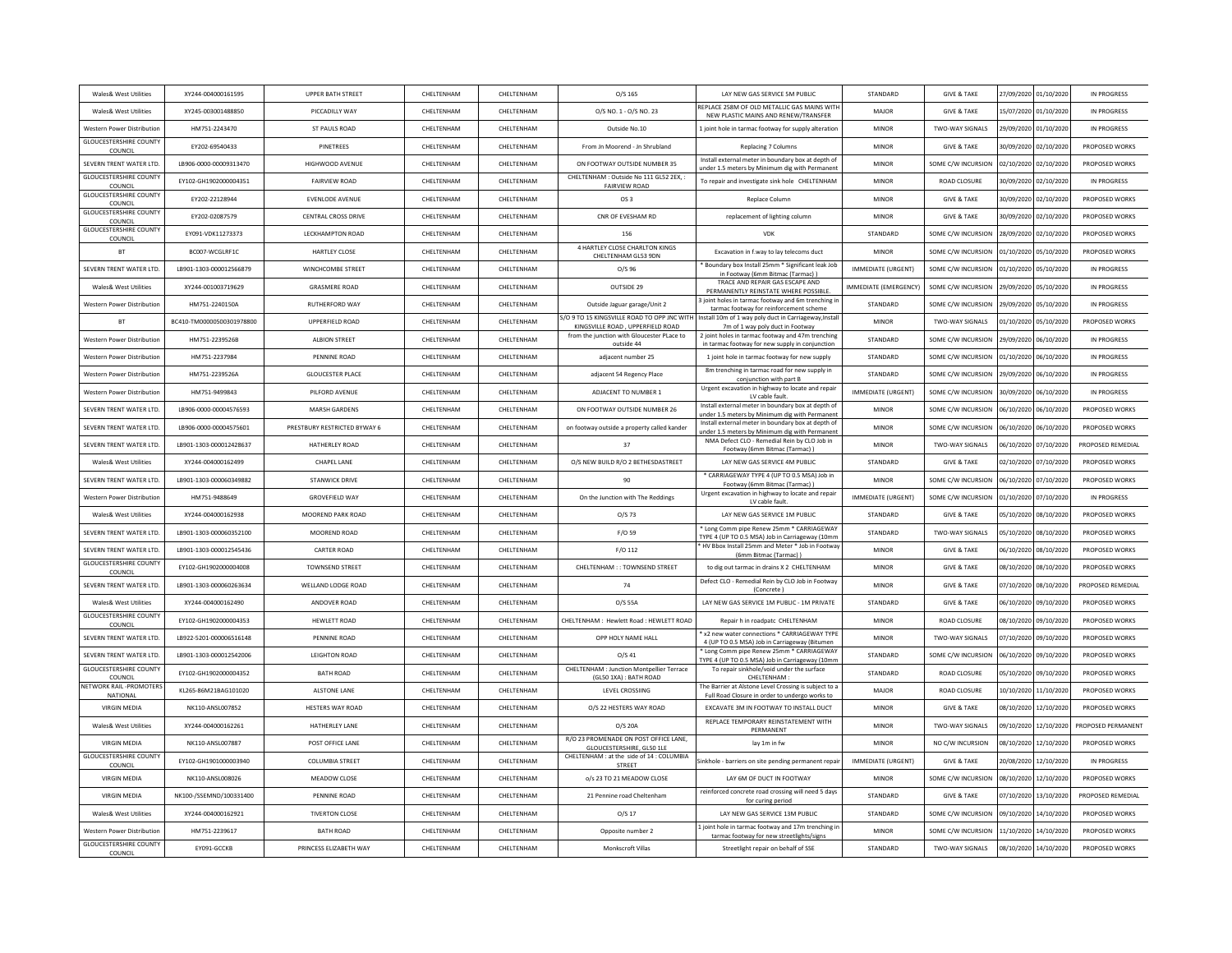| Wales& West Utilities                    | XY244-004000162476        | ARLE ROAD                                                          | CHELTENHAM         | CHELTENHAM              | O/S 102                                                          | LAY NEW GAS SERVICE 8M PUBLIC - 9M PRIVATE                                                                                                            | STANDARD           | <b>GIVE &amp; TAKE</b> |                       | 09/10/2020 14/10/2020 | PROPOSED WORKS     |
|------------------------------------------|---------------------------|--------------------------------------------------------------------|--------------------|-------------------------|------------------------------------------------------------------|-------------------------------------------------------------------------------------------------------------------------------------------------------|--------------------|------------------------|-----------------------|-----------------------|--------------------|
| <b>GLOUCESTERSHIRE COUNTY</b><br>COUNCIL | EY099-S278CCOTSWOLDB      | QUAT GOOSE LANE                                                    | CHELTENHAM         | CHELTENHAM              | Quat Goose lane to new development                               | S278 and S50 works for Cotswold Homes                                                                                                                 | MAJOR              | ROAD CLOSURE           |                       | 05/10/2020 23/10/2020 | PROPOSED WORKS     |
| Western Power Distribution               | HM751-2228060A            | KINGSDITCH LANE                                                    | CHELTENHAM         | CHELTENHAM              | Road                                                             | Works are in between Huntscote Road & Runnigs 1 joint hole in tarmac footway and 85m trenching in<br>tarmac footway and grass verge for reinforcement | MAJOR              | MULTI-WAY SIGNALS      | 28/09/2020 23/10/2020 |                       | IN PROGRESS        |
| <b>Western Power Distribution</b>        | HM751-2228060D            | SWINDON ROAD                                                       | CHEITENHAM         | <b>CHEITENHAM</b>       | Approx 32 mtr's from junction with Kingsditch<br>Lane            | Traffic light head only - no excavation. In<br>conjunction with HM7512228060A/B/C                                                                     | MAIOR              | MULTI-WAY SIGNALS      |                       | 28/09/2020 23/10/2020 | IN PROGRESS        |
| Western Power Distribution               | HM751-2228060C            | <b>RUNNINGS ROAD</b>                                               | CHELTENHAM         | CHELTENHAM              | Outside Substation to corner/ junction with<br>Wymans Lane       | 1 joint hole in tarmac footway and 173m trenching<br>in tarmac footway and tarmac road and grass verge                                                | MAJOR              | MULTI-WAY SIGNALS      |                       | 28/09/2020 23/10/2020 | IN PROGRESS        |
| <b>Western Power Distribution</b>        | HM751-2228060B            | <b>WYMANS LANE</b>                                                 | CHELTENHAM         | CHELTENHAM              | Outside Substation & junction with Runnings<br>Road              | 2 joint holes in tarmac footway and grass verge and<br>117m trenching in tarmac road and grass verge for                                              | MAJOR              | MULTI-WAY SIGNALS      | 28/09/2020            | 23/10/2020            | IN PROGRESS        |
| Wales& West Utilities                    | XY410-003001507159        | <b>LECKHAMPTON ROAD</b>                                            | CHELTENHAM         | CHELTENHAM              | O/S NO. 174 - OPP NO. 374 OLD BATH ROAD                          | REPLACE 498M OF OLD METALLIC GAS MAINS WITH<br>NEW PLASTIC MAINS AND RENEW/TRANSFER                                                                   | MAJOR              | MULTI-WAY SIGNALS      |                       | 17/07/2020 23/10/2020 | IN PROGRESS        |
| Wales& West Utilities                    | XY410-003001507159/999    | PILLEY CRESCENT                                                    | CHEITENHAM         | CHELTENHAM              | OPP 44                                                           | WELFARE UNIT LOCATION                                                                                                                                 | MAJOR              | NO C/W INCURSION       |                       | 22/07/2020 27/10/2020 | IN PROGRESS        |
| Wales& West Utilities                    | XY245-003001488846        | MUSCROFT ROAD                                                      | CHELTENHAM         | CHELTENHAM              | 0./S NO. 1 - 0/S NO. 29                                          | REPLACE 246M OF OLD METALLIC GAS MAINS WITH<br>NEW PLASTIC MAINS AND RENEW/TRANSFER                                                                   | MAJOR              | <b>GIVE &amp; TAKE</b> |                       | 22/06/2020 13/11/2020 | IN PROGRESS        |
| <b>GLOUCESTERSHIRE COUNTY</b><br>COUNCIL | EY099-TTT02228B           | <b>COLLEGE ROAD</b>                                                | CHELTENHAM         | CHELTENHAM              | Signalised icn Hewlett Road / College Road                       | Junction modification works                                                                                                                           | MAJOR              | MULTI-WAY SIGNALS      | 05/10/2020 20/11/2020 |                       | PROPOSED WORKS     |
| <b>GLOUCESTERSHIRE COUNTY</b><br>COUNCIL | EY099-TTT02228A           | HEWLETT ROAD                                                       | CHELTENHAM         | CHELTENHAM              | Signalised jcn Hewlett Road / College Road                       | Junction modification works                                                                                                                           | MAJOR              | MULTI-WAY SIGNALS      | 05/10/2020            | 20/11/2020            | PROPOSED WORKS     |
| <b>GLOUCESTERSHIRE COUNT</b><br>COUNCIL  | EY099-TTT02228            | LONDON ROAD                                                        | CHELTENHAM         | CHELTENHAM              | Signalised jcn Hewlett Road / College Road                       | Junction modification works                                                                                                                           | MAJOR              | MULTI-WAY SIGNALS      |                       | 05/10/2020 20/11/2020 | PROPOSED WORKS     |
| <b>GLOUCESTERSHIRE COUNTY</b><br>COUNCIL | EY099-S278CCOTSWOLDA      | <b>BROCKHAMPTON LANE</b>                                           | CHELTENHAM         | CHELTENHAM              | Quat Goose lane to new development                               | S278 and S50 works for Cotswold Homes                                                                                                                 | MAJOR              | <b>ROAD CLOSURE</b>    | 05/10/2020 21/11/2020 |                       | PROPOSED WORKS     |
| Wales& West Utilities                    | XY245-003001488849        | <b>ROBERTS ROAD</b>                                                | CHELTENHAM         | CHELTENHAM              | JUNC ROBERTS ROAD - O/S NO. 12                                   | REPLACE 234M OF OLD METALLIC GAS MAINS WITH<br>NEW PLASTIC MAINS AND RENEW/TRANSFER                                                                   | MAJOR              | <b>GIVE &amp; TAKE</b> |                       | 05/10/2020 04/12/2020 | PROPOSED WORKS     |
| <b>GLOUCESTERSHIRE COUNTY</b><br>COUNCIL | EY101-WCTIS4              | <b>GLOUCESTER ROAD</b>                                             | CHELTENHAM         | CHELTENHAM              | A40 Court Roundabout                                             | Arle Court Improvements                                                                                                                               | MAJOR              | LANE CLOSURE           |                       | 01/07/2020 21/05/2021 | PROPOSED WORKS     |
| <b>GLOUCESTERSHIRE COUNTY</b><br>COUNCIL | EY101-WCTIS9              | <b>GLOUCESTER ROAD</b>                                             | CHELTENHAM         | CHELTENHAM              | B4063                                                            | Arle Court Improvements                                                                                                                               | MAJOR              | LANE CLOSURE           | 01/07/2020            | 21/05/2021            | PROPOSED WORKS     |
| <b>GLOUCESTERSHIRE COUNTY</b><br>COUNCIL | EY101-WCTIS11             | HATHERLEY LANE                                                     | CHELTENHAM         | CHELTENHAM              | <b>Hatherley Lane</b>                                            | Arle Court Improvements                                                                                                                               | MAJOR              | LANE CLOSURE           | 01/07/2020 21/05/2021 |                       | PROPOSED WORKS     |
| <b>GLOUCESTERSHIRE COUNTY</b><br>COUNCIL | EY101-WCTIS10             | <b>FIDDLERS GREEN LANE</b>                                         | CHELTENHAM         | CHELTENHAM              | <b>Fiddlers Green Lane</b>                                       | Arle Court Improvements                                                                                                                               | MAJOR              | LANE CLOSURE           | 01/07/2020 21/05/2021 |                       | PROPOSED WORKS     |
| <b>GLOUCESTERSHIRE COUNTY</b><br>COUNCIL | EY101-WCTIS3              | A40 GOLDEN VALLEY EASTBOUND SLIP ROAD ON<br><b>FROM ROUNDABOUT</b> | CHELTENHAM         | CHELTENHAM              | A40 Golden Valley Slip Road                                      | A40 EB Widening - M5 J11 to Arle Court                                                                                                                | MAJOR              | LANE CLOSURE           |                       | 01/07/2020 21/05/2021 | PROPOSED WORKS     |
| <b>GLOUCESTERSHIRE COUNTY</b><br>COUNCIL | EY101-WCTIS2              | A40 GOLDEN VALLEY EASTBOUND CENTRE<br>JUNCTION TO SLIP ROAD ON     | CHELTENHAM         | CHELTENHAM              | A40 Golden Valley Overbridge                                     | A40 EB Widening - M5 J11 to Arle Court                                                                                                                | MAJOR              | LANE CLOSURE           | 01/07/2020 21/05/2021 |                       | PROPOSED WORKS     |
| <b>GLOUCESTERSHIRE COUNTY</b><br>COUNCIL | EY101-WCTIS6              | A40 GOLDEN VALLEY WESTBOUND ARLE COURT<br>TO SLIP ROAD OFF         | CHELTENHAM         | UNSPECIFIED             | A40 Golden Valley (Westbound Exit)                               | Arle Court Improvements                                                                                                                               | MAJOR              | LANE CLOSURE           | 01/07/2020            | 21/05/2021            | PROPOSED WORKS     |
| <b>GLOUCESTERSHIRE COUNTY</b><br>COUNCIL | EY101-WCTIS8              | A40 GOLDEN VALLEY WESTBOUND ARLE COURT<br>TO SLIP ROAD OFF         | CHELTENHAM         | UNSPECIFIED             | A40 Golden Valley (Eastbound Exit)                               | Arle Court Improvements                                                                                                                               | MAJOR              | LANE CLOSURE           |                       | 01/07/2020 21/05/2021 | PROPOSED WORKS     |
| <b>GLOUCESTERSHIRE COUNTY</b><br>COUNCIL | FY101-WCTIS1              | A40 GOLDEN VALLEY EASTBOUND SLIP ROAD TO<br>ARLE COURT ROUNDABOUT  | CHEITENHAM         | <b>UNSPECIFIED</b>      | A40 Golden Valley                                                | A40 EB Widening - M5 J11 to Arle Court                                                                                                                | MAIOR              | <b>LANE CLOSURE</b>    |                       | 01/07/2020 21/05/2021 | PROPOSED WORKS     |
| <b>GLOUCESTERSHIRE COUNTY</b><br>COUNCIL | EY101-WCTIS5              | A40 GOLDEN VALLEY EASTBOUND SLIP ROAD TO<br>ARLE COURT ROUNDABOUT  | CHELTENHAM         | UNSPECIFIED             | A40 Golden Valley (East bound approach)                          | Arle Court Improvements                                                                                                                               | MAJOR              | LANE CLOSURE           | 01/07/2020 21/05/2021 |                       | PROPOSED WORKS     |
| <b>GLOUCESTERSHIRE COUNTY</b><br>COUNCIL | EY101-WCTIS7              | A40 GOLDEN VALLEY EASTBOUND SLIP ROAD TO<br>ARLE COURT ROUNDABOUT  | CHELTENHAM         | UNSPECIFIED             | A40 Golden Valley (Westbound approach)                           | Arle Court Improvements                                                                                                                               | MAJOR              | <b>LANE CLOSURE</b>    | 01/07/2020 21/05/2021 |                       | PROPOSED WORKS     |
| <b>GLOUCESTERSHIRE COUNTY</b><br>COUNCIL | EY099-S50-00783           | THE LEASOWS                                                        | CHIPPING CAMPDEN   | <b>CHIPPING CAMPDEN</b> | outside 8 - 11                                                   | Storm and foul water connections, Contractor:<br><b>Walsgrave Contractors Ltd</b>                                                                     | <b>MINOR</b>       | <b>GIVE &amp; TAKE</b> | 28/09/2020 02/10/2020 |                       | IN PROGRESS        |
| Gigaclear                                | KA030-CU003654            | <b>STATION ROAD</b>                                                | CHIPPING CAMPDEN   | CHIPPING CAMPDEN        | Junc by Bowling Club to Junc Fereby Close                        | Remedials in the Verge                                                                                                                                | MINOR              | <b>GIVE &amp; TAKE</b> |                       | 02/10/2020 06/10/2020 | PROPOSED PERMANENT |
| Wales& West Utilities                    | XY245-004000162592        | LITTLEWORTH                                                        | CHIPPING CAMPDEN   | <b>CHIPPING CAMPDEN</b> | O/S CAMWAY                                                       | LAY NEW GAS SERVICE 3M PUBLIC - 8M PRIVATE                                                                                                            | STANDARD           | SOME C/W INCURSION     |                       | 08/10/2020 13/10/2020 | PROPOSED WORKS     |
| Gigaclear                                | KA030-CU006661            | SHEPHERDS WAY                                                      | CHURCHDOWN         | <b>GLOUCESTER</b>       | 305 Innsworth Lane to 9 Shepherds Way,<br>Churchdown, Gloucester | intalation of fibre ducting & furniture on behalf of<br>Gigacleart                                                                                    | STANDARD           | MULTI-WAY SIGNALS      | 23/09/2020            | 06/10/2020            | IN PROGRESS        |
| SEVERN TRENT WATER LTD                   | LB901-1303-000012568718   | WOODSIDE STREET                                                    | CINDERFORD         | CINDERFORD              | $O/S$ 89                                                         | * Boundary box Renew 25mm * CARRIAGEWAY<br>TYPE 4 (UP TO 0.5 MSA) * Significant leak Job in                                                           | IMMEDIATE (URGENT) | <b>GIVE &amp; TAKE</b> | 30/09/2020 02/10/2020 |                       | IN PROGRESS        |
| Western Power Distribution               | HM755-2245323             | <b>BARLEY CORN SQUARE</b>                                          | CINDERFORD         | CINDERFORD              | Verge at Corner of field near playpark                           | 2m trenching in grass verge for new supply                                                                                                            | MINOR              | NO C/W INCURSION       | 01/10/2020 02/10/2020 |                       | PROPOSED WORKS     |
| SEVERN TRENT WATER LTD.                  | LB901-1303-000012520261A  | VALLEY ROAD                                                        | CINDERFORD         | CINDERFORD              | OPPOSITE NUMBER 70                                               | Short Comm pipe Cut Off 25mm * CARRIAGEWAY<br>TYPE 4 (UP TO 0.5 MSA) Job in Footway (6mm                                                              | STANDARD           | TWO-WAY SIGNALS        |                       | 06/10/2020 09/10/2020 | PROPOSED WORKS     |
| Wales& West Utilities                    | XY244-003001475041        | DENECROFT ROAD                                                     | CINDERFORD         | CINDERFORD              | JUNCTION OF HOLLYDEAN TO S/O NO.27<br>HOLLYDEAN                  | REPLACE 138M OF OLD METALLIC GAS MAINS WITH<br>NEW PLASTIC MAINS IN THE HIGHWAY / FOOTWAY                                                             | MAJOR              | <b>GIVE &amp; TAKE</b> | 18/03/2020 09/10/2020 |                       | IN PROGRESS        |
| Wales& West Utilities                    | XY244-004000162571        | FOOTWAY FROM ALBERT ROAD TO SOMERSET<br><b>ROAD</b>                | CINDERFORD         | CINDERFORD              | $O/S$ 30                                                         | LAY NEW GAS SERVICE 1M PUBLIC - 28M PRIVATE                                                                                                           | STANDARD           | SOME C/W INCURSION     |                       | 05/10/2020 09/10/2020 | PROPOSED WORKS     |
| <b>Nestern Power Distributio</b>         | HM755-2240425             | MOUNTJOYS LANE END                                                 | CINDERFORD         | CINDERFORD              | joint bay at base of pole, o/s car park                          | 1 joint hole in tarmac footway for disconnection of<br>supply, reconnection of supply                                                                 | STANDARD           | SOME C/W INCURSION     |                       | 08/10/2020 13/10/2020 | PROPOSED WORKS     |
| Wales& West Utilities                    | XY244-004000162769        | <b>LANTERN CLOSE</b>                                               | CINDERFORD         | CINDERFORD              | O/SS                                                             | LAY NEW GAS SERVICE 1M PUBLIC                                                                                                                         | STANDARD           | SOME C/W INCURSION     | 08/10/2020 13/10/2020 |                       | PROPOSED WORKS     |
| Wales& West Utilities                    | XY244-003001474998        | PARRAGATE                                                          | CINDERFORD         | CINDERFORD              | O/S NO.13 TO 19 PARRAGATE & 22 TO 23<br>PARRAGATE                | REPLACE 129M OF OLD METALLIC GAS MAINS WITH<br>NEW PLASTIC MAINS IN THE HIGHWAY / FOOTWAY                                                             | MAJOR              | <b>GIVE &amp; TAKE</b> | 25/09/2020 12/11/2020 |                       | IN PROGRESS        |
| Wales& West Utilities                    | XY244-003001474999        | OAKDEAN                                                            | CINDERFORD         | CINDERFORD              | JUNCTION OF DENECROFT TO REAR OF NO.13<br>PARRAGATE              | REPLACE 38M OF OLD METALLIC GAS MAINS WITH<br>NEW PLASTIC MAINS IN THE HIGHWAY / FOOTWAY                                                              | MAJOR              | <b>GIVE &amp; TAKE</b> |                       | 25/09/2020 12/11/2020 | IN PROGRESS        |
| Gigaclear                                | KA030-CU006540            | CRICKLADE ROAD                                                     | CIRENCESTER        | CIRENCESTER             | Start of Cricklade Road to end                                   | Remedial works due to outstanding defects.<br>Norking hours 0800-1700. TM: Give & take, we wil                                                        | STANDARD           | <b>GIVE &amp; TAKE</b> | 22/09/2020 01/10/2020 |                       | IN PROGRESS        |
| <b>GLOUCESTERSHIRE COUNTY</b><br>COUNCIL | FY202-05245092            | SWINDON ROAD                                                       | CIRENCESTER        | <b>CIRENCESTER</b>      | on Carriageway                                                   | Lantern Repair                                                                                                                                        | <b>MINOR</b>       | <b>LANE CLOSURE</b>    |                       | 01/10/2020 01/10/2020 | PROPOSED WORKS     |
| Gigaclear                                | KA030-CU006468            | <b>ROSE WAY</b>                                                    | <b>CIRENCESTER</b> | <b>CIRENCESTER</b>      | Junc of Siddington Road to end of Rose Way                       | Install multi duct incl. customer connections                                                                                                         | STANDARD           | <b>GIVE &amp; TAKE</b> | 15/09/2020 05/10/2020 |                       | IN PROGRESS        |
| <b>GLOUCESTERSHIRE COUNTY</b><br>COUNCIL | EY030-0933A/CIRENMOPFAIR  | <b>MARKET PLACE</b>                                                | CIRENCESTER        | CIRENCESTER             | <b>Market Place</b>                                              | Working hours 0800 to 1700hrs. TM required: Give<br>Cirencester Mop Fair                                                                              | <b>MINOR</b>       | <b>ROAD CLOSURE</b>    |                       | 04/10/2020 05/10/2020 | PROPOSED WORKS     |
| <b>Thames Water Utilities Ltd</b>        | MU305-000031515627-001    | <b>VICTORIA ROAD</b>                                               | CIRENCESTER        | CIRENCESTER             | 75A                                                              | Service Pipe Repair <33mm Cway in Carriageway                                                                                                         | <b>MINOR</b>       | SOME C/W INCURSION     | 02/10/2020 06/10/2020 |                       | PROPOSED WORKS     |
| <b>Thames Water Utilities Ltd</b>        | MU306-000810146540045-001 | <b>BRIDGE ROAD</b>                                                 | CIRENCESTER        | <b>CIRENCESTER</b>      | 14 Bridge Road Cirencester GL7 1NJ                               | HH Plot 1-4, 4x25mm MDPE mtrd Supply in                                                                                                               | STANDARD           | <b>TWO-WAY SIGNALS</b> | 30/09/2020            | 06/10/2020            | IN PROGRESS        |
|                                          |                           |                                                                    |                    |                         |                                                                  | Carriageway. Our intention is tocomplete the                                                                                                          |                    |                        |                       |                       |                    |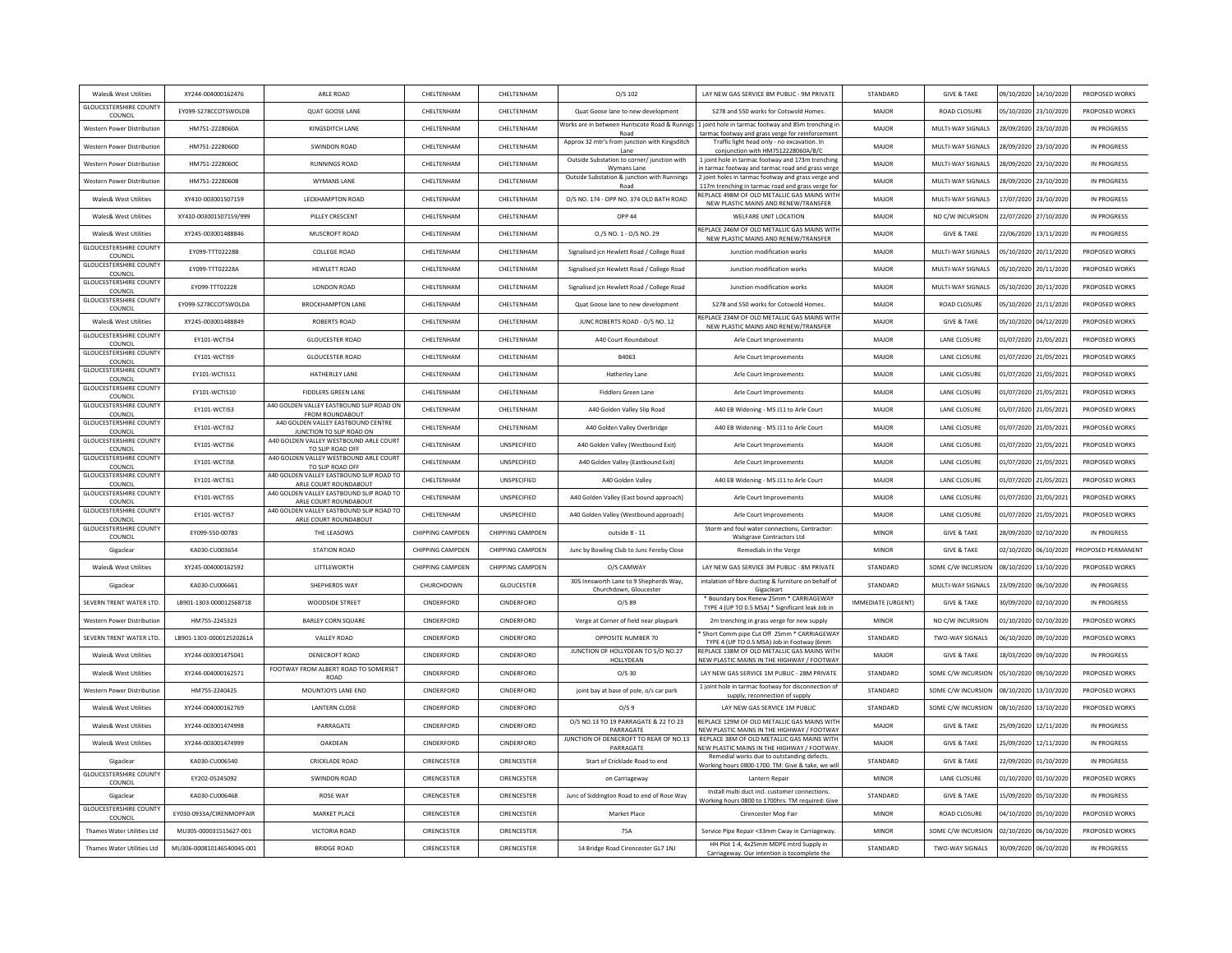| Gigaclear                                             | KA030-CU004492            | NORTH HOME ROAD                                                     | CIRENCESTER           | CIRENCESTER        | Along North Home Road                                                               | Remedial works in footway. Working hours 0800-                                                               | <b>MINOR</b>              | <b>GIVE &amp; TAKE</b> |            | 02/10/2020 06/10/2020 | PROPOSED PERMANENT |
|-------------------------------------------------------|---------------------------|---------------------------------------------------------------------|-----------------------|--------------------|-------------------------------------------------------------------------------------|--------------------------------------------------------------------------------------------------------------|---------------------------|------------------------|------------|-----------------------|--------------------|
| Thames Water Utilities Ltd                            | MU305-000031512826-001    | <b>BOWLING GREEN ROAD</b>                                           | CIRENCESTER           | CIRENCESTER        | 10                                                                                  | 1700. TM: Give & take<br>Service Pipe Repair <33mm Fway in Footway.                                          | MINOR                     | SOME C/W INCURSION     | 06/10/2020 | 08/10/2020            | PROPOSED WORKS     |
| <b>GLOUCESTERSHIRE COUNTY</b>                         | EY030-0994A/CITENMOPFAIR  | <b>MARKET PLACE</b>                                                 | CIRENCESTER           | CIRENCESTER        | Market Place                                                                        | Cirencester Mop Fair                                                                                         | <b>MINOR</b>              | <b>ROAD CLOSURE</b>    | 11/10/2020 | 12/10/2020            | PROPOSED WORKS     |
| COUNCIL<br>Wales& West Utilities                      | XY242-004000160703        | <b>ASHCROFT GARDENS</b>                                             | <b>CIRENCESTER</b>    | <b>CIRENCESTER</b> | 0/s <sub>2</sub>                                                                    | LAY NEW GAS SERVICE 11M PUBLIC.                                                                              | <b>MINOR</b>              | <b>GIVE &amp; TAKE</b> |            | 11/10/2020 14/10/2020 | PROPOSED WORKS     |
| Gigaclear                                             | KA030-CU006309            | SIDDINGTON ROAD                                                     | CIRENCESTER           | CIRENCESTER        | Large verge along Siddington Road                                                   | Storage of materials on verge only                                                                           | MAJOR                     | NO C/W INCURSION       |            | 03/07/2020 15/10/2020 | IN PROGRESS        |
| <b>SCOTTISH&amp; SOUTHERN</b>                         | LP151-S30004346           | LOVE LANE                                                           | CIRENCESTER           | CIRENCESTER        | <b>Opposite Wickes</b>                                                              | 1x 4m by 1.5m joint hole plus trench from love lane                                                          | MAJOR                     | MULTI-WAY SIGNALS      | 28/09/2020 | 20/10/2020            | IN PROGRESS        |
| ELECTRICITY NETWORKS<br><b>SCOTTISH&amp; SOUTHERN</b> | LP151-S30004347           | MIDI AND ROAD                                                       | CIRENCESTER           | CIRENCESTER        | Opposite Lidl                                                                       | to midland road for dual HV cable lay<br>1x 4m by 1.5m joint hole plus trench from love lane                 | MAJOR                     | MULTI-WAY SIGNALS      | 28/09/2020 | 20/10/2020            | IN PROGRESS        |
| <b>ELECTRICITY NETWORKS</b><br>Wales& West Utilities  | XY242-003001450041        | THE WHITEWAY                                                        | <b>CIRENCESTER</b>    | <b>CIRENCESTER</b> | S/O NO.57 TO O/S NO.29                                                              | to midland road for dual HV cable lay<br>REPLACE 216M OF OLD METALLIC GAS MAINS WITH                         | MAJOR                     | MULTI-WAY SIGNALS      |            | 01/09/2020 13/11/2020 | IN PROGRESS        |
| <b>Wales&amp; West Utilities</b>                      | XY242-003001450042        | <b>BERRY HILL CRESCENT</b>                                          | CIRENCESTER           | CIRENCESTER        | JUNCTION OF THE WHITEWAY TO JUNCTION OF                                             | NEW PLASTIC MAINS IN THE HIGHWAY / FOOTWAY<br>REPLACE 850M OF OLD METALLIC GAS MAINS WITH                    | MAJOR                     | <b>GIVE &amp; TAKE</b> | 01/09/2020 | 10/03/2021            | IN PROGRESS        |
| Wales& West Utilities                                 | XY242-003001450044        | <b>BOWLING GREEN ROAD</b>                                           | CIRENCESTER           | CIRENCESTER        | <b>BERRY HILL ROAD</b><br>O/S NO.48 BOWLING GREEN ROAD TO S/O                       | NEW PLASTIC MAINS IN THE HIGHWAY / FOOTWAY<br>REPLACE 59M OF OLD METALLIC GAS MAINS WITH                     | MAJOR                     | <b>GIVE &amp; TAKE</b> |            | 01/09/2020 10/03/2021 | IN PROGRESS        |
| Wales& West Utilities                                 | XY242-003001450043        | BERRY HILL ROAD                                                     | CIRENCESTER           | CIRENCESTER        | <b>NO.45</b><br>J/O BERRY HILL CRESCENT TO JUNCTION OF                              | VEW PLASTIC MAINS IN THE HIGHWAY / FOOTWAY<br>REPLACE 475M OF OLD METALLIC GAS MAINS WITH                    | MAJOR                     | <b>GIVE &amp; TAKE</b> | 01/09/2020 | 10/03/2021            | IN PROGRESS        |
| Thames Water Utilities Ltd                            | MU306-H566-001            | SOMERFORD ROAD                                                      | CIRENCESTER           | CIRENCESTER        | <b>BOWLING GREEN ROAD</b><br>Spratsgate Lane J/O Clarkes lane to Spratsgate         | NEW PLASTIC MAINS IN THE HIGHWAY / FOOTWAY<br>To set out temporary warning signs (site entrance,             | MAJOR                     | NO C/W INCURSION       |            | 15/06/2020 15/06/2021 | IN PROGRESS        |
| Gigaclear                                             | KA010-GCM004662           | 3193 CLIMPERWELL COTTAGE TO CLIMPERWELL                             | CLIMPERWELL           | <b>BRIMPSFIFID</b> | Lane J/O Somerford Road<br>B4070 to Climperwell Farm                                | road works ahead) on grass verge along Spratsgate<br>Repair Fibre Fault                                      | <b>MINOR</b>              | <b>GIVE &amp; TAKE</b> | 02/10/2020 | 06/10/2020            | PROPOSED WORKS     |
| SEVERN TRENT WATER LTD.                               | LB901-1303-000012567460   | CROSSROADS<br><b>KNAPP LANE</b>                                     | COALEY                | COALEY             | <b>OUTSIDE GROVE ORCHARD</b>                                                        | CARRIAGEWAY TYPE 4 (UP TO 0.5 MSA) * Small                                                                   | IMMEDIATE (URGENT)        | SOME C/W INCURSION     |            | 29/09/2020 01/10/2020 | IN PROGRESS        |
| <b>BT</b>                                             | BC008-SS1BAJ07SEP29       | COALEY FOOTPATH 31                                                  | COALEY                | COALEY             | GRASS VERGE COALEY FOOTPATH NR 30 THE                                               | Main Repair Collar 3' * Significant leak Job in<br>ENGINEER TO CARRY OUT A HAND DIG IN GRASS                 | <b>IMMEDIATE (URGENT)</b> | NO C/W INCURSION       |            | 29/09/2020 01/10/2020 | IN PROGRESS        |
| SEVERN TRENT WATER LTD.                               |                           | THE HAM                                                             | COALEY                | COALEY             | CLOSE COALEY DURSLEY GL11 5EP                                                       | VERGE TO EXPOSE A BURIED CABLE IN ORDER TO<br>Small Main Repair Collar 3' * visible burst on mair            |                           |                        |            |                       | IN PROGRESS        |
|                                                       | LB901-1303-000012566049   |                                                                     |                       |                    | OLD PIGEON FARM HOUSE                                                               | Job in Carriageway (10mm Bitmac (Tarmac) ROAD                                                                | IMMEDIATE (URGENT)        | ROAD CLOSURE           | 30/09/2020 | 02/10/2020            |                    |
| Wales& West Utilities                                 | XY243-003001446793        | <b>FIELD LANE</b>                                                   | COALEY                | COALEY             | O/S THE LAGGER                                                                      | RENEW GAS SERVICE 8M PUBLIC                                                                                  | STANDARD                  | <b>GIVE &amp; TAKE</b> | 05/10/2020 | 08/10/2020            | PROPOSED WORKS     |
| Wales& West Utilities                                 | XY243-004000162632        | <b>BETWORTHY</b>                                                    | COALEY                | COALEY             | O/S <sub>5</sub>                                                                    | LAY NEW GAS SERVICE 3M PUBLIC                                                                                | STANDARD                  | <b>GIVE &amp; TAKE</b> | 08/10/2020 | 13/10/2020            | PROPOSED WORKS     |
| Western Power Distribution                            | HM756-0656369             | <b>BAKERS HILL</b>                                                  | COLEFORD              | COLEFORD           | opp Mistover Bakers Hill Coleford                                                   | Sign and guard generator - No excavation<br>2 joint holes in tarmac footway for reinforcement                | STANDARD                  | LANE CLOSURE           |            | 28/09/2020 01/10/2020 | IN PROGRESS        |
| Western Power Distribution                            | HM756-2228050             | ORCHARD ROAD                                                        | COLEFORD              | COLEFORD           | OS 22 ORCHARD RD<br>lunction of Mushet Place, High Nash & Cinderhill                | scheme<br>Excavation to install fibre ducting and furniture for                                              | STANDARD                  | SOME C/W INCURSION     | 24/09/2020 | 02/10/2020            | IN PROGRESS        |
| Gigaclea                                              | KA030-CU006631            | <b>HIGH NASH</b><br>LANE FROM JUNCTION WITH STATION ROAD TO         | COLEFORD              | COLEFORD           | to Flat 3, High Nash House, 2 High Nash, Coleford                                   | Gigaclear, Installation in footpath Carriageway and<br>1 joint hole in tarmac road and 3m trenching in       | MAJOR                     | MULTI-WAY SIGNALS      | 15/09/2020 | 02/10/2020            | IN PROGRESS        |
| Western Power Distribution                            | HM755-2238576             | JUNCTION WITH PERRYGROVE                                            | COLEEORD              | COLEFORD           | o/s puzzle view                                                                     | tarmac road for new supply                                                                                   | <b>STANDARD</b>           | SOME C/W INCURSION     |            | 29/09/2020 02/10/2020 | IN PROGRESS        |
| Wales& West Utilities                                 | XY244-001003732900        | <b>GLOUCESTER ROAD</b>                                              | COLEFORD              | COLEFORD           | OUTSIDE 16                                                                          | TRACE AND REPAIR GAS ESCAPE AND<br>PERMANENTLY REINSTATE WHERE POSSIBLE                                      | IMMEDIATE (EMERGENCY)     | SOME C/W INCURSION     | 26/09/2020 | 02/10/2020            | IN PROGRESS        |
| <b>GLOUCESTERSHIRE COUNTY</b><br>COUNCIL              | EY102-GH1902000003577     | <b>ROCK LANE</b>                                                    | COLEFORD              | COLEFORD           | COLEFORD : Rock lane, Coleford, GL16 8HP :<br><b>ROCK LANE</b>                      | C/way patching.                                                                                              | <b>MINOR</b>              | ROAD CLOSURE           |            | 02/10/2020 04/10/2020 | PROPOSED WORKS     |
| <b>GLOUCESTERSHIRE COUNTY</b><br>COUNCIL              | EY202-62336758            | SPARROW HILL                                                        | COLEFORD              | COLEFORD           | OS Leewanda                                                                         | <b>Replacing Column</b>                                                                                      | <b>MINOF</b>              | <b>GIVE &amp; TAKE</b> | 07/10/2020 | 09/10/2020            | PROPOSED WORKS     |
| Wales& West Utilities                                 | XY244-004000162396        | LANE FROM JUNCTION WITH STATION ROAD TO<br>JUNCTION WITH PERRYGROVE | COLEFORD              | COLEFORD           | O/S PLOT 3 & 4 ADJ CORNER HOUSE                                                     | LAY NEW GAS SERVICE(S)X 2 3M PUBLIC 54M<br>PRIVATE                                                           | STANDARD                  | SOME C/W INCURSION     | 05/10/2020 | 09/10/2020            | PROPOSED WORKS     |
| Gigaclear                                             | KA030-CU006665            | <b>FAIRFIELD CLOSE</b>                                              | COLEFORD              | COLEFORD           | Junction with Bessemer Close to Outside 7<br>Fairfield Close                        | Installation of Fibre Optic Ducting and Chambers                                                             | STANDARD                  | <b>GIVE &amp; TAKE</b> |            | 01/10/2020 14/10/2020 | IN PROGRESS        |
| Gigaclear                                             | KA030-CU006664            | <b>BESSEMER CLOSE</b>                                               | COLEFORD              | COLEFORD           | Junction with Rock Lane to Outside 15 Bessemer<br>Close                             | Installation of Fibre Optic Ducting and Chambers                                                             | STANDARD                  | <b>GIVE &amp; TAKE</b> | 01/10/2020 | 14/10/2020            | IN PROGRESS        |
| Gigaclear                                             | KA030-CU006632            | <b>ROCK LANE</b>                                                    | COLEFORD              | COLEFORD           | 49 High Nash to Pippins, Rock Lane, Coleford                                        | Excavation to install fibre ducting and furniture for<br>Gigaclear, Installation in footpath Carriageway and | STANDARD                  | MULTI-WAY SIGNALS      | 01/10/2020 | 14/10/2020            | PROPOSED WORKS     |
| Wales& West Utilities                                 | XY244-004000162610        | <b>HIGH STREET</b>                                                  | COLEFORD              | COLEFORD           | O/S <sub>2</sub>                                                                    | LAY NEW GAS SERVICE 6M PUBLIC                                                                                | STANDARD                  | <b>GIVE &amp; TAKE</b> |            | 11/10/2020 15/10/2020 | PROPOSED WORKS     |
| Gigaclear                                             | KA030-CU006694            | <b>STAUNTON ROAD</b>                                                | COLEFORD              | COLEFORD           | From outside Ithaca to Junction of Blakes Way                                       | Instalation of Fibre Optic Ducting and Chambers                                                              | STANDARD                  | MULTI-WAY SIGNALS      | 05/10/2020 | 16/10/2020            | PROPOSED WORKS     |
| Gigaclear                                             | KA030-CU006663            | <b>ROCK LANE</b>                                                    | COLEFORD              | COLEFORD           | Outside Pippins to End of Rock Lane                                                 | Installation of Fibre Optic Ducting and Chambers                                                             | STANDARD                  | <b>GIVE &amp; TAKE</b> |            | 05/10/2020 16/10/2020 | PROPOSED WORKS     |
| Gigaclear                                             | KA030-CU006531            | <b>HIGH NASH</b>                                                    | COLEFORD              | COLEFORD           | junction for rock In off high nash                                                  | Storage compound                                                                                             | MAJOR                     | NO C/W INCURSION       |            | 13/08/2020 23/10/2020 | IN PROGRESS        |
| Gigaclear                                             | KA030-CU006708            | <b>BUCHANAN AVENUE</b>                                              | COLEFORD              | COLEFORD           | Grassed area Opposite 36 Sunnybank                                                  | Storage                                                                                                      | MAJOR                     | NO C/W INCURSION       | 06/10/2020 | 23/12/2020            | PROPOSED WORKS     |
| BT                                                    | BC128-WAPNTW6A            | <b>HAYES BARTON</b>                                                 | COLESBOURNE           | COLESBOURNE        | NEAR <sub>3</sub>                                                                   | POLE REPLACEMENT                                                                                             | MINOR                     | SOME C/W INCURSION     | 08/10/2020 | 08/10/2020            | PROPOSED WORKS     |
| Gigaclear                                             | KA080-GC/C117452/S161222  | 51131 LANE TO OVERTON CRANHAM                                       | CRANHAM               | CRANHAM            | VERGE S/O TRACK LEADING TO OLD OVERTOWI                                             | relocate pot out of chamber                                                                                  | <b>MINOR</b>              | NO C/W INCURSION       | 05/10/2020 | 07/10/2020            | PROPOSED WORKS     |
| Thames Water Utilities Ltd                            | MU305-000031516402-001    | ROAD FROM COUNTY BOUNDARY TO ADLESTROP<br>PARK LODGE                | DAYLESFORD            | ADLESTROP          | 19                                                                                  | Main Cut Out 0 to 6' Cway in Carriageway.                                                                    | <b>MINOR</b>              | SOME C/W INCURSION     |            | 02/10/2020 06/10/2020 | PROPOSED WORKS     |
| <b>GLOUCESTERSHIRE COUNTY</b><br>COUNCIL              | EY020-EAFLOODGATES2       | DEERHURST ROAD                                                      | DEERHURST             | GLOUCESTER         | Floodgate across cway                                                               | Floodgate refurbishment works on behalf of the<br><b>Environment Agency</b>                                  | MAJOR                     | ROAD CLOSURE           | 10/10/2020 | 08/11/2020            | PROPOSED WORKS     |
| <b>GLOUCESTERSHIRE COUNTY</b><br>COUNCIL              | EY020-EAFLOODGATES        | 300076 DEERHURST TO APPERLEY                                        | DEERHURST             | <b>TEWKESBURY</b>  | Floodgate across width of cway                                                      | Floodgate refurbishments works on behalf of the<br><b>Enviroment Agency</b>                                  | MAJOR                     | <b>ROAD CLOSURE</b>    | 10/10/2020 | 08/11/2020            | PROPOSED WORKS     |
| <b>GLOUCESTERSHIRE COUNTY</b><br>COUNCIL              | EY102-GH1902000003568     | DIDMARTON ROAD                                                      | <b>DIDMARTON</b>      | <b>DIDMARTON</b>   | DIDMARTON : A433 from the pillars to county<br>boundary (Didmarton Road): DIDMARTON | Cut and Patch carriageway DIDMARTON                                                                          | <b>MINOR</b>              | <b>GIVE &amp; TAKE</b> | 05/10/2020 | 05/10/2020            | PROPOSED WORKS     |
| Gigaclea                                              | KA030-CU004761            | THE STREET                                                          | DIDMARTON             | <b>DIDMARTON</b>   | The Street                                                                          | Remedial works in footway. Working hours 08:00<br>17:00. TM: Give & take                                     | <b>MINOR</b>              | <b>GIVE &amp; TAKE</b> | 02/10/2020 | 06/10/2020            | PROPOSED PERMANENT |
| BT                                                    | BC410-BW00000500300246300 | <b>TETBURY ROAD</b>                                                 | <b>DIDMARTON</b>      | <b>DIDMARTON</b>   | JUC OF 3/287 A433 TO A46 STOP AT BOUNDARY<br>ON. TETBURY ROAD                       | Install 5m of cables in Verge                                                                                | <b>MINOR</b>              | SOME C/W INCURSION     |            | 05/10/2020 07/10/2020 | PROPOSED WORKS     |
| <b>GLOUCESTERSHIRE COUNTY</b>                         | EY102-GH1902000004232     | ROAD FROM B4479 TO A429                                             | DITCHFORD             | <b>ASTON MAGNA</b> | ASTON MAGNA : Galloning lane A429 to B4479                                          | Renew give way, weight limit signs additional horse                                                          | <b>MINOF</b>              | <b>GIVE &amp; TAKE</b> | 02/10/2020 | 02/10/2020            | PROPOSED WORKS     |
| COUNCIL<br><b>ESP Electricity Ltd</b>                 | VQ004-UKP6452A            | DOWN HATHERLEY LANE                                                 | <b>DOWN HATHERLEY</b> | <b>GLOUCESTER</b>  | ROAD FROM B4479 TO A429<br>From opposite The Parks to outside the Primary           | and rider signs ASTON MAGNA<br>Excavate approx. 400m in CW for installation of 2 x                           | MAJOR                     | <b>TWO-WAY SIGNALS</b> | 21/09/2020 | 16/10/2020            | IN PROGRESS        |
|                                                       |                           |                                                                     |                       |                    | substation                                                                          | HV cables                                                                                                    |                           |                        |            |                       |                    |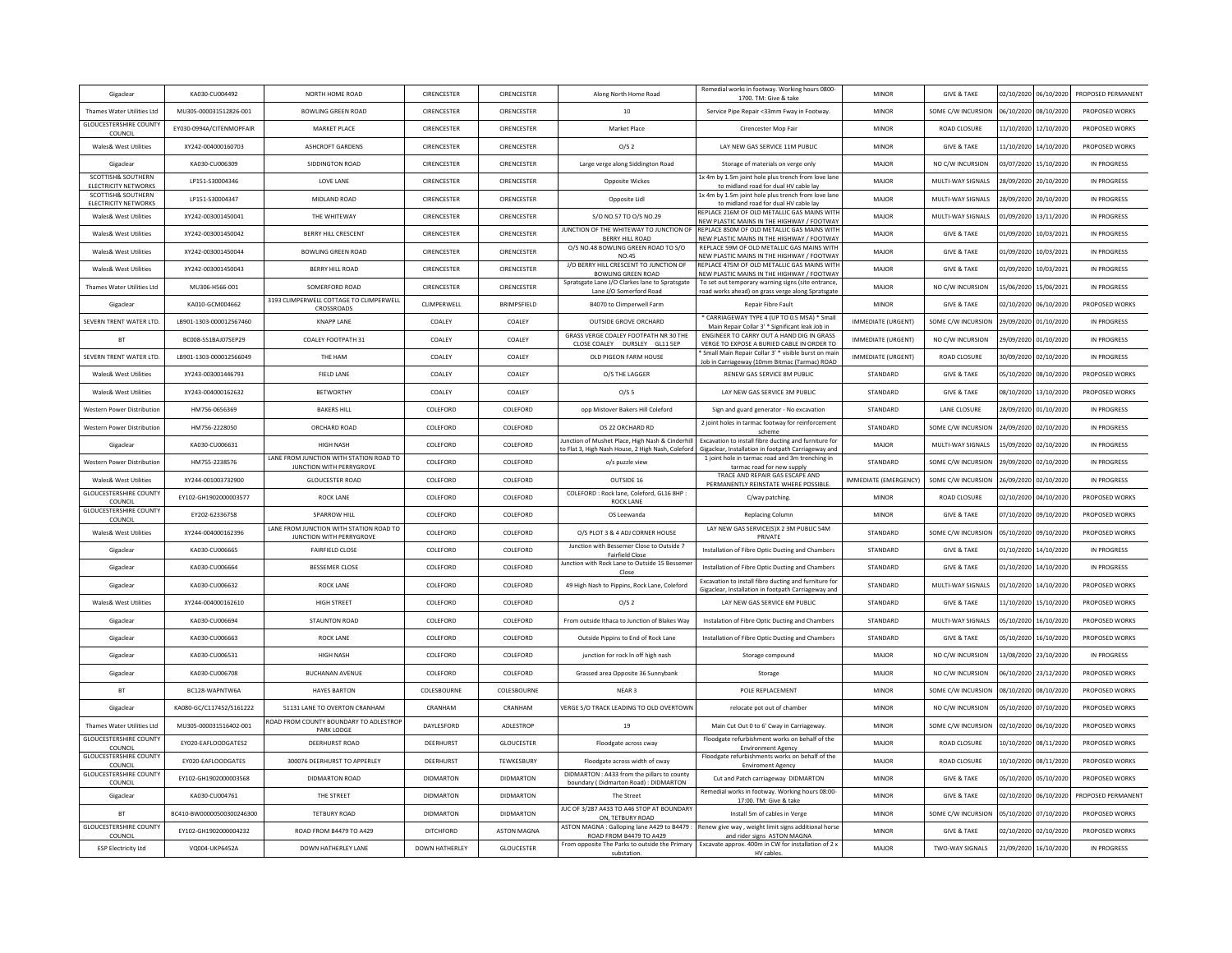| Wales& West Utilities                    | XY410-003001486715        | DOWN HATHERLEY LANE                                                    | <b>DOWN HATHERLEY</b>                          | GLOUCESTER                | FROM THE JUNCTION WITH TEWKESBURY ROAD<br>OPPOSIT THE WORKS                               | REPLACE 2610M OF OLD METALLIC GAS MAINS<br>WITH NEW PLASTIC MAINS AND RENEW /                    | MAJOR                     | TWO-WAY SIGNALS        | 05/08/2020 01/12/2020 | IN PROGRESS        |
|------------------------------------------|---------------------------|------------------------------------------------------------------------|------------------------------------------------|---------------------------|-------------------------------------------------------------------------------------------|--------------------------------------------------------------------------------------------------|---------------------------|------------------------|-----------------------|--------------------|
| SEVERN TRENT WATER LTD                   | LB901-1303-000060352661   | DRYBROOK ROAD                                                          | <b>DRYBROOK</b>                                | <b>DRYBROOK</b>           | OUTSIDE OF PROPERTY NAMED 'OAKVILLE'                                                      | * HV Bbox Install, Clear to Boundary logger<br>CARRIAGEWAY TYPE 4 (UP TO 0.5 MSA) Job in         | <b>MINOF</b>              | TWO-WAY SIGNALS        | 05/10/2020 07/10/2020 | PROPOSED WORKS     |
| <b>GLOUCESTERSHIRE COUNTY</b><br>COUNCI  | EY030-1107/GCC            | 400895 LYCH GATE TO LAVENDER COTTAGE                                   | <b>DUNTISBOURNE LEER</b>                       | DUNTISBOURNE LEER         | Long Ford Duntisbourne Leer                                                               | Footway collapse into Ford                                                                       | IMMEDIATE (EMERGENCY)     | <b>ROAD CLOSURE</b>    | 23/09/2020 13/10/2020 | IN PROGRESS        |
| Western Power Distribution               | HM753-9537923             | <b>MAY LANE</b>                                                        | DURSLEY                                        | DURSLEY                   | o/s entrance of 29                                                                        | Urgent excavation in highway to locate and repair<br>LV cable fault.                             | <b>IMMEDIATE (URGENT)</b> | NO C/W INCURSION       | 29/09/2020 05/10/2020 | IN PROGRESS        |
| Wales& West Utilities                    | XY245-001003735020        | WHITEWAY CLOSE                                                         | DURSLEY                                        | DURSLEY                   | SIDE OF 22 RANGERS AVENUE                                                                 | TRACE AND REPAIR GAS ESCAPE AND<br>PERMANENTLY REINSTATE WHERE POSSIBLE                          | IMMEDIATE (EMERGENCY)     | SOME C/W INCURSION     | 30/09/2020 06/10/2020 | IN PROGRESS        |
| SEVERN TRENT WATER LTD                   | LB901-1303-000012565921   | <b>CEDAR DRIVE</b>                                                     | DURSLEY                                        | DURSLEY                   | O/S <sub>11</sub>                                                                         | HV Bbox Install 25mm and Meter * CARRIAGEWAY<br>TYPE 4 (UP TO 0.5 MSA) Job in Footway (6mm       | <b>MINOF</b>              | SOME C/W INCURSION     | 02/10/2020 06/10/2020 | PROPOSED WORKS     |
| SEVERN TRENT WATER LTD                   | LB901-1303-000060354135   | WINDING POOL CLOSE                                                     | DYMOCK                                         | DYMOCK                    | $O/S$ 14                                                                                  | * CARRIAGEWAY TYPE 4 (UP TO 0.5 MSA) * HV<br>Boundary box Install 32mm * Signficant leak Job in  | IMMEDIATE (URGENT)        | NO C/W INCURSION       | 29/09/2020 01/10/2020 | IN PROGRESS        |
| <b>GLOUCESTERSHIRE COUNT</b><br>COUNCIL  | EY102-GH1902000004401     | <b>BAYFIELD GARDENS</b>                                                | <b>DYMOCK</b>                                  | DYMOCK                    | DYMOCK: O/s Bayfields Station terrace, Dymock<br><b>BAYFIELD GARDENS</b>                  | Base and wearing patch DYMOCK:                                                                   | <b>MINOR</b>              | <b>GIVE &amp; TAKE</b> | 05/10/2020 05/10/2020 | PROPOSED WORKS     |
| SEVERN TRENT WATER LTD                   | LB901-1303-000060352826   | <b>KEMPLEY ROAD</b>                                                    | <b>DYMOCK</b>                                  | <b>DYMOCK</b>             | O/S COLES COTTAGE                                                                         | * HV Short Comm Pipe Repair 32mm *<br>CARRIAGEWAY TYPE 4 (UP TO 0.5 MSA) Job in Verge            | MINOR                     | TWO-WAY SIGNALS        | 05/10/2020 07/10/2020 | PROPOSED WORKS     |
| <b>GLOUCESTERSHIRE COUNTY</b><br>COUNCIL | EY100-816025E             | THE VILLAGE                                                            | <b>DYMOCK</b>                                  | <b>DYMOCK</b>             | B4215 The Village, Dymock                                                                 | Carriageway Resurfacing                                                                          | MAJOR                     | <b>ROAD CLOSURE</b>    | 07/10/2020 14/10/2020 | PROPOSED WORKS     |
| <b>GLOUCESTERSHIRE COUNT</b><br>COUNCIL  | EY100-816025D             | B4215 FROM JUNCTION WITH LEDBURY ROAD TO<br>JUNCTION AT MEDLAR COTTAGE | DYMOCK                                         | <b>DYMOCK</b>             | B4215 from junction with Ledbury Road to<br>Junction at Medlar Cottage                    | Carriageway Resurfacing                                                                          | MAJOR                     | <b>ROAD CLOSURE</b>    | 07/10/2020 14/10/2020 | PROPOSED WORKS     |
| <b>GLOUCESTERSHIRE COUNTY</b><br>COUNCIL | EY100-816025C             | LEDBURY ROAD                                                           | DYMOCK                                         | DYMOCK                    | B4216 Ledbury Road, Dymock                                                                | Carriageway Resurfacing                                                                          | MAJOR                     | ROAD CLOSURE           | 07/10/2020 14/10/2020 | PROPOSED WORKS     |
| Thames Water Utilities Ltd               | MU305-000031464427-001    | SCHOOL ROAD                                                            | <b>FLKSTONE</b>                                | <b>FLKSTONE</b>           | FIELD CLOSE                                                                               | Service Pipe Repair <33mm Cway in Carriageway                                                    | MINOR                     | <b>ROAD CLOSURE</b>    | 06/10/2020 08/10/2020 | PROPOSED WORKS     |
| Wales& West Utilities                    | XY242-004000163123        | <b>BRIDGE STREET</b>                                                   | FAIRFORD                                       | FAIRFORD                  | $O/S$ 18-19                                                                               | LAY NEW GAS SERVICE 6M PUBLIC                                                                    | STANDARD                  | TWO-WAY SIGNALS        | 29/09/2020 02/10/2020 | IN PROGRESS        |
| Wales& West Utilities                    | XY242-001003725031        | MILTON STREET                                                          | FAIRFORD                                       | <b>FAIRFORD</b>           | OUTSIDE CALDECOTT HOUSE                                                                   | TRACE AND REPAIR GAS ESCAPE AND<br>PERMANENTLY REINSTATE WHERE POSSIBLE.                         | MMEDIATE (EMERGENCY)      | SOME C/W INCURSION     | 13/09/2020 23/10/2020 | IN PROGRESS        |
| Wales& West Utilities                    | XY003-003001495534        | MILTON STREET                                                          | FAIRFORD                                       | <b>FAIRFORD</b>           | O/S TINKERS COTTAGES - O/S HAMPTON<br>COTTAGE                                             | LAY 147M X NEW GAS MAINS                                                                         | MAJOR                     | TWO-WAY SIGNALS        | 01/09/2020 30/10/2020 | IN PROGRESS        |
| Wales& West Utilities                    | XY003-003001495532        | <b>BRIDGE STREET</b>                                                   | <b>FAIRFORD</b>                                | <b>FAIRFORD</b>           | FROM ADJ OF 1 GROVERS PLACE TO ADJ OF 1<br>WATERLOO LANE                                  | <b>I AY 108M X NFW GAS MAINS</b>                                                                 | MAIOR                     | TWO-WAY SIGNALS        | 01/09/2020 30/10/2020 | IN PROGRESS        |
| Gigaclear                                | KA010-GCX001551           | THE GREEN                                                              | <b>FARMINGTON</b>                              | <b>FARMINGTON</b>         | Driveway to Manor Farm House to Garden<br>Cottage                                         | Excavating in footway to fix fault.                                                              | <b>MINOF</b>              | <b>GIVE &amp; TAKE</b> | 02/10/2020 06/10/2020 | PROPOSED WORKS     |
| SEVERN TRENT WATER LTD                   | LB901-1303-000060351977   | <b>LAYMORE ROAD</b>                                                    | <b>FOREST VALE</b><br><b>INDUSTRIAL ESTATE</b> | CINDERFORD                | APPROX 8M NORTH OF JUNCTION OF<br>BROOKSIDE ROAD AND LAYMORE ROAD                         | Small Meter Renew 4' *Job 1 of 2* Job in Footway<br>(6mm Bitmac (Tarmac))                        | <b>MINOF</b>              | SOME C/W INCURSION     | 01/10/2020 05/10/2020 | PROPOSED WORKS     |
| Gigaclear                                | KA030-CU005793            | ROAD FROM THE TRILLIUM TO WHITTLES LANE                                | FRAMPTON ON SEVERN                             | <b>FRAMPTON ON SEVERN</b> | corner of Hearts of Oak to side of junction by<br>Fernleigh                               | Remedial works, no excavation, Working hours 0800<br>to 1700hrs. TM: 2x TMOs guiding traffic and | <b>MINOF</b>              | PRIORITY WORKING       | 30/09/2020 01/10/2020 | IN PROGRESS        |
| Gigaclear                                | KA030-CU005920            | <b>BRIDGE ROAD</b>                                                     | <b>FRAMPTON ON SEVERN</b>                      | <b>FRAMPTON ON SEVERN</b> | Along Bridge Road                                                                         | emedial works in footway. Working hours 0800 to<br>1700hrs. TM: Give & take                      | <b>MINOF</b>              | <b>GIVE &amp; TAKE</b> | 02/10/2020 06/10/2020 | PROPOSED PERMANENT |
| Wales& West Utilities                    | XY410-003001521225        | BRANTWOOD ROAD                                                         | <b>FRANCE LYNCH</b>                            | <b>FRANCE LYNCH</b>       | O/S THE VICARAGE TO JUNCTION OF LYNCH<br>ROAD                                             | REPLACE 90M OF OLD METALLIC GAS MAINS WITH<br>NEW PLASTIC MAINS IN THE HIGHWAY / FOOTWAY         | MAJOR                     | <b>GIVE &amp; TAKE</b> | 29/09/2020 20/11/2020 | IN PROGRESS        |
| Wales& West Utilities                    | XY243-003001445647        | PETERS STREET                                                          | <b>FROCESTER</b>                               | <b>FROCESTER</b>          | O/S <sub>8</sub>                                                                          | RENEW GAS SERVICE 4M PUBLIC                                                                      | STANDARD                  | SOME C/W INCURSION     | 06/10/2020 09/10/2020 | PROPOSED WORKS     |
| <b>GLOUCESTERSHIRE COUNT</b><br>COUNCI   | EY100-5188888             | A38 WHITMINSTER ROUNDABOUT                                             | <b>FROMEBRIDGE</b>                             | WHITMINSTER               | A38/A419 Whitminster Roundabout Canal<br><b>Bridges</b>                                   | Installation of two bridges on the roundabout                                                    | MAJOR                     | MULTI-WAY SIGNALS      | 02/12/2019 02/10/2020 | PROPOSED WORKS     |
| <b>GLOUCESTERSHIRE COUNTY</b><br>COUNCIL | EY100-5188888A            | A38 WHITMINSTER ROUNDABOUT                                             | <b>FROMEBRIDGE</b>                             | WHITMINSTER               | A38/A419 Whitminster Roundabout Canal<br><b>Bridges</b>                                   | Installation of two bridges on the roundabout                                                    | MAJOR                     | MULTI-WAY SIGNALS      | 02/12/2019 02/10/2020 | PROPOSED WORKS     |
| <b>GLOUCESTERSHIRE COUNTY</b><br>COUNCIL | EY100-5188888B            | A38 WHITMINSTER ROUNDABOUT                                             | <b>FROMEBRIDGE</b>                             | WHITMINSTER               | A38/A419 Whitminster Roundabout Canal<br><b>Bridges</b>                                   | Installation of two bridges on the roundabout                                                    | MAJOR                     | MULTI-WAY SIGNALS      | 02/12/2019 02/10/2020 | PROPOSED WORKS     |
| <b>GLOUCESTERSHIRE COUNTY</b><br>COUNCIL | EY100-5188888C            | A38 WHITMINSTER ROUNDABOUT                                             | <b>FROMEBRIDGE</b>                             | WHITMINSTER               | A38/A419 Whitminster Roundabout Canal<br><b>Bridges</b>                                   | Installation of two bridges on the roundabout                                                    | MAJOR                     | MULTI-WAY SIGNALS      | 02/12/2019 02/10/2020 | PROPOSED WORKS     |
| Gigaclear                                | KA010-GCM004658           | 3/162 LOCOMBE HILL FYFIELD TO SOUTHRO                                  | FYFIELD                                        | LECHLADE                  | Wallnut Tree Cottage to Byways, Fyfield                                                   | Excavating in verge to fix fibre fault off EAS01-25                                              | <b>MINOF</b>              | SOME C/W INCURSION     | 02/10/2020 06/10/2020 | PROPOSED WORKS     |
| <b>GLOUCESTERSHIRE COUNTY</b><br>COUNCI  | EY099-TREE011020          | <b>CORINIUM AVENUE</b>                                                 | <b>GLOUCESTER</b>                              | GLOUCESTER                | The Nearside lane and part of the slip road<br>coming out of Barnwood Point business park | Tree works                                                                                       | <b>MINOF</b>              | LANE CLOSURE           | 01/10/2020 01/10/2020 | PROPOSED WORKS     |
| Wales& West Utilities                    | XY243-001003731523        | <b>TUFFLEY AVENUE</b>                                                  | <b>GLOUCESTER</b>                              | <b>GLOUCESTER</b>         | OUTSIDE 116                                                                               | TRACE AND REPAIR GAS ESCAPE AND<br>PERMANENTLY REINSTATE WHERE POSSIBLE                          | IMMEDIATE (EMERGENCY)     | <b>GIVE &amp; TAKE</b> | 24/09/2020 01/10/2020 | IN PROGRESS        |
| <b>BT</b>                                | BC128-WAPNH20P            | ST PETERS ROAD                                                         | <b>GLOUCESTER</b>                              | GLOUCESTER                | OPPOSITE 36                                                                               | BT POLE REPLACEMENT IN FOOTWAY                                                                   | <b>MINOF</b>              | SOME C/W INCURSION     | 01/10/2020 01/10/2020 | PROPOSED WORKS     |
| <b>VIRGIN MEDIA</b>                      | NK110-ANSL005454          | <b>BRISTOL ROAD</b>                                                    | <b>GLOUCESTER</b>                              | <b>GLOUCESTER</b>         | 42 BRISTOL ROAD GLOUCESTER GL1 5SD                                                        | INSTALL TEE IN FOOTWAY                                                                           | <b>MINOR</b>              | NO C/W INCURSION       | 30/09/2020 01/10/2020 | PROPOSED WORKS     |
| Wales& West Utilities                    | XY243-004000163166        | MELBOURNE STREET WEST                                                  | <b>GLOUCESTER</b>                              | <b>GLOUCESTER</b>         | $O/S$ 3A                                                                                  | LAY NEW GAS SERVICE 3M PUBLIC                                                                    | <b>MINOF</b>              | <b>GIVE &amp; TAKE</b> | 29/09/2020 01/10/2020 | IN PROGRESS        |
| <b>VIRGIN MEDIA</b>                      | NK110-ANSL007919          | DODINGTON CLOSE                                                        | <b>GLOUCESTER</b>                              | <b>GLOUCESTER</b>         | 28 DODINGTON CLOSE BARNWOOD<br><b>GLOUCESTER</b>                                          | CLEAR BLOCKAGE IN FOOTWAY                                                                        | <b>MINOF</b>              | NO C/W INCURSION       | 30/09/2020 01/10/2020 | PROPOSED WORKS     |
| <b>BT</b>                                | BC410-TM00000500302059900 | <b>BARTON STREET</b>                                                   | <b>GLOUCESTER</b>                              | <b>GLOUCESTER</b>         | OPP 384, BARTON STREET                                                                    | Provide 1 new pole                                                                               | MINOR                     | TWO-WAY SIGNALS        | 01/10/2020 01/10/2020 | PROPOSED WORKS     |
| <b>BT</b>                                | BC128-WAPNH78J            | HUCCLECOTE ROAD                                                        | <b>GLOUCESTER</b>                              | GLOUCESTER                | OS 117                                                                                    | POLE REPLACEMENT                                                                                 | MINOR                     | TWO-WAY SIGNALS        | 01/10/2020 01/10/2020 | PROPOSED WORKS     |
| <b>GLOUCESTERSHIRE COUNT</b><br>COUNCIL  | EY202-50205315            | <b>UPTON STREET</b>                                                    | <b>GLOUCESTER</b>                              | <b>GLOUCESTER</b>         | OS 46 / 48                                                                                | Replacement of Lighting Column                                                                   | <b>MINOF</b>              | <b>GIVE &amp; TAKE</b> | 29/09/2020 01/10/2020 | PROPOSED WORKS     |
| <b>GLOUCESTERSHIRE COUNTY</b><br>COUNCIL | EY099-S278-TTROG0640A     | ESTCOURT ROAD SERVICE ROAD                                             | <b>GLOUCESTER</b>                              | GLOUCESTER                | old civil service ground                                                                  | Construction of new junction                                                                     | MAJOR                     | ROAD CLOSURE           | 31/08/2020 02/10/2020 | PROPOSED WORKS     |
| Wales& West Utilities                    | XY245-001003733377        | <b>SOUTHGATE STREET</b>                                                | <b>GLOUCESTER</b>                              | <b>GLOUCESTER</b>         | <b>OUTSIDE THE TALLSHIP</b>                                                               | TRACE AND REPAIR GAS ESCAPE AND<br>PERMANENTLY REINSTATE WHERE POSSIBLE                          | IMMEDIATE (EMERGENCY)     | TWO-WAY SIGNALS        | 28/09/2020 02/10/2020 | IN PROGRESS        |
| SEVERN TRENT WATER LTD.                  | LB901-1303-000012546942   | <b>BRUNSWICK ROAD</b>                                                  | <b>GLOUCESTER</b>                              | GLOUCESTER                | OUTSIDE CAR PARK BRUNSWICK ROAD                                                           | 3rd/4th head for LB9011303-000012531382 Job in<br>Carriageway (10mm Bitmac (Tarmac))             | <b>MINOR</b>              | MULTI-WAY SIGNALS      | 29/09/2020 02/10/2020 | PROPOSED WORKS     |
| SEVERN TRENT WATER LTD                   | LB901-1303-000012531382A  | <b>PARLIAMENT STREET</b>                                               | <b>GLOUCESTER</b>                              | <b>GLOUCESTER</b>         | OPPOSITE NUMBER 11                                                                        | Long Comm Pipe Repair 25mm Job in Carriageway<br>(10mm Bitmac (Tarmac))                          | <b>MINOF</b>              | MULTI-WAY SIGNALS      | 29/09/2020 02/10/2020 | IN PROGRESS        |
| SEVERN TRENT WATER LTD                   | LB901-1303-000012546946   | ST MICHAELS SQUARE                                                     | <b>GLOUCESTER</b>                              | <b>GLOUCESTER</b>         | SIDE OF FLAT 23 ST MICHAELS SQUARE                                                        | 5th head for LB9011303-000012531382 Job in<br>Carriageway (10mm Bitmac (Tarmac))                 | <b>MINOR</b>              | MULTI-WAY SIGNALS      | 29/09/2020 02/10/2020 | PROPOSED WORKS     |
| <b>GLOUCESTERSHIRE COUNT</b>             |                           |                                                                        |                                                |                           |                                                                                           |                                                                                                  |                           |                        |                       |                    |
|                                          | EY202-66370960            | THE OVAL                                                               | <b>GLOUCESTER</b>                              | <b>GLOUCESTER</b>         | OS 61                                                                                     | <b>Replacing Column</b>                                                                          | <b>MINOR</b>              | <b>GIVE &amp; TAKE</b> | 30/09/2020 02/10/2020 | PROPOSED WORKS     |
| COUNCIL<br>SEVERN TRENT WATER LTD        | 18901-1303-000060354310   | <b>EASTGATE STREET</b>                                                 | <b>GLOUCESTER</b>                              | <b>GLOUCESTER</b>         | F/O 54                                                                                    | * Short Comm Pipe Repair 25mm * non vis leak in<br>footway Job in Footway (Block paving)         | <b>IMMEDIATE (URGENT)</b> | <b>GIVE &amp; TAKE</b> | 30/09/2020 02/10/2020 | IN PROGRESS        |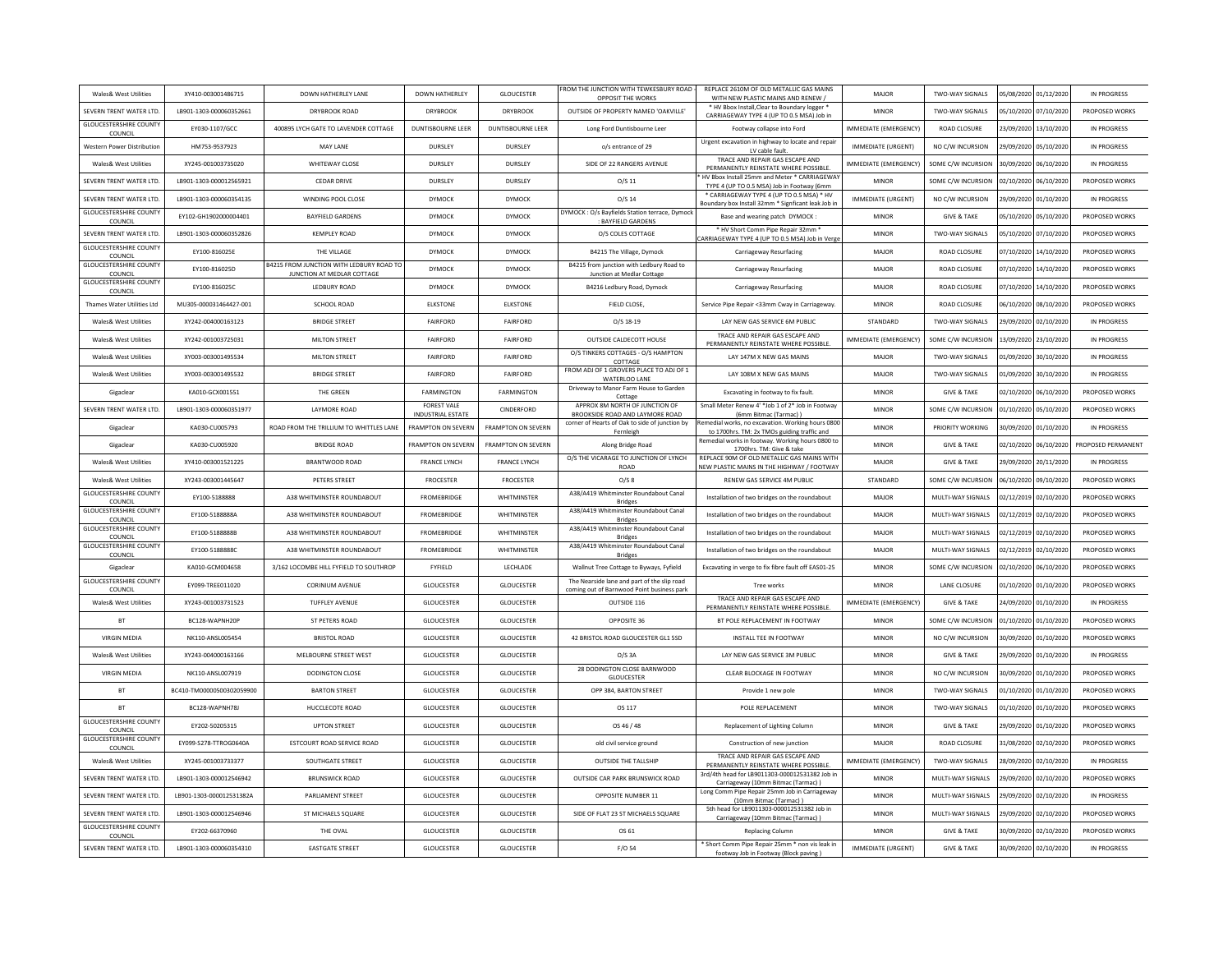| NK110-ANSL008050<br>GLOUCESTER<br>6 SELWYN ROAD GLOUCESTER<br>MINOR<br>NO C/W INCURSION<br>01/10/2020 02/10/2020<br><b>VIRGIN MEDIA</b><br>SELWYN ROAD<br>GLOUCESTER<br>INSTALL TEE IN FOOTWAY<br>PROPOSED WORKS<br>2nd head for LB9011303-000012531382 Job in<br>SEVERN TRENT WATER LTD.<br>LB901-1303-000012546940<br>CHILLINGWORTH MEWS<br><b>GLOUCESTER</b><br>GLOUCESTER<br>SIDE OF NUMBER 10 CHILLINGWORTH MEWS<br>MINOR<br>MULTI-WAY SIGNALS<br>29/09/2020 02/10/2020<br>PROPOSED WORKS<br>Carriageway (10mm Bitmac (Tarmac)<br>1 GALLEY COURT QUAYSIDE WAY HEMPSTED<br><b>QUAYSIDE WAY</b><br><b>GLOUCESTER</b><br><b>GLOUCESTER</b><br>TRIAL DIG IN FOOTWAY<br>01/10/2020 02/10/2020<br><b>VIRGIN MEDIA</b><br>NK110-ANSL008033<br>MINOR<br>NO C/W INCURSION<br>PROPOSED WORKS<br>GL2 SFP<br><b>GLOUCESTERSHIRE COUNTY</b><br>DUAL CARRIAGEWAY BETWEEN BARNETT WAY<br>GLOUCESTER: Eastbound approach to Zoons<br>To replace damage directional and countdown sign<br>EY102-GH1902000004317<br>GLOUCESTER<br>GLOUCESTER<br>MINOR<br>LANE CLOSURE<br>02/10/2020 02/10/2020<br>PROPOSED WORKS<br>COUNCIL<br>AND ZOONS COURT ROUNDABOUTS<br>Court Roundabout (in Verge) (GL3 3NE) : DUAL<br>Foundation for Directional Sign GLOUCESTER<br>ACCESS EXISTING POLE TO REPLACE FAULTY<br>GLOUCESTER<br>118 CHELTENHAM ROAD GLOUCESTER GL2 OLX<br>04/10/2020 04/10/2020<br><b>BT</b><br>BC008-04OCTXPJ221SS<br>CHELTENHAM ROAD<br><b>GLOUCESTER</b><br>MINOR<br>TWO-WAY SIGNALS<br>PROPOSED WORKS<br>OVERHEAD CABLE AND PROVIDE CUSTOMER<br>On the grass verge at Abbotswood Road approx<br>Days 1 to 4 - Installation of pole/cabinet roots for<br>T-Mobile (UK) Limited<br>YN101-54721WHP/SF01<br><b>BROCKWORTH FOOTPATH 48</b><br><b>GLOUCESTER</b><br><b>GLOUCESTER</b><br><b>MINOR</b><br>TWO-WAY SIGNALS<br>01/10/2020 04/10/2020<br>PROPOSED WORKS<br>25m from ict with Green Way<br>telecommunications site including interconnecting<br><b>GLOUCESTERSHIRE COUNTY</b><br>COMMERCIAL ROAD<br><b>GLOUCESTER</b><br><b>GLOUCESTER</b><br>A4301 Commercial Road, Gloucester<br><b>ROAD CLOSURE</b><br>29/09/2020 05/10/2020<br>FY100-806209F<br>Carriageway Resurfacing Nights (1900 to 07:00)<br>MAJOR<br>IN PROGRESS<br>COUNCIL<br><b>GLOUCESTERSHIRE COUNTY</b><br>EY100-806209D<br><b>GLOUCESTER</b><br><b>GLOUCESTER</b><br>29/09/2020 05/10/2020<br>IN PROGRESS<br>THE QUAY<br>A4301 The Quay, Gloucester<br>Carriageway Resurfacing Nights (1900 to 07:00)<br>MAJOR<br><b>ROAD CLOSURE</b><br>COUNCIL<br><b>BT</b><br>BC410-TM00000500301565100<br>NORTH UPTON LANE<br>GLOUCESTER<br>GLOUCESTER<br>OPP NO 33 ON, NORTH UPTON LANE<br>MINOR<br>TWO-WAY SIGNALS<br>01/10/2020 05/10/2020<br>PROPOSED WORKS<br>$\overline{1}$<br>REMOVE TARMAC INTERIM AND REPLACE GRANITI<br><b>Wales&amp; West Utilities</b><br>XY243-005000281282<br><b>KIMBROSE WAY</b><br><b>GLOUCESTER</b><br><b>GLOUCESTER</b><br>FLAT <sub>5</sub><br><b>MINOR</b><br><b>GIVE &amp; TAKE</b><br>05/10/2020 05/10/2020<br>PROPOSED REMEDIAL<br>SLAB<br>S/O ENTRANCE TO LLANTHONY INDUSTRIAL<br>Excavate 1 location/s and install copper earthing<br><b>RT</b><br>BC006-TI001MW500291782400<br><b>ILANTHONY ROAD</b><br><b>GLOUCESTER</b><br><b>GLOUCESTER</b><br>IMMEDIATE (EMERGENCY)<br>SOME C/W INCURSION<br>01/10/2020 05/10/2020<br>IN PROGRESS<br>ESTATE ON . LLANTHONY ROAD<br>strip to en<br>Urgent excavation in highway to locate and repair<br>GLOUCESTER FOOTPATH 106<br><b>GLOUCESTER</b><br>25/09/2020 05/10/2020<br><b>Western Power Distribution</b><br>HM752-9506406<br><b>GLOUCESTER</b><br>outside 17 Old Spot Walk<br><b>IMMEDIATE (URGENT)</b><br>NO C/W INCURSION<br>IN PROGRESS<br>LV cable fault.<br><b>GLOUCESTERSHIRE COUNTY</b><br>Repair lightning protection conductor and improve<br>GLOUCESTER<br>EY099-S50-00775<br>SOUTHGATE STREET<br><b>GLOUCESTER</b><br>outside Dental Access Centre<br><b>MINOR</b><br>NO C/W INCURSION<br>06/10/2020 06/10/2020<br>PROPOSED WORKS<br>COUNCIL<br>earthings on existing conductors, Contractor: Onsit<br>LAY NEW GAS SERVICE(S)X5 1M PUBLIC - 53M<br><b>Wales&amp; West Utilities</b><br>XY243-005000302593<br>DEER PARK ROAD<br><b>GLOUCESTER</b><br><b>GLOUCESTER</b><br>O/S <sub>5</sub><br>STANDARD<br>SOME C/W INCURSION<br>01/10/2020 06/10/2020<br>PROPOSED WORKS<br>PRIVATE<br><b>VIRGIN MEDIA</b><br>NK110-ANSL008197<br><b>STROUD ROAD</b><br>GLOUCESTER<br>GLOUCESTER<br>285 STROUD ROAD GLOUCESTER GL1 5LB<br>CLEAR BLOCKED TEE IN FOOTWAY<br><b>MINOR</b><br>NO C/W INCURSION<br>05/10/2020 06/10/2020<br>PROPOSED WORKS<br><b>GLOUCESTERSHIRE COUNTY</b><br>FY099-LITTER-GRASS061020<br><b>GLOUCESTER</b><br>SOUTHERN CONNECTOR<br><b>GLOUCESTER</b><br>A38 Quedgeley bypass<br>Litter picking by Amey for Glos City Council<br>MINOR<br><b>LANE CLOSURE</b><br>06/10/2020 06/10/2020<br>PROPOSED WORKS<br>COUNCIL<br>THERESA STREET<br><b>GLOUCESTER</b><br><b>GLOUCESTER</b><br>Wales& West Utilities<br>XY243-004000162496<br>O/S <sub>34</sub><br>LAY NEW GAS SERVICE 3M PUBLIC - 3M PRIVATE<br>STANDARD<br><b>GIVE &amp; TAKE</b><br>02/10/2020 07/10/2020<br>PROPOSED WORKS<br>* CARRIAGEWAY TYPE 2 (2.5 TO 10 MSA) *<br>SEVERN TRENT WATER LTD.<br>LB901-1303-000060353906<br><b>EASTERN AVENUE</b><br><b>GLOUCESTER</b><br><b>GLOUCESTER</b><br>OUTSIDE 5<br><b>MINOR</b><br>NO C/W INCURSION<br>05/10/2020 07/10/2020<br>PROPOSED WORKS<br>Boundary box Install, Clear to Boundary I Job in<br><b>GLOUCESTERSHIRE COUNTY</b><br>EY099-VDK11277173<br>CAMPDEN ROAD<br>GLOUCESTER<br>GLOUCESTER<br>34<br>MINOR<br>SOME C/W INCURSION<br>05/10/2020 07/10/2020<br><b>VDK</b><br>PROPOSED WORKS<br>COUNCIL<br>SEVERN TRENT WATER LTD.<br>LB922-5201-000006529173<br>STATION ROAD<br>GLOUCESTER<br>GLOUCESTER<br>OUTSIDE LISTER HOUSE<br>DEFECT Job in Bridleway / Footpath (Block paving)<br><b>MINOR</b><br>SOME C/W INCURSION<br>05/10/2020 07/10/2020<br>PROPOSED REMEDIAL<br>Outside Number 84, Near the Junction with The<br>Urgent excavation in highway to locate and repair<br><b>Western Power Distribution</b><br>HM752-9506407<br>AI BANY STREET<br><b>GLOUCESTER</b><br>GLOUCESTER<br>IMMEDIATE (URGENT)<br>SOME C/W INCURSION<br>30/09/2020 07/10/2020<br>IN PROGRESS<br>LV cable fault<br>Laurels<br>CARRIAGEWAY TYPE 4 (UP TO 0.5 MSA) * HV Bbo<br>SEVERN TRENT WATER LTD.<br>LB901-1303-000012567071<br><b>BRIAR LAWN</b><br><b>GLOUCESTER</b><br><b>GLOUCESTER</b><br>OUTSIDE 18<br><b>MINOR</b><br><b>GIVE &amp; TAKE</b><br>05/10/2020 07/10/2020<br>PROPOSED WORKS<br>Renew 25mm add Meter Job in Footway (6mm<br>2 joint holes in tarmac footway to repair faulty<br>Western Power Distribution<br>HM752-2237941<br><b>SEVERN ROAD</b><br>GLOUCESTER<br>GLOUCESTER<br>STANDARD<br>SOME C/W INCURSION<br>02/10/2020 07/10/2020<br>PROPOSED WORKS<br>Outside Lock House<br>streetlight cable<br>NO EXCAVATION. Lane closure (3 lane wickets<br>A417 Westgate inc the Island Gloucestershire<br><b>BT</b><br>BC008-ONEA49726369A1<br><b>WESTGATE STREET</b><br>GLOUCESTER<br>GLOUCESTER<br><b>MINOR</b><br>LANE CLOSURE<br>08/10/2020 08/10/2020<br>PROPOSED WORKS<br>GL1 2RD<br>equired) Provision of fibre cabling to existing box<br><b>BT</b><br>BC410-TM00000500301565201<br>NORTH UPTON LANE<br><b>GLOUCESTER</b><br>GLOUCESTER<br>OPP 33 ON, NORTH UPTON LANE<br>Install 1m of 1 way poly duct in Footway<br><b>MINOR</b><br><b>TWO-WAY SIGNALS</b><br>06/10/2020 08/10/2020<br>PROPOSED WORKS<br>2 joint holes in tarmac footway for cable overlay to<br>WHITTLE AVENUE<br><b>GLOUCESTER</b><br><b>GLOUCESTER</b><br>05/10/2020 08/10/2020<br><b>Western Power Distribution</b><br>HM752-2231009<br>Outside 15<br>STANDARD<br>SOME C/W INCURSION<br>PROPOSED WORKS<br>locate and repair streetlight cable fault<br><b>BT</b><br>BC128-WAPNT80S-1<br><b>KEMBLE ROAD</b><br>GLOUCESTER<br>GLOUCESTER<br>AT R/O 292 STROUD ROAD<br>POLE REPLACEMENT<br><b>MINOR</b><br>NO C/W INCURSION<br>08/10/2020 08/10/2020<br>PROPOSED WORKS<br><b>GLOUCESTERSHIRE COUNTY</b><br>EY099-LITTER-GRASS081020<br>SECUNDA WAY<br>GLOUCESTER<br>GLOUCESTER<br>LANE CLOSURE<br>Secunda Way<br>litter picking & grass cutting<br>MINOR<br>08/10/2020 08/10/202<br>PROPOSED WORKS<br>COUNCI<br>APPLY 1T TOPSOIL TO VERGE AND SEED PLEASE<br>SEVERN TRENT WATER ITD.<br>LB922-6490284<br><b>CORINIUM AVENUE</b><br><b>GLOUCESTER</b><br>GLOUCESTER<br>ADJACENT TO THE BARNWOODS<br>MINOR<br><b>GIVE &amp; TAKE</b><br>09/10/2020 09/10/2020<br>PROPOSED REMEDIAL<br>CHECK NO RUBBLE IS LEFT IN LOCATION TOPSOIL<br>In the footway on Kingsholm Road, outside the<br>**Essential Works under Covid-19 Guidance and<br><b>GLOUCESTER</b><br>YN101-GLO10740WHP-3UK-AH2<br>KINGSHOLM ROAD<br><b>GLOUCESTER</b><br>MINOR<br>07/10/2020 09/10/2020<br>PROPOSED WORKS<br>T-Mobile (UK) Limited<br>MULTI-WAY SIGNALS<br>Government guidelines of social distancing to the<br>Stadium carpark<br>PART 1 SET UP PED WALKWAY AT START OF BUS<br>SEVERN TRENT WATER LTD.<br>LB922-6526184<br>LONDON ROAD<br>GLOUCESTER<br><b>GLOUCESTER</b><br>OUTSIDE NUMBER 47<br>STANDARD<br><b>GIVE &amp; TAKE</b><br>05/10/2020 09/10/2020<br>PROPOSED REMEDIAL<br>STOP BAY BREAK OUT TEMP TAR REIN IN FWAY<br><b>GLOUCESTERSHIRE COUNTY</b><br>GLOUCESTER: 41011 - Sevmour Rd Gloucester<br>Construction Works - Drainage Work and<br>EY102-GH1902000003765<br>SEYMOUR ROAD<br>GLOUCESTER<br>GLOUCESTER<br>MAJOR<br>ROAD CLOSURE<br>20/07/2020 09/10/2020<br>IN PROGRESS<br>COUNCIL<br>Drainage works 2020/2021 : SEYMOUR ROAD<br>reconstruct gullies GLOUCESTER :<br>3 joint holes in tarmac footway to repair 2 streetigh<br>GLOUCESTER<br>STANDARD<br>Western Power Distribution<br>HM752-2235131<br><b>LINDEN ROAD</b><br><b>GLOUCESTER</b><br>Outside 200<br>SOME C/W INCURSION<br>06/10/2020 09/10/2020<br>PROPOSED WORKS<br>faults<br><b>GLOUCESTERSHIRE COUNTY</b><br>Replace existing gullies, Promoter: Gloucester City<br>EY099-S50-00761B<br>PORCHESTER ROAD<br><b>GLOUCESTER</b><br><b>GLOUCESTER</b><br>in footway opposite 17 - 41<br>MAJOR<br><b>GIVE &amp; TAKE</b><br>01/09/2020 09/10/2020<br>IN PROGRESS<br>COUNCIL<br>Council,, Contractor: Tillhill Forestry Ltd<br><b>GLOUCESTERSHIRE COUNTY</b><br>FY100-822502<br>HORTON ROAD<br><b>GLOUCESTER</b><br><b>GLOUCESTER</b><br><b>ROAD CLOSURE</b><br>02/10/2020 12/10/2020<br>PROPOSED WORKS<br>3/8003 Horton Road, Gloucester<br>Carriageway Resurfacing<br>MAIOR<br>COUNCIL<br><b>EASTGATE STREET</b><br><b>GLOUCESTER</b><br><b>GLOUCESTER</b><br>STANDARD<br>Wales& West Utilities<br>XY243-004000155892<br>O/S <sub>62</sub><br>LAY NEW GAS SERVICE 4M PUBLIC<br><b>GIVE &amp; TAKE</b><br>06/10/2020 12/10/2020<br>PROPOSED WORKS<br>08/10/2020 12/10/2020<br><b>VIRGIN MEDIA</b><br>NK110-ANSL007851<br>THE WHEATRIDGE EAST<br><b>GLOUCESTER</b><br><b>GLOUCESTER</b><br>122 The Wheatridge East<br>INSTALL TEE IN FOOTWAY<br><b>MINOR</b><br>SOME C/W INCURSION<br>PROPOSED WORKS<br>1 joint hole in tarmac footway and 7m trenching in<br><b>Western Power Distribution</b><br>HM752-2237427<br>AMBER CLOSE<br><b>GLOUCESTER</b><br><b>GLOUCESTER</b><br>Outside number 20<br>STANDARD<br>SOME C/W INCURSION<br>07/10/2020 12/10/2020<br>PROPOSED WORKS<br>tarmac footway and grass verge for new supply<br><b>GLOUCESTER</b><br><b>GLOUCESTER</b><br>O/S 81<br>RENEW GAS SERVICE 7M PUBLIC<br>08/10/2020 13/10/2020<br>Wales& West Utilities<br>XY243-003001542183<br>WOODCOCK CLOSE<br>STANDARD<br><b>GIVE &amp; TAKE</b><br>PROPOSED WORKS<br>1 joint hole in tarmac footway and 9m trenching in<br><b>GLOUCESTER</b><br>09/10/2020 14/10/2020<br>HM752-2231007<br><b>KEMBLE ROAD</b><br><b>GLOUCESTER</b><br>STANDARD<br>SOME C/W INCURSION<br>PROPOSED WORKS<br>Western Power Distribution<br>Opposite 5<br>tarmac footway for cable overlay to replace faulty<br>REPLACE 330M OF OLD METALLIC GAS MAINS WITH<br><b>Wales&amp; West Utilities</b><br>XY243-003001474255<br>CONEY HILL ROAD<br><b>GLOUCESTER</b><br><b>GLOUCESTER</b><br>OPPOSITE 1-41 & OPPSOTE 75 - 91<br>MAJOR<br>MULTI-WAY SIGNALS<br>29/09/2020 23/10/2020<br>IN PROGRESS<br>NEW PLASTIC MAINS AND RENEW / TRANSFER | <b>VIRGIN MEDIA</b>                      | NK110-ANSL008049 | CHERRINGTON DRIVE | <b>GLOUCESTER</b> | GLOUCESTER | 5 CHERRINGTON DRIVE ABBEYMEAD<br><b>GLOUCESTER</b> | CLEAR BLOCKAGE IN FOOTWAY | <b>MINOR</b> | NO C/W INCURSION | 01/10/2020 02/10/2020 | PROPOSED WORKS |
|---------------------------------------------------------------------------------------------------------------------------------------------------------------------------------------------------------------------------------------------------------------------------------------------------------------------------------------------------------------------------------------------------------------------------------------------------------------------------------------------------------------------------------------------------------------------------------------------------------------------------------------------------------------------------------------------------------------------------------------------------------------------------------------------------------------------------------------------------------------------------------------------------------------------------------------------------------------------------------------------------------------------------------------------------------------------------------------------------------------------------------------------------------------------------------------------------------------------------------------------------------------------------------------------------------------------------------------------------------------------------------------------------------------------------------------------------------------------------------------------------------------------------------------------------------------------------------------------------------------------------------------------------------------------------------------------------------------------------------------------------------------------------------------------------------------------------------------------------------------------------------------------------------------------------------------------------------------------------------------------------------------------------------------------------------------------------------------------------------------------------------------------------------------------------------------------------------------------------------------------------------------------------------------------------------------------------------------------------------------------------------------------------------------------------------------------------------------------------------------------------------------------------------------------------------------------------------------------------------------------------------------------------------------------------------------------------------------------------------------------------------------------------------------------------------------------------------------------------------------------------------------------------------------------------------------------------------------------------------------------------------------------------------------------------------------------------------------------------------------------------------------------------------------------------------------------------------------------------------------------------------------------------------------------------------------------------------------------------------------------------------------------------------------------------------------------------------------------------------------------------------------------------------------------------------------------------------------------------------------------------------------------------------------------------------------------------------------------------------------------------------------------------------------------------------------------------------------------------------------------------------------------------------------------------------------------------------------------------------------------------------------------------------------------------------------------------------------------------------------------------------------------------------------------------------------------------------------------------------------------------------------------------------------------------------------------------------------------------------------------------------------------------------------------------------------------------------------------------------------------------------------------------------------------------------------------------------------------------------------------------------------------------------------------------------------------------------------------------------------------------------------------------------------------------------------------------------------------------------------------------------------------------------------------------------------------------------------------------------------------------------------------------------------------------------------------------------------------------------------------------------------------------------------------------------------------------------------------------------------------------------------------------------------------------------------------------------------------------------------------------------------------------------------------------------------------------------------------------------------------------------------------------------------------------------------------------------------------------------------------------------------------------------------------------------------------------------------------------------------------------------------------------------------------------------------------------------------------------------------------------------------------------------------------------------------------------------------------------------------------------------------------------------------------------------------------------------------------------------------------------------------------------------------------------------------------------------------------------------------------------------------------------------------------------------------------------------------------------------------------------------------------------------------------------------------------------------------------------------------------------------------------------------------------------------------------------------------------------------------------------------------------------------------------------------------------------------------------------------------------------------------------------------------------------------------------------------------------------------------------------------------------------------------------------------------------------------------------------------------------------------------------------------------------------------------------------------------------------------------------------------------------------------------------------------------------------------------------------------------------------------------------------------------------------------------------------------------------------------------------------------------------------------------------------------------------------------------------------------------------------------------------------------------------------------------------------------------------------------------------------------------------------------------------------------------------------------------------------------------------------------------------------------------------------------------------------------------------------------------------------------------------------------------------------------------------------------------------------------------------------------------------------------------------------------------------------------------------------------------------------------------------------------------------------------------------------------------------------------------------------------------------------------------------------------------------------------------------------------------------------------------------------------------------------------------------------------------------------------------------------------------------------------------------------------------------------------------------------------------------------------------------------------------------------------------------------------------------------------------------------------------------------------------------------------------------------------------------------------------------------------------------------------------------------------------------------------------------------------------------------------------------------------------------------------------------------------------------------------------------------------------------------------------------------------------------------------------------------------------------------------------------------------------------------------------------------------------------------------------------------------------------------------------------------------------------------------------------------------------------------------------------------------------------------------------------------------------------------------------------------------------------------------------------------------------------------------------------------------------------------------------------------------------------------------------------------------------------------------------------------------------------------------------------------------------------------------------------------------------------------------------------------------------------------------------------------------------------------------------------------------------------------------------------------------------------------------------------------------------------------------------------------------------------------------------------------------------------------------------------------------------------------------------------------------------------------------------------------------------------------------------------------------------------------------------------------------------------------------------------------------------------------------------------------------------------------------------------------------------------------------------------------------------------------------------------------------------------------------------------------------------------------------------------------------------------------------------------------------------------------------------------------------------------------------------------------------------------------------------------------------------------------------------------------------------------------------------------------------------------------------------------------------------------------------------------------------------------------------------------------------------------------------------------------------------------------------------------------------------------------------------------------------------------------------------------------------------------------------------------------------------------------------------------------------------------------------------------------------------------------------------------------------------------------------------------------------------------------------------------------------------------------------------------------------------------------------------------------------------------------------------------------------------------------------------------------------------------------------------------------------------------------------------------------------------------------------------------------------|------------------------------------------|------------------|-------------------|-------------------|------------|----------------------------------------------------|---------------------------|--------------|------------------|-----------------------|----------------|
|                                                                                                                                                                                                                                                                                                                                                                                                                                                                                                                                                                                                                                                                                                                                                                                                                                                                                                                                                                                                                                                                                                                                                                                                                                                                                                                                                                                                                                                                                                                                                                                                                                                                                                                                                                                                                                                                                                                                                                                                                                                                                                                                                                                                                                                                                                                                                                                                                                                                                                                                                                                                                                                                                                                                                                                                                                                                                                                                                                                                                                                                                                                                                                                                                                                                                                                                                                                                                                                                                                                                                                                                                                                                                                                                                                                                                                                                                                                                                                                                                                                                                                                                                                                                                                                                                                                                                                                                                                                                                                                                                                                                                                                                                                                                                                                                                                                                                                                                                                                                                                                                                                                                                                                                                                                                                                                                                                                                                                                                                                                                                                                                                                                                                                                                                                                                                                                                                                                                                                                                                                                                                                                                                                                                                                                                                                                                                                                                                                                                                                                                                                                                                                                                                                                                                                                                                                                                                                                                                                                                                                                                                                                                                                                                                                                                                                                                                                                                                                                                                                                                                                                                                                                                                                                                                                                                                                                                                                                                                                                                                                                                                                                                                                                                                                                                                                                                                                                                                                                                                                                                                                                                                                                                                                                                                                                                                                                                                                                                                                                                                                                                                                                                                                                                                                                                                                                                                                                                                                                                                                                                                                                                                                                                                                                                                                                                                                                                                                                                                                                                                                                                                                                                                                                                                                                                                                                                                                                                                                                                                                                                                                                                                                                                                                                                                                                                                                                                                                                                                                                                                                                                                                                                                                                                                                                                                                                                                                                                                                                                                                                                                                                                                                                                                                                                                                                                                                                                                                                                                                                                                                                                                                                                                                                                                                 |                                          |                  |                   |                   |            |                                                    |                           |              |                  |                       |                |
|                                                                                                                                                                                                                                                                                                                                                                                                                                                                                                                                                                                                                                                                                                                                                                                                                                                                                                                                                                                                                                                                                                                                                                                                                                                                                                                                                                                                                                                                                                                                                                                                                                                                                                                                                                                                                                                                                                                                                                                                                                                                                                                                                                                                                                                                                                                                                                                                                                                                                                                                                                                                                                                                                                                                                                                                                                                                                                                                                                                                                                                                                                                                                                                                                                                                                                                                                                                                                                                                                                                                                                                                                                                                                                                                                                                                                                                                                                                                                                                                                                                                                                                                                                                                                                                                                                                                                                                                                                                                                                                                                                                                                                                                                                                                                                                                                                                                                                                                                                                                                                                                                                                                                                                                                                                                                                                                                                                                                                                                                                                                                                                                                                                                                                                                                                                                                                                                                                                                                                                                                                                                                                                                                                                                                                                                                                                                                                                                                                                                                                                                                                                                                                                                                                                                                                                                                                                                                                                                                                                                                                                                                                                                                                                                                                                                                                                                                                                                                                                                                                                                                                                                                                                                                                                                                                                                                                                                                                                                                                                                                                                                                                                                                                                                                                                                                                                                                                                                                                                                                                                                                                                                                                                                                                                                                                                                                                                                                                                                                                                                                                                                                                                                                                                                                                                                                                                                                                                                                                                                                                                                                                                                                                                                                                                                                                                                                                                                                                                                                                                                                                                                                                                                                                                                                                                                                                                                                                                                                                                                                                                                                                                                                                                                                                                                                                                                                                                                                                                                                                                                                                                                                                                                                                                                                                                                                                                                                                                                                                                                                                                                                                                                                                                                                                                                                                                                                                                                                                                                                                                                                                                                                                                                                                                                                                 |                                          |                  |                   |                   |            |                                                    |                           |              |                  |                       |                |
|                                                                                                                                                                                                                                                                                                                                                                                                                                                                                                                                                                                                                                                                                                                                                                                                                                                                                                                                                                                                                                                                                                                                                                                                                                                                                                                                                                                                                                                                                                                                                                                                                                                                                                                                                                                                                                                                                                                                                                                                                                                                                                                                                                                                                                                                                                                                                                                                                                                                                                                                                                                                                                                                                                                                                                                                                                                                                                                                                                                                                                                                                                                                                                                                                                                                                                                                                                                                                                                                                                                                                                                                                                                                                                                                                                                                                                                                                                                                                                                                                                                                                                                                                                                                                                                                                                                                                                                                                                                                                                                                                                                                                                                                                                                                                                                                                                                                                                                                                                                                                                                                                                                                                                                                                                                                                                                                                                                                                                                                                                                                                                                                                                                                                                                                                                                                                                                                                                                                                                                                                                                                                                                                                                                                                                                                                                                                                                                                                                                                                                                                                                                                                                                                                                                                                                                                                                                                                                                                                                                                                                                                                                                                                                                                                                                                                                                                                                                                                                                                                                                                                                                                                                                                                                                                                                                                                                                                                                                                                                                                                                                                                                                                                                                                                                                                                                                                                                                                                                                                                                                                                                                                                                                                                                                                                                                                                                                                                                                                                                                                                                                                                                                                                                                                                                                                                                                                                                                                                                                                                                                                                                                                                                                                                                                                                                                                                                                                                                                                                                                                                                                                                                                                                                                                                                                                                                                                                                                                                                                                                                                                                                                                                                                                                                                                                                                                                                                                                                                                                                                                                                                                                                                                                                                                                                                                                                                                                                                                                                                                                                                                                                                                                                                                                                                                                                                                                                                                                                                                                                                                                                                                                                                                                                                                                                 |                                          |                  |                   |                   |            |                                                    |                           |              |                  |                       |                |
|                                                                                                                                                                                                                                                                                                                                                                                                                                                                                                                                                                                                                                                                                                                                                                                                                                                                                                                                                                                                                                                                                                                                                                                                                                                                                                                                                                                                                                                                                                                                                                                                                                                                                                                                                                                                                                                                                                                                                                                                                                                                                                                                                                                                                                                                                                                                                                                                                                                                                                                                                                                                                                                                                                                                                                                                                                                                                                                                                                                                                                                                                                                                                                                                                                                                                                                                                                                                                                                                                                                                                                                                                                                                                                                                                                                                                                                                                                                                                                                                                                                                                                                                                                                                                                                                                                                                                                                                                                                                                                                                                                                                                                                                                                                                                                                                                                                                                                                                                                                                                                                                                                                                                                                                                                                                                                                                                                                                                                                                                                                                                                                                                                                                                                                                                                                                                                                                                                                                                                                                                                                                                                                                                                                                                                                                                                                                                                                                                                                                                                                                                                                                                                                                                                                                                                                                                                                                                                                                                                                                                                                                                                                                                                                                                                                                                                                                                                                                                                                                                                                                                                                                                                                                                                                                                                                                                                                                                                                                                                                                                                                                                                                                                                                                                                                                                                                                                                                                                                                                                                                                                                                                                                                                                                                                                                                                                                                                                                                                                                                                                                                                                                                                                                                                                                                                                                                                                                                                                                                                                                                                                                                                                                                                                                                                                                                                                                                                                                                                                                                                                                                                                                                                                                                                                                                                                                                                                                                                                                                                                                                                                                                                                                                                                                                                                                                                                                                                                                                                                                                                                                                                                                                                                                                                                                                                                                                                                                                                                                                                                                                                                                                                                                                                                                                                                                                                                                                                                                                                                                                                                                                                                                                                                                                                                                 |                                          |                  |                   |                   |            |                                                    |                           |              |                  |                       |                |
|                                                                                                                                                                                                                                                                                                                                                                                                                                                                                                                                                                                                                                                                                                                                                                                                                                                                                                                                                                                                                                                                                                                                                                                                                                                                                                                                                                                                                                                                                                                                                                                                                                                                                                                                                                                                                                                                                                                                                                                                                                                                                                                                                                                                                                                                                                                                                                                                                                                                                                                                                                                                                                                                                                                                                                                                                                                                                                                                                                                                                                                                                                                                                                                                                                                                                                                                                                                                                                                                                                                                                                                                                                                                                                                                                                                                                                                                                                                                                                                                                                                                                                                                                                                                                                                                                                                                                                                                                                                                                                                                                                                                                                                                                                                                                                                                                                                                                                                                                                                                                                                                                                                                                                                                                                                                                                                                                                                                                                                                                                                                                                                                                                                                                                                                                                                                                                                                                                                                                                                                                                                                                                                                                                                                                                                                                                                                                                                                                                                                                                                                                                                                                                                                                                                                                                                                                                                                                                                                                                                                                                                                                                                                                                                                                                                                                                                                                                                                                                                                                                                                                                                                                                                                                                                                                                                                                                                                                                                                                                                                                                                                                                                                                                                                                                                                                                                                                                                                                                                                                                                                                                                                                                                                                                                                                                                                                                                                                                                                                                                                                                                                                                                                                                                                                                                                                                                                                                                                                                                                                                                                                                                                                                                                                                                                                                                                                                                                                                                                                                                                                                                                                                                                                                                                                                                                                                                                                                                                                                                                                                                                                                                                                                                                                                                                                                                                                                                                                                                                                                                                                                                                                                                                                                                                                                                                                                                                                                                                                                                                                                                                                                                                                                                                                                                                                                                                                                                                                                                                                                                                                                                                                                                                                                                                                                 |                                          |                  |                   |                   |            |                                                    |                           |              |                  |                       |                |
|                                                                                                                                                                                                                                                                                                                                                                                                                                                                                                                                                                                                                                                                                                                                                                                                                                                                                                                                                                                                                                                                                                                                                                                                                                                                                                                                                                                                                                                                                                                                                                                                                                                                                                                                                                                                                                                                                                                                                                                                                                                                                                                                                                                                                                                                                                                                                                                                                                                                                                                                                                                                                                                                                                                                                                                                                                                                                                                                                                                                                                                                                                                                                                                                                                                                                                                                                                                                                                                                                                                                                                                                                                                                                                                                                                                                                                                                                                                                                                                                                                                                                                                                                                                                                                                                                                                                                                                                                                                                                                                                                                                                                                                                                                                                                                                                                                                                                                                                                                                                                                                                                                                                                                                                                                                                                                                                                                                                                                                                                                                                                                                                                                                                                                                                                                                                                                                                                                                                                                                                                                                                                                                                                                                                                                                                                                                                                                                                                                                                                                                                                                                                                                                                                                                                                                                                                                                                                                                                                                                                                                                                                                                                                                                                                                                                                                                                                                                                                                                                                                                                                                                                                                                                                                                                                                                                                                                                                                                                                                                                                                                                                                                                                                                                                                                                                                                                                                                                                                                                                                                                                                                                                                                                                                                                                                                                                                                                                                                                                                                                                                                                                                                                                                                                                                                                                                                                                                                                                                                                                                                                                                                                                                                                                                                                                                                                                                                                                                                                                                                                                                                                                                                                                                                                                                                                                                                                                                                                                                                                                                                                                                                                                                                                                                                                                                                                                                                                                                                                                                                                                                                                                                                                                                                                                                                                                                                                                                                                                                                                                                                                                                                                                                                                                                                                                                                                                                                                                                                                                                                                                                                                                                                                                                                                                                 |                                          |                  |                   |                   |            |                                                    |                           |              |                  |                       |                |
|                                                                                                                                                                                                                                                                                                                                                                                                                                                                                                                                                                                                                                                                                                                                                                                                                                                                                                                                                                                                                                                                                                                                                                                                                                                                                                                                                                                                                                                                                                                                                                                                                                                                                                                                                                                                                                                                                                                                                                                                                                                                                                                                                                                                                                                                                                                                                                                                                                                                                                                                                                                                                                                                                                                                                                                                                                                                                                                                                                                                                                                                                                                                                                                                                                                                                                                                                                                                                                                                                                                                                                                                                                                                                                                                                                                                                                                                                                                                                                                                                                                                                                                                                                                                                                                                                                                                                                                                                                                                                                                                                                                                                                                                                                                                                                                                                                                                                                                                                                                                                                                                                                                                                                                                                                                                                                                                                                                                                                                                                                                                                                                                                                                                                                                                                                                                                                                                                                                                                                                                                                                                                                                                                                                                                                                                                                                                                                                                                                                                                                                                                                                                                                                                                                                                                                                                                                                                                                                                                                                                                                                                                                                                                                                                                                                                                                                                                                                                                                                                                                                                                                                                                                                                                                                                                                                                                                                                                                                                                                                                                                                                                                                                                                                                                                                                                                                                                                                                                                                                                                                                                                                                                                                                                                                                                                                                                                                                                                                                                                                                                                                                                                                                                                                                                                                                                                                                                                                                                                                                                                                                                                                                                                                                                                                                                                                                                                                                                                                                                                                                                                                                                                                                                                                                                                                                                                                                                                                                                                                                                                                                                                                                                                                                                                                                                                                                                                                                                                                                                                                                                                                                                                                                                                                                                                                                                                                                                                                                                                                                                                                                                                                                                                                                                                                                                                                                                                                                                                                                                                                                                                                                                                                                                                                                                                 |                                          |                  |                   |                   |            |                                                    |                           |              |                  |                       |                |
|                                                                                                                                                                                                                                                                                                                                                                                                                                                                                                                                                                                                                                                                                                                                                                                                                                                                                                                                                                                                                                                                                                                                                                                                                                                                                                                                                                                                                                                                                                                                                                                                                                                                                                                                                                                                                                                                                                                                                                                                                                                                                                                                                                                                                                                                                                                                                                                                                                                                                                                                                                                                                                                                                                                                                                                                                                                                                                                                                                                                                                                                                                                                                                                                                                                                                                                                                                                                                                                                                                                                                                                                                                                                                                                                                                                                                                                                                                                                                                                                                                                                                                                                                                                                                                                                                                                                                                                                                                                                                                                                                                                                                                                                                                                                                                                                                                                                                                                                                                                                                                                                                                                                                                                                                                                                                                                                                                                                                                                                                                                                                                                                                                                                                                                                                                                                                                                                                                                                                                                                                                                                                                                                                                                                                                                                                                                                                                                                                                                                                                                                                                                                                                                                                                                                                                                                                                                                                                                                                                                                                                                                                                                                                                                                                                                                                                                                                                                                                                                                                                                                                                                                                                                                                                                                                                                                                                                                                                                                                                                                                                                                                                                                                                                                                                                                                                                                                                                                                                                                                                                                                                                                                                                                                                                                                                                                                                                                                                                                                                                                                                                                                                                                                                                                                                                                                                                                                                                                                                                                                                                                                                                                                                                                                                                                                                                                                                                                                                                                                                                                                                                                                                                                                                                                                                                                                                                                                                                                                                                                                                                                                                                                                                                                                                                                                                                                                                                                                                                                                                                                                                                                                                                                                                                                                                                                                                                                                                                                                                                                                                                                                                                                                                                                                                                                                                                                                                                                                                                                                                                                                                                                                                                                                                                                                                 |                                          |                  |                   |                   |            |                                                    |                           |              |                  |                       |                |
|                                                                                                                                                                                                                                                                                                                                                                                                                                                                                                                                                                                                                                                                                                                                                                                                                                                                                                                                                                                                                                                                                                                                                                                                                                                                                                                                                                                                                                                                                                                                                                                                                                                                                                                                                                                                                                                                                                                                                                                                                                                                                                                                                                                                                                                                                                                                                                                                                                                                                                                                                                                                                                                                                                                                                                                                                                                                                                                                                                                                                                                                                                                                                                                                                                                                                                                                                                                                                                                                                                                                                                                                                                                                                                                                                                                                                                                                                                                                                                                                                                                                                                                                                                                                                                                                                                                                                                                                                                                                                                                                                                                                                                                                                                                                                                                                                                                                                                                                                                                                                                                                                                                                                                                                                                                                                                                                                                                                                                                                                                                                                                                                                                                                                                                                                                                                                                                                                                                                                                                                                                                                                                                                                                                                                                                                                                                                                                                                                                                                                                                                                                                                                                                                                                                                                                                                                                                                                                                                                                                                                                                                                                                                                                                                                                                                                                                                                                                                                                                                                                                                                                                                                                                                                                                                                                                                                                                                                                                                                                                                                                                                                                                                                                                                                                                                                                                                                                                                                                                                                                                                                                                                                                                                                                                                                                                                                                                                                                                                                                                                                                                                                                                                                                                                                                                                                                                                                                                                                                                                                                                                                                                                                                                                                                                                                                                                                                                                                                                                                                                                                                                                                                                                                                                                                                                                                                                                                                                                                                                                                                                                                                                                                                                                                                                                                                                                                                                                                                                                                                                                                                                                                                                                                                                                                                                                                                                                                                                                                                                                                                                                                                                                                                                                                                                                                                                                                                                                                                                                                                                                                                                                                                                                                                                                                                 |                                          |                  |                   |                   |            |                                                    |                           |              |                  |                       |                |
|                                                                                                                                                                                                                                                                                                                                                                                                                                                                                                                                                                                                                                                                                                                                                                                                                                                                                                                                                                                                                                                                                                                                                                                                                                                                                                                                                                                                                                                                                                                                                                                                                                                                                                                                                                                                                                                                                                                                                                                                                                                                                                                                                                                                                                                                                                                                                                                                                                                                                                                                                                                                                                                                                                                                                                                                                                                                                                                                                                                                                                                                                                                                                                                                                                                                                                                                                                                                                                                                                                                                                                                                                                                                                                                                                                                                                                                                                                                                                                                                                                                                                                                                                                                                                                                                                                                                                                                                                                                                                                                                                                                                                                                                                                                                                                                                                                                                                                                                                                                                                                                                                                                                                                                                                                                                                                                                                                                                                                                                                                                                                                                                                                                                                                                                                                                                                                                                                                                                                                                                                                                                                                                                                                                                                                                                                                                                                                                                                                                                                                                                                                                                                                                                                                                                                                                                                                                                                                                                                                                                                                                                                                                                                                                                                                                                                                                                                                                                                                                                                                                                                                                                                                                                                                                                                                                                                                                                                                                                                                                                                                                                                                                                                                                                                                                                                                                                                                                                                                                                                                                                                                                                                                                                                                                                                                                                                                                                                                                                                                                                                                                                                                                                                                                                                                                                                                                                                                                                                                                                                                                                                                                                                                                                                                                                                                                                                                                                                                                                                                                                                                                                                                                                                                                                                                                                                                                                                                                                                                                                                                                                                                                                                                                                                                                                                                                                                                                                                                                                                                                                                                                                                                                                                                                                                                                                                                                                                                                                                                                                                                                                                                                                                                                                                                                                                                                                                                                                                                                                                                                                                                                                                                                                                                                                                                 |                                          |                  |                   |                   |            |                                                    |                           |              |                  |                       |                |
|                                                                                                                                                                                                                                                                                                                                                                                                                                                                                                                                                                                                                                                                                                                                                                                                                                                                                                                                                                                                                                                                                                                                                                                                                                                                                                                                                                                                                                                                                                                                                                                                                                                                                                                                                                                                                                                                                                                                                                                                                                                                                                                                                                                                                                                                                                                                                                                                                                                                                                                                                                                                                                                                                                                                                                                                                                                                                                                                                                                                                                                                                                                                                                                                                                                                                                                                                                                                                                                                                                                                                                                                                                                                                                                                                                                                                                                                                                                                                                                                                                                                                                                                                                                                                                                                                                                                                                                                                                                                                                                                                                                                                                                                                                                                                                                                                                                                                                                                                                                                                                                                                                                                                                                                                                                                                                                                                                                                                                                                                                                                                                                                                                                                                                                                                                                                                                                                                                                                                                                                                                                                                                                                                                                                                                                                                                                                                                                                                                                                                                                                                                                                                                                                                                                                                                                                                                                                                                                                                                                                                                                                                                                                                                                                                                                                                                                                                                                                                                                                                                                                                                                                                                                                                                                                                                                                                                                                                                                                                                                                                                                                                                                                                                                                                                                                                                                                                                                                                                                                                                                                                                                                                                                                                                                                                                                                                                                                                                                                                                                                                                                                                                                                                                                                                                                                                                                                                                                                                                                                                                                                                                                                                                                                                                                                                                                                                                                                                                                                                                                                                                                                                                                                                                                                                                                                                                                                                                                                                                                                                                                                                                                                                                                                                                                                                                                                                                                                                                                                                                                                                                                                                                                                                                                                                                                                                                                                                                                                                                                                                                                                                                                                                                                                                                                                                                                                                                                                                                                                                                                                                                                                                                                                                                                                                                 |                                          |                  |                   |                   |            |                                                    |                           |              |                  |                       |                |
|                                                                                                                                                                                                                                                                                                                                                                                                                                                                                                                                                                                                                                                                                                                                                                                                                                                                                                                                                                                                                                                                                                                                                                                                                                                                                                                                                                                                                                                                                                                                                                                                                                                                                                                                                                                                                                                                                                                                                                                                                                                                                                                                                                                                                                                                                                                                                                                                                                                                                                                                                                                                                                                                                                                                                                                                                                                                                                                                                                                                                                                                                                                                                                                                                                                                                                                                                                                                                                                                                                                                                                                                                                                                                                                                                                                                                                                                                                                                                                                                                                                                                                                                                                                                                                                                                                                                                                                                                                                                                                                                                                                                                                                                                                                                                                                                                                                                                                                                                                                                                                                                                                                                                                                                                                                                                                                                                                                                                                                                                                                                                                                                                                                                                                                                                                                                                                                                                                                                                                                                                                                                                                                                                                                                                                                                                                                                                                                                                                                                                                                                                                                                                                                                                                                                                                                                                                                                                                                                                                                                                                                                                                                                                                                                                                                                                                                                                                                                                                                                                                                                                                                                                                                                                                                                                                                                                                                                                                                                                                                                                                                                                                                                                                                                                                                                                                                                                                                                                                                                                                                                                                                                                                                                                                                                                                                                                                                                                                                                                                                                                                                                                                                                                                                                                                                                                                                                                                                                                                                                                                                                                                                                                                                                                                                                                                                                                                                                                                                                                                                                                                                                                                                                                                                                                                                                                                                                                                                                                                                                                                                                                                                                                                                                                                                                                                                                                                                                                                                                                                                                                                                                                                                                                                                                                                                                                                                                                                                                                                                                                                                                                                                                                                                                                                                                                                                                                                                                                                                                                                                                                                                                                                                                                                                                                                 |                                          |                  |                   |                   |            |                                                    |                           |              |                  |                       |                |
|                                                                                                                                                                                                                                                                                                                                                                                                                                                                                                                                                                                                                                                                                                                                                                                                                                                                                                                                                                                                                                                                                                                                                                                                                                                                                                                                                                                                                                                                                                                                                                                                                                                                                                                                                                                                                                                                                                                                                                                                                                                                                                                                                                                                                                                                                                                                                                                                                                                                                                                                                                                                                                                                                                                                                                                                                                                                                                                                                                                                                                                                                                                                                                                                                                                                                                                                                                                                                                                                                                                                                                                                                                                                                                                                                                                                                                                                                                                                                                                                                                                                                                                                                                                                                                                                                                                                                                                                                                                                                                                                                                                                                                                                                                                                                                                                                                                                                                                                                                                                                                                                                                                                                                                                                                                                                                                                                                                                                                                                                                                                                                                                                                                                                                                                                                                                                                                                                                                                                                                                                                                                                                                                                                                                                                                                                                                                                                                                                                                                                                                                                                                                                                                                                                                                                                                                                                                                                                                                                                                                                                                                                                                                                                                                                                                                                                                                                                                                                                                                                                                                                                                                                                                                                                                                                                                                                                                                                                                                                                                                                                                                                                                                                                                                                                                                                                                                                                                                                                                                                                                                                                                                                                                                                                                                                                                                                                                                                                                                                                                                                                                                                                                                                                                                                                                                                                                                                                                                                                                                                                                                                                                                                                                                                                                                                                                                                                                                                                                                                                                                                                                                                                                                                                                                                                                                                                                                                                                                                                                                                                                                                                                                                                                                                                                                                                                                                                                                                                                                                                                                                                                                                                                                                                                                                                                                                                                                                                                                                                                                                                                                                                                                                                                                                                                                                                                                                                                                                                                                                                                                                                                                                                                                                                                                                                 |                                          |                  |                   |                   |            |                                                    |                           |              |                  |                       |                |
|                                                                                                                                                                                                                                                                                                                                                                                                                                                                                                                                                                                                                                                                                                                                                                                                                                                                                                                                                                                                                                                                                                                                                                                                                                                                                                                                                                                                                                                                                                                                                                                                                                                                                                                                                                                                                                                                                                                                                                                                                                                                                                                                                                                                                                                                                                                                                                                                                                                                                                                                                                                                                                                                                                                                                                                                                                                                                                                                                                                                                                                                                                                                                                                                                                                                                                                                                                                                                                                                                                                                                                                                                                                                                                                                                                                                                                                                                                                                                                                                                                                                                                                                                                                                                                                                                                                                                                                                                                                                                                                                                                                                                                                                                                                                                                                                                                                                                                                                                                                                                                                                                                                                                                                                                                                                                                                                                                                                                                                                                                                                                                                                                                                                                                                                                                                                                                                                                                                                                                                                                                                                                                                                                                                                                                                                                                                                                                                                                                                                                                                                                                                                                                                                                                                                                                                                                                                                                                                                                                                                                                                                                                                                                                                                                                                                                                                                                                                                                                                                                                                                                                                                                                                                                                                                                                                                                                                                                                                                                                                                                                                                                                                                                                                                                                                                                                                                                                                                                                                                                                                                                                                                                                                                                                                                                                                                                                                                                                                                                                                                                                                                                                                                                                                                                                                                                                                                                                                                                                                                                                                                                                                                                                                                                                                                                                                                                                                                                                                                                                                                                                                                                                                                                                                                                                                                                                                                                                                                                                                                                                                                                                                                                                                                                                                                                                                                                                                                                                                                                                                                                                                                                                                                                                                                                                                                                                                                                                                                                                                                                                                                                                                                                                                                                                                                                                                                                                                                                                                                                                                                                                                                                                                                                                                                                                 |                                          |                  |                   |                   |            |                                                    |                           |              |                  |                       |                |
|                                                                                                                                                                                                                                                                                                                                                                                                                                                                                                                                                                                                                                                                                                                                                                                                                                                                                                                                                                                                                                                                                                                                                                                                                                                                                                                                                                                                                                                                                                                                                                                                                                                                                                                                                                                                                                                                                                                                                                                                                                                                                                                                                                                                                                                                                                                                                                                                                                                                                                                                                                                                                                                                                                                                                                                                                                                                                                                                                                                                                                                                                                                                                                                                                                                                                                                                                                                                                                                                                                                                                                                                                                                                                                                                                                                                                                                                                                                                                                                                                                                                                                                                                                                                                                                                                                                                                                                                                                                                                                                                                                                                                                                                                                                                                                                                                                                                                                                                                                                                                                                                                                                                                                                                                                                                                                                                                                                                                                                                                                                                                                                                                                                                                                                                                                                                                                                                                                                                                                                                                                                                                                                                                                                                                                                                                                                                                                                                                                                                                                                                                                                                                                                                                                                                                                                                                                                                                                                                                                                                                                                                                                                                                                                                                                                                                                                                                                                                                                                                                                                                                                                                                                                                                                                                                                                                                                                                                                                                                                                                                                                                                                                                                                                                                                                                                                                                                                                                                                                                                                                                                                                                                                                                                                                                                                                                                                                                                                                                                                                                                                                                                                                                                                                                                                                                                                                                                                                                                                                                                                                                                                                                                                                                                                                                                                                                                                                                                                                                                                                                                                                                                                                                                                                                                                                                                                                                                                                                                                                                                                                                                                                                                                                                                                                                                                                                                                                                                                                                                                                                                                                                                                                                                                                                                                                                                                                                                                                                                                                                                                                                                                                                                                                                                                                                                                                                                                                                                                                                                                                                                                                                                                                                                                                                                                 |                                          |                  |                   |                   |            |                                                    |                           |              |                  |                       |                |
|                                                                                                                                                                                                                                                                                                                                                                                                                                                                                                                                                                                                                                                                                                                                                                                                                                                                                                                                                                                                                                                                                                                                                                                                                                                                                                                                                                                                                                                                                                                                                                                                                                                                                                                                                                                                                                                                                                                                                                                                                                                                                                                                                                                                                                                                                                                                                                                                                                                                                                                                                                                                                                                                                                                                                                                                                                                                                                                                                                                                                                                                                                                                                                                                                                                                                                                                                                                                                                                                                                                                                                                                                                                                                                                                                                                                                                                                                                                                                                                                                                                                                                                                                                                                                                                                                                                                                                                                                                                                                                                                                                                                                                                                                                                                                                                                                                                                                                                                                                                                                                                                                                                                                                                                                                                                                                                                                                                                                                                                                                                                                                                                                                                                                                                                                                                                                                                                                                                                                                                                                                                                                                                                                                                                                                                                                                                                                                                                                                                                                                                                                                                                                                                                                                                                                                                                                                                                                                                                                                                                                                                                                                                                                                                                                                                                                                                                                                                                                                                                                                                                                                                                                                                                                                                                                                                                                                                                                                                                                                                                                                                                                                                                                                                                                                                                                                                                                                                                                                                                                                                                                                                                                                                                                                                                                                                                                                                                                                                                                                                                                                                                                                                                                                                                                                                                                                                                                                                                                                                                                                                                                                                                                                                                                                                                                                                                                                                                                                                                                                                                                                                                                                                                                                                                                                                                                                                                                                                                                                                                                                                                                                                                                                                                                                                                                                                                                                                                                                                                                                                                                                                                                                                                                                                                                                                                                                                                                                                                                                                                                                                                                                                                                                                                                                                                                                                                                                                                                                                                                                                                                                                                                                                                                                                                                                 |                                          |                  |                   |                   |            |                                                    |                           |              |                  |                       |                |
|                                                                                                                                                                                                                                                                                                                                                                                                                                                                                                                                                                                                                                                                                                                                                                                                                                                                                                                                                                                                                                                                                                                                                                                                                                                                                                                                                                                                                                                                                                                                                                                                                                                                                                                                                                                                                                                                                                                                                                                                                                                                                                                                                                                                                                                                                                                                                                                                                                                                                                                                                                                                                                                                                                                                                                                                                                                                                                                                                                                                                                                                                                                                                                                                                                                                                                                                                                                                                                                                                                                                                                                                                                                                                                                                                                                                                                                                                                                                                                                                                                                                                                                                                                                                                                                                                                                                                                                                                                                                                                                                                                                                                                                                                                                                                                                                                                                                                                                                                                                                                                                                                                                                                                                                                                                                                                                                                                                                                                                                                                                                                                                                                                                                                                                                                                                                                                                                                                                                                                                                                                                                                                                                                                                                                                                                                                                                                                                                                                                                                                                                                                                                                                                                                                                                                                                                                                                                                                                                                                                                                                                                                                                                                                                                                                                                                                                                                                                                                                                                                                                                                                                                                                                                                                                                                                                                                                                                                                                                                                                                                                                                                                                                                                                                                                                                                                                                                                                                                                                                                                                                                                                                                                                                                                                                                                                                                                                                                                                                                                                                                                                                                                                                                                                                                                                                                                                                                                                                                                                                                                                                                                                                                                                                                                                                                                                                                                                                                                                                                                                                                                                                                                                                                                                                                                                                                                                                                                                                                                                                                                                                                                                                                                                                                                                                                                                                                                                                                                                                                                                                                                                                                                                                                                                                                                                                                                                                                                                                                                                                                                                                                                                                                                                                                                                                                                                                                                                                                                                                                                                                                                                                                                                                                                                                                                 |                                          |                  |                   |                   |            |                                                    |                           |              |                  |                       |                |
|                                                                                                                                                                                                                                                                                                                                                                                                                                                                                                                                                                                                                                                                                                                                                                                                                                                                                                                                                                                                                                                                                                                                                                                                                                                                                                                                                                                                                                                                                                                                                                                                                                                                                                                                                                                                                                                                                                                                                                                                                                                                                                                                                                                                                                                                                                                                                                                                                                                                                                                                                                                                                                                                                                                                                                                                                                                                                                                                                                                                                                                                                                                                                                                                                                                                                                                                                                                                                                                                                                                                                                                                                                                                                                                                                                                                                                                                                                                                                                                                                                                                                                                                                                                                                                                                                                                                                                                                                                                                                                                                                                                                                                                                                                                                                                                                                                                                                                                                                                                                                                                                                                                                                                                                                                                                                                                                                                                                                                                                                                                                                                                                                                                                                                                                                                                                                                                                                                                                                                                                                                                                                                                                                                                                                                                                                                                                                                                                                                                                                                                                                                                                                                                                                                                                                                                                                                                                                                                                                                                                                                                                                                                                                                                                                                                                                                                                                                                                                                                                                                                                                                                                                                                                                                                                                                                                                                                                                                                                                                                                                                                                                                                                                                                                                                                                                                                                                                                                                                                                                                                                                                                                                                                                                                                                                                                                                                                                                                                                                                                                                                                                                                                                                                                                                                                                                                                                                                                                                                                                                                                                                                                                                                                                                                                                                                                                                                                                                                                                                                                                                                                                                                                                                                                                                                                                                                                                                                                                                                                                                                                                                                                                                                                                                                                                                                                                                                                                                                                                                                                                                                                                                                                                                                                                                                                                                                                                                                                                                                                                                                                                                                                                                                                                                                                                                                                                                                                                                                                                                                                                                                                                                                                                                                                                                                 |                                          |                  |                   |                   |            |                                                    |                           |              |                  |                       |                |
|                                                                                                                                                                                                                                                                                                                                                                                                                                                                                                                                                                                                                                                                                                                                                                                                                                                                                                                                                                                                                                                                                                                                                                                                                                                                                                                                                                                                                                                                                                                                                                                                                                                                                                                                                                                                                                                                                                                                                                                                                                                                                                                                                                                                                                                                                                                                                                                                                                                                                                                                                                                                                                                                                                                                                                                                                                                                                                                                                                                                                                                                                                                                                                                                                                                                                                                                                                                                                                                                                                                                                                                                                                                                                                                                                                                                                                                                                                                                                                                                                                                                                                                                                                                                                                                                                                                                                                                                                                                                                                                                                                                                                                                                                                                                                                                                                                                                                                                                                                                                                                                                                                                                                                                                                                                                                                                                                                                                                                                                                                                                                                                                                                                                                                                                                                                                                                                                                                                                                                                                                                                                                                                                                                                                                                                                                                                                                                                                                                                                                                                                                                                                                                                                                                                                                                                                                                                                                                                                                                                                                                                                                                                                                                                                                                                                                                                                                                                                                                                                                                                                                                                                                                                                                                                                                                                                                                                                                                                                                                                                                                                                                                                                                                                                                                                                                                                                                                                                                                                                                                                                                                                                                                                                                                                                                                                                                                                                                                                                                                                                                                                                                                                                                                                                                                                                                                                                                                                                                                                                                                                                                                                                                                                                                                                                                                                                                                                                                                                                                                                                                                                                                                                                                                                                                                                                                                                                                                                                                                                                                                                                                                                                                                                                                                                                                                                                                                                                                                                                                                                                                                                                                                                                                                                                                                                                                                                                                                                                                                                                                                                                                                                                                                                                                                                                                                                                                                                                                                                                                                                                                                                                                                                                                                                                                                 |                                          |                  |                   |                   |            |                                                    |                           |              |                  |                       |                |
|                                                                                                                                                                                                                                                                                                                                                                                                                                                                                                                                                                                                                                                                                                                                                                                                                                                                                                                                                                                                                                                                                                                                                                                                                                                                                                                                                                                                                                                                                                                                                                                                                                                                                                                                                                                                                                                                                                                                                                                                                                                                                                                                                                                                                                                                                                                                                                                                                                                                                                                                                                                                                                                                                                                                                                                                                                                                                                                                                                                                                                                                                                                                                                                                                                                                                                                                                                                                                                                                                                                                                                                                                                                                                                                                                                                                                                                                                                                                                                                                                                                                                                                                                                                                                                                                                                                                                                                                                                                                                                                                                                                                                                                                                                                                                                                                                                                                                                                                                                                                                                                                                                                                                                                                                                                                                                                                                                                                                                                                                                                                                                                                                                                                                                                                                                                                                                                                                                                                                                                                                                                                                                                                                                                                                                                                                                                                                                                                                                                                                                                                                                                                                                                                                                                                                                                                                                                                                                                                                                                                                                                                                                                                                                                                                                                                                                                                                                                                                                                                                                                                                                                                                                                                                                                                                                                                                                                                                                                                                                                                                                                                                                                                                                                                                                                                                                                                                                                                                                                                                                                                                                                                                                                                                                                                                                                                                                                                                                                                                                                                                                                                                                                                                                                                                                                                                                                                                                                                                                                                                                                                                                                                                                                                                                                                                                                                                                                                                                                                                                                                                                                                                                                                                                                                                                                                                                                                                                                                                                                                                                                                                                                                                                                                                                                                                                                                                                                                                                                                                                                                                                                                                                                                                                                                                                                                                                                                                                                                                                                                                                                                                                                                                                                                                                                                                                                                                                                                                                                                                                                                                                                                                                                                                                                                                                 |                                          |                  |                   |                   |            |                                                    |                           |              |                  |                       |                |
|                                                                                                                                                                                                                                                                                                                                                                                                                                                                                                                                                                                                                                                                                                                                                                                                                                                                                                                                                                                                                                                                                                                                                                                                                                                                                                                                                                                                                                                                                                                                                                                                                                                                                                                                                                                                                                                                                                                                                                                                                                                                                                                                                                                                                                                                                                                                                                                                                                                                                                                                                                                                                                                                                                                                                                                                                                                                                                                                                                                                                                                                                                                                                                                                                                                                                                                                                                                                                                                                                                                                                                                                                                                                                                                                                                                                                                                                                                                                                                                                                                                                                                                                                                                                                                                                                                                                                                                                                                                                                                                                                                                                                                                                                                                                                                                                                                                                                                                                                                                                                                                                                                                                                                                                                                                                                                                                                                                                                                                                                                                                                                                                                                                                                                                                                                                                                                                                                                                                                                                                                                                                                                                                                                                                                                                                                                                                                                                                                                                                                                                                                                                                                                                                                                                                                                                                                                                                                                                                                                                                                                                                                                                                                                                                                                                                                                                                                                                                                                                                                                                                                                                                                                                                                                                                                                                                                                                                                                                                                                                                                                                                                                                                                                                                                                                                                                                                                                                                                                                                                                                                                                                                                                                                                                                                                                                                                                                                                                                                                                                                                                                                                                                                                                                                                                                                                                                                                                                                                                                                                                                                                                                                                                                                                                                                                                                                                                                                                                                                                                                                                                                                                                                                                                                                                                                                                                                                                                                                                                                                                                                                                                                                                                                                                                                                                                                                                                                                                                                                                                                                                                                                                                                                                                                                                                                                                                                                                                                                                                                                                                                                                                                                                                                                                                                                                                                                                                                                                                                                                                                                                                                                                                                                                                                                                                 |                                          |                  |                   |                   |            |                                                    |                           |              |                  |                       |                |
|                                                                                                                                                                                                                                                                                                                                                                                                                                                                                                                                                                                                                                                                                                                                                                                                                                                                                                                                                                                                                                                                                                                                                                                                                                                                                                                                                                                                                                                                                                                                                                                                                                                                                                                                                                                                                                                                                                                                                                                                                                                                                                                                                                                                                                                                                                                                                                                                                                                                                                                                                                                                                                                                                                                                                                                                                                                                                                                                                                                                                                                                                                                                                                                                                                                                                                                                                                                                                                                                                                                                                                                                                                                                                                                                                                                                                                                                                                                                                                                                                                                                                                                                                                                                                                                                                                                                                                                                                                                                                                                                                                                                                                                                                                                                                                                                                                                                                                                                                                                                                                                                                                                                                                                                                                                                                                                                                                                                                                                                                                                                                                                                                                                                                                                                                                                                                                                                                                                                                                                                                                                                                                                                                                                                                                                                                                                                                                                                                                                                                                                                                                                                                                                                                                                                                                                                                                                                                                                                                                                                                                                                                                                                                                                                                                                                                                                                                                                                                                                                                                                                                                                                                                                                                                                                                                                                                                                                                                                                                                                                                                                                                                                                                                                                                                                                                                                                                                                                                                                                                                                                                                                                                                                                                                                                                                                                                                                                                                                                                                                                                                                                                                                                                                                                                                                                                                                                                                                                                                                                                                                                                                                                                                                                                                                                                                                                                                                                                                                                                                                                                                                                                                                                                                                                                                                                                                                                                                                                                                                                                                                                                                                                                                                                                                                                                                                                                                                                                                                                                                                                                                                                                                                                                                                                                                                                                                                                                                                                                                                                                                                                                                                                                                                                                                                                                                                                                                                                                                                                                                                                                                                                                                                                                                                                                                 |                                          |                  |                   |                   |            |                                                    |                           |              |                  |                       |                |
|                                                                                                                                                                                                                                                                                                                                                                                                                                                                                                                                                                                                                                                                                                                                                                                                                                                                                                                                                                                                                                                                                                                                                                                                                                                                                                                                                                                                                                                                                                                                                                                                                                                                                                                                                                                                                                                                                                                                                                                                                                                                                                                                                                                                                                                                                                                                                                                                                                                                                                                                                                                                                                                                                                                                                                                                                                                                                                                                                                                                                                                                                                                                                                                                                                                                                                                                                                                                                                                                                                                                                                                                                                                                                                                                                                                                                                                                                                                                                                                                                                                                                                                                                                                                                                                                                                                                                                                                                                                                                                                                                                                                                                                                                                                                                                                                                                                                                                                                                                                                                                                                                                                                                                                                                                                                                                                                                                                                                                                                                                                                                                                                                                                                                                                                                                                                                                                                                                                                                                                                                                                                                                                                                                                                                                                                                                                                                                                                                                                                                                                                                                                                                                                                                                                                                                                                                                                                                                                                                                                                                                                                                                                                                                                                                                                                                                                                                                                                                                                                                                                                                                                                                                                                                                                                                                                                                                                                                                                                                                                                                                                                                                                                                                                                                                                                                                                                                                                                                                                                                                                                                                                                                                                                                                                                                                                                                                                                                                                                                                                                                                                                                                                                                                                                                                                                                                                                                                                                                                                                                                                                                                                                                                                                                                                                                                                                                                                                                                                                                                                                                                                                                                                                                                                                                                                                                                                                                                                                                                                                                                                                                                                                                                                                                                                                                                                                                                                                                                                                                                                                                                                                                                                                                                                                                                                                                                                                                                                                                                                                                                                                                                                                                                                                                                                                                                                                                                                                                                                                                                                                                                                                                                                                                                                                                                 |                                          |                  |                   |                   |            |                                                    |                           |              |                  |                       |                |
|                                                                                                                                                                                                                                                                                                                                                                                                                                                                                                                                                                                                                                                                                                                                                                                                                                                                                                                                                                                                                                                                                                                                                                                                                                                                                                                                                                                                                                                                                                                                                                                                                                                                                                                                                                                                                                                                                                                                                                                                                                                                                                                                                                                                                                                                                                                                                                                                                                                                                                                                                                                                                                                                                                                                                                                                                                                                                                                                                                                                                                                                                                                                                                                                                                                                                                                                                                                                                                                                                                                                                                                                                                                                                                                                                                                                                                                                                                                                                                                                                                                                                                                                                                                                                                                                                                                                                                                                                                                                                                                                                                                                                                                                                                                                                                                                                                                                                                                                                                                                                                                                                                                                                                                                                                                                                                                                                                                                                                                                                                                                                                                                                                                                                                                                                                                                                                                                                                                                                                                                                                                                                                                                                                                                                                                                                                                                                                                                                                                                                                                                                                                                                                                                                                                                                                                                                                                                                                                                                                                                                                                                                                                                                                                                                                                                                                                                                                                                                                                                                                                                                                                                                                                                                                                                                                                                                                                                                                                                                                                                                                                                                                                                                                                                                                                                                                                                                                                                                                                                                                                                                                                                                                                                                                                                                                                                                                                                                                                                                                                                                                                                                                                                                                                                                                                                                                                                                                                                                                                                                                                                                                                                                                                                                                                                                                                                                                                                                                                                                                                                                                                                                                                                                                                                                                                                                                                                                                                                                                                                                                                                                                                                                                                                                                                                                                                                                                                                                                                                                                                                                                                                                                                                                                                                                                                                                                                                                                                                                                                                                                                                                                                                                                                                                                                                                                                                                                                                                                                                                                                                                                                                                                                                                                                                                                 |                                          |                  |                   |                   |            |                                                    |                           |              |                  |                       |                |
|                                                                                                                                                                                                                                                                                                                                                                                                                                                                                                                                                                                                                                                                                                                                                                                                                                                                                                                                                                                                                                                                                                                                                                                                                                                                                                                                                                                                                                                                                                                                                                                                                                                                                                                                                                                                                                                                                                                                                                                                                                                                                                                                                                                                                                                                                                                                                                                                                                                                                                                                                                                                                                                                                                                                                                                                                                                                                                                                                                                                                                                                                                                                                                                                                                                                                                                                                                                                                                                                                                                                                                                                                                                                                                                                                                                                                                                                                                                                                                                                                                                                                                                                                                                                                                                                                                                                                                                                                                                                                                                                                                                                                                                                                                                                                                                                                                                                                                                                                                                                                                                                                                                                                                                                                                                                                                                                                                                                                                                                                                                                                                                                                                                                                                                                                                                                                                                                                                                                                                                                                                                                                                                                                                                                                                                                                                                                                                                                                                                                                                                                                                                                                                                                                                                                                                                                                                                                                                                                                                                                                                                                                                                                                                                                                                                                                                                                                                                                                                                                                                                                                                                                                                                                                                                                                                                                                                                                                                                                                                                                                                                                                                                                                                                                                                                                                                                                                                                                                                                                                                                                                                                                                                                                                                                                                                                                                                                                                                                                                                                                                                                                                                                                                                                                                                                                                                                                                                                                                                                                                                                                                                                                                                                                                                                                                                                                                                                                                                                                                                                                                                                                                                                                                                                                                                                                                                                                                                                                                                                                                                                                                                                                                                                                                                                                                                                                                                                                                                                                                                                                                                                                                                                                                                                                                                                                                                                                                                                                                                                                                                                                                                                                                                                                                                                                                                                                                                                                                                                                                                                                                                                                                                                                                                                                                                 |                                          |                  |                   |                   |            |                                                    |                           |              |                  |                       |                |
|                                                                                                                                                                                                                                                                                                                                                                                                                                                                                                                                                                                                                                                                                                                                                                                                                                                                                                                                                                                                                                                                                                                                                                                                                                                                                                                                                                                                                                                                                                                                                                                                                                                                                                                                                                                                                                                                                                                                                                                                                                                                                                                                                                                                                                                                                                                                                                                                                                                                                                                                                                                                                                                                                                                                                                                                                                                                                                                                                                                                                                                                                                                                                                                                                                                                                                                                                                                                                                                                                                                                                                                                                                                                                                                                                                                                                                                                                                                                                                                                                                                                                                                                                                                                                                                                                                                                                                                                                                                                                                                                                                                                                                                                                                                                                                                                                                                                                                                                                                                                                                                                                                                                                                                                                                                                                                                                                                                                                                                                                                                                                                                                                                                                                                                                                                                                                                                                                                                                                                                                                                                                                                                                                                                                                                                                                                                                                                                                                                                                                                                                                                                                                                                                                                                                                                                                                                                                                                                                                                                                                                                                                                                                                                                                                                                                                                                                                                                                                                                                                                                                                                                                                                                                                                                                                                                                                                                                                                                                                                                                                                                                                                                                                                                                                                                                                                                                                                                                                                                                                                                                                                                                                                                                                                                                                                                                                                                                                                                                                                                                                                                                                                                                                                                                                                                                                                                                                                                                                                                                                                                                                                                                                                                                                                                                                                                                                                                                                                                                                                                                                                                                                                                                                                                                                                                                                                                                                                                                                                                                                                                                                                                                                                                                                                                                                                                                                                                                                                                                                                                                                                                                                                                                                                                                                                                                                                                                                                                                                                                                                                                                                                                                                                                                                                                                                                                                                                                                                                                                                                                                                                                                                                                                                                                                                                 |                                          |                  |                   |                   |            |                                                    |                           |              |                  |                       |                |
|                                                                                                                                                                                                                                                                                                                                                                                                                                                                                                                                                                                                                                                                                                                                                                                                                                                                                                                                                                                                                                                                                                                                                                                                                                                                                                                                                                                                                                                                                                                                                                                                                                                                                                                                                                                                                                                                                                                                                                                                                                                                                                                                                                                                                                                                                                                                                                                                                                                                                                                                                                                                                                                                                                                                                                                                                                                                                                                                                                                                                                                                                                                                                                                                                                                                                                                                                                                                                                                                                                                                                                                                                                                                                                                                                                                                                                                                                                                                                                                                                                                                                                                                                                                                                                                                                                                                                                                                                                                                                                                                                                                                                                                                                                                                                                                                                                                                                                                                                                                                                                                                                                                                                                                                                                                                                                                                                                                                                                                                                                                                                                                                                                                                                                                                                                                                                                                                                                                                                                                                                                                                                                                                                                                                                                                                                                                                                                                                                                                                                                                                                                                                                                                                                                                                                                                                                                                                                                                                                                                                                                                                                                                                                                                                                                                                                                                                                                                                                                                                                                                                                                                                                                                                                                                                                                                                                                                                                                                                                                                                                                                                                                                                                                                                                                                                                                                                                                                                                                                                                                                                                                                                                                                                                                                                                                                                                                                                                                                                                                                                                                                                                                                                                                                                                                                                                                                                                                                                                                                                                                                                                                                                                                                                                                                                                                                                                                                                                                                                                                                                                                                                                                                                                                                                                                                                                                                                                                                                                                                                                                                                                                                                                                                                                                                                                                                                                                                                                                                                                                                                                                                                                                                                                                                                                                                                                                                                                                                                                                                                                                                                                                                                                                                                                                                                                                                                                                                                                                                                                                                                                                                                                                                                                                                                                                 |                                          |                  |                   |                   |            |                                                    |                           |              |                  |                       |                |
|                                                                                                                                                                                                                                                                                                                                                                                                                                                                                                                                                                                                                                                                                                                                                                                                                                                                                                                                                                                                                                                                                                                                                                                                                                                                                                                                                                                                                                                                                                                                                                                                                                                                                                                                                                                                                                                                                                                                                                                                                                                                                                                                                                                                                                                                                                                                                                                                                                                                                                                                                                                                                                                                                                                                                                                                                                                                                                                                                                                                                                                                                                                                                                                                                                                                                                                                                                                                                                                                                                                                                                                                                                                                                                                                                                                                                                                                                                                                                                                                                                                                                                                                                                                                                                                                                                                                                                                                                                                                                                                                                                                                                                                                                                                                                                                                                                                                                                                                                                                                                                                                                                                                                                                                                                                                                                                                                                                                                                                                                                                                                                                                                                                                                                                                                                                                                                                                                                                                                                                                                                                                                                                                                                                                                                                                                                                                                                                                                                                                                                                                                                                                                                                                                                                                                                                                                                                                                                                                                                                                                                                                                                                                                                                                                                                                                                                                                                                                                                                                                                                                                                                                                                                                                                                                                                                                                                                                                                                                                                                                                                                                                                                                                                                                                                                                                                                                                                                                                                                                                                                                                                                                                                                                                                                                                                                                                                                                                                                                                                                                                                                                                                                                                                                                                                                                                                                                                                                                                                                                                                                                                                                                                                                                                                                                                                                                                                                                                                                                                                                                                                                                                                                                                                                                                                                                                                                                                                                                                                                                                                                                                                                                                                                                                                                                                                                                                                                                                                                                                                                                                                                                                                                                                                                                                                                                                                                                                                                                                                                                                                                                                                                                                                                                                                                                                                                                                                                                                                                                                                                                                                                                                                                                                                                                                                 |                                          |                  |                   |                   |            |                                                    |                           |              |                  |                       |                |
|                                                                                                                                                                                                                                                                                                                                                                                                                                                                                                                                                                                                                                                                                                                                                                                                                                                                                                                                                                                                                                                                                                                                                                                                                                                                                                                                                                                                                                                                                                                                                                                                                                                                                                                                                                                                                                                                                                                                                                                                                                                                                                                                                                                                                                                                                                                                                                                                                                                                                                                                                                                                                                                                                                                                                                                                                                                                                                                                                                                                                                                                                                                                                                                                                                                                                                                                                                                                                                                                                                                                                                                                                                                                                                                                                                                                                                                                                                                                                                                                                                                                                                                                                                                                                                                                                                                                                                                                                                                                                                                                                                                                                                                                                                                                                                                                                                                                                                                                                                                                                                                                                                                                                                                                                                                                                                                                                                                                                                                                                                                                                                                                                                                                                                                                                                                                                                                                                                                                                                                                                                                                                                                                                                                                                                                                                                                                                                                                                                                                                                                                                                                                                                                                                                                                                                                                                                                                                                                                                                                                                                                                                                                                                                                                                                                                                                                                                                                                                                                                                                                                                                                                                                                                                                                                                                                                                                                                                                                                                                                                                                                                                                                                                                                                                                                                                                                                                                                                                                                                                                                                                                                                                                                                                                                                                                                                                                                                                                                                                                                                                                                                                                                                                                                                                                                                                                                                                                                                                                                                                                                                                                                                                                                                                                                                                                                                                                                                                                                                                                                                                                                                                                                                                                                                                                                                                                                                                                                                                                                                                                                                                                                                                                                                                                                                                                                                                                                                                                                                                                                                                                                                                                                                                                                                                                                                                                                                                                                                                                                                                                                                                                                                                                                                                                                                                                                                                                                                                                                                                                                                                                                                                                                                                                                                                                 |                                          |                  |                   |                   |            |                                                    |                           |              |                  |                       |                |
|                                                                                                                                                                                                                                                                                                                                                                                                                                                                                                                                                                                                                                                                                                                                                                                                                                                                                                                                                                                                                                                                                                                                                                                                                                                                                                                                                                                                                                                                                                                                                                                                                                                                                                                                                                                                                                                                                                                                                                                                                                                                                                                                                                                                                                                                                                                                                                                                                                                                                                                                                                                                                                                                                                                                                                                                                                                                                                                                                                                                                                                                                                                                                                                                                                                                                                                                                                                                                                                                                                                                                                                                                                                                                                                                                                                                                                                                                                                                                                                                                                                                                                                                                                                                                                                                                                                                                                                                                                                                                                                                                                                                                                                                                                                                                                                                                                                                                                                                                                                                                                                                                                                                                                                                                                                                                                                                                                                                                                                                                                                                                                                                                                                                                                                                                                                                                                                                                                                                                                                                                                                                                                                                                                                                                                                                                                                                                                                                                                                                                                                                                                                                                                                                                                                                                                                                                                                                                                                                                                                                                                                                                                                                                                                                                                                                                                                                                                                                                                                                                                                                                                                                                                                                                                                                                                                                                                                                                                                                                                                                                                                                                                                                                                                                                                                                                                                                                                                                                                                                                                                                                                                                                                                                                                                                                                                                                                                                                                                                                                                                                                                                                                                                                                                                                                                                                                                                                                                                                                                                                                                                                                                                                                                                                                                                                                                                                                                                                                                                                                                                                                                                                                                                                                                                                                                                                                                                                                                                                                                                                                                                                                                                                                                                                                                                                                                                                                                                                                                                                                                                                                                                                                                                                                                                                                                                                                                                                                                                                                                                                                                                                                                                                                                                                                                                                                                                                                                                                                                                                                                                                                                                                                                                                                                                                                 |                                          |                  |                   |                   |            |                                                    |                           |              |                  |                       |                |
|                                                                                                                                                                                                                                                                                                                                                                                                                                                                                                                                                                                                                                                                                                                                                                                                                                                                                                                                                                                                                                                                                                                                                                                                                                                                                                                                                                                                                                                                                                                                                                                                                                                                                                                                                                                                                                                                                                                                                                                                                                                                                                                                                                                                                                                                                                                                                                                                                                                                                                                                                                                                                                                                                                                                                                                                                                                                                                                                                                                                                                                                                                                                                                                                                                                                                                                                                                                                                                                                                                                                                                                                                                                                                                                                                                                                                                                                                                                                                                                                                                                                                                                                                                                                                                                                                                                                                                                                                                                                                                                                                                                                                                                                                                                                                                                                                                                                                                                                                                                                                                                                                                                                                                                                                                                                                                                                                                                                                                                                                                                                                                                                                                                                                                                                                                                                                                                                                                                                                                                                                                                                                                                                                                                                                                                                                                                                                                                                                                                                                                                                                                                                                                                                                                                                                                                                                                                                                                                                                                                                                                                                                                                                                                                                                                                                                                                                                                                                                                                                                                                                                                                                                                                                                                                                                                                                                                                                                                                                                                                                                                                                                                                                                                                                                                                                                                                                                                                                                                                                                                                                                                                                                                                                                                                                                                                                                                                                                                                                                                                                                                                                                                                                                                                                                                                                                                                                                                                                                                                                                                                                                                                                                                                                                                                                                                                                                                                                                                                                                                                                                                                                                                                                                                                                                                                                                                                                                                                                                                                                                                                                                                                                                                                                                                                                                                                                                                                                                                                                                                                                                                                                                                                                                                                                                                                                                                                                                                                                                                                                                                                                                                                                                                                                                                                                                                                                                                                                                                                                                                                                                                                                                                                                                                                                                                 |                                          |                  |                   |                   |            |                                                    |                           |              |                  |                       |                |
|                                                                                                                                                                                                                                                                                                                                                                                                                                                                                                                                                                                                                                                                                                                                                                                                                                                                                                                                                                                                                                                                                                                                                                                                                                                                                                                                                                                                                                                                                                                                                                                                                                                                                                                                                                                                                                                                                                                                                                                                                                                                                                                                                                                                                                                                                                                                                                                                                                                                                                                                                                                                                                                                                                                                                                                                                                                                                                                                                                                                                                                                                                                                                                                                                                                                                                                                                                                                                                                                                                                                                                                                                                                                                                                                                                                                                                                                                                                                                                                                                                                                                                                                                                                                                                                                                                                                                                                                                                                                                                                                                                                                                                                                                                                                                                                                                                                                                                                                                                                                                                                                                                                                                                                                                                                                                                                                                                                                                                                                                                                                                                                                                                                                                                                                                                                                                                                                                                                                                                                                                                                                                                                                                                                                                                                                                                                                                                                                                                                                                                                                                                                                                                                                                                                                                                                                                                                                                                                                                                                                                                                                                                                                                                                                                                                                                                                                                                                                                                                                                                                                                                                                                                                                                                                                                                                                                                                                                                                                                                                                                                                                                                                                                                                                                                                                                                                                                                                                                                                                                                                                                                                                                                                                                                                                                                                                                                                                                                                                                                                                                                                                                                                                                                                                                                                                                                                                                                                                                                                                                                                                                                                                                                                                                                                                                                                                                                                                                                                                                                                                                                                                                                                                                                                                                                                                                                                                                                                                                                                                                                                                                                                                                                                                                                                                                                                                                                                                                                                                                                                                                                                                                                                                                                                                                                                                                                                                                                                                                                                                                                                                                                                                                                                                                                                                                                                                                                                                                                                                                                                                                                                                                                                                                                                                                                 |                                          |                  |                   |                   |            |                                                    |                           |              |                  |                       |                |
|                                                                                                                                                                                                                                                                                                                                                                                                                                                                                                                                                                                                                                                                                                                                                                                                                                                                                                                                                                                                                                                                                                                                                                                                                                                                                                                                                                                                                                                                                                                                                                                                                                                                                                                                                                                                                                                                                                                                                                                                                                                                                                                                                                                                                                                                                                                                                                                                                                                                                                                                                                                                                                                                                                                                                                                                                                                                                                                                                                                                                                                                                                                                                                                                                                                                                                                                                                                                                                                                                                                                                                                                                                                                                                                                                                                                                                                                                                                                                                                                                                                                                                                                                                                                                                                                                                                                                                                                                                                                                                                                                                                                                                                                                                                                                                                                                                                                                                                                                                                                                                                                                                                                                                                                                                                                                                                                                                                                                                                                                                                                                                                                                                                                                                                                                                                                                                                                                                                                                                                                                                                                                                                                                                                                                                                                                                                                                                                                                                                                                                                                                                                                                                                                                                                                                                                                                                                                                                                                                                                                                                                                                                                                                                                                                                                                                                                                                                                                                                                                                                                                                                                                                                                                                                                                                                                                                                                                                                                                                                                                                                                                                                                                                                                                                                                                                                                                                                                                                                                                                                                                                                                                                                                                                                                                                                                                                                                                                                                                                                                                                                                                                                                                                                                                                                                                                                                                                                                                                                                                                                                                                                                                                                                                                                                                                                                                                                                                                                                                                                                                                                                                                                                                                                                                                                                                                                                                                                                                                                                                                                                                                                                                                                                                                                                                                                                                                                                                                                                                                                                                                                                                                                                                                                                                                                                                                                                                                                                                                                                                                                                                                                                                                                                                                                                                                                                                                                                                                                                                                                                                                                                                                                                                                                                                                                 |                                          |                  |                   |                   |            |                                                    |                           |              |                  |                       |                |
|                                                                                                                                                                                                                                                                                                                                                                                                                                                                                                                                                                                                                                                                                                                                                                                                                                                                                                                                                                                                                                                                                                                                                                                                                                                                                                                                                                                                                                                                                                                                                                                                                                                                                                                                                                                                                                                                                                                                                                                                                                                                                                                                                                                                                                                                                                                                                                                                                                                                                                                                                                                                                                                                                                                                                                                                                                                                                                                                                                                                                                                                                                                                                                                                                                                                                                                                                                                                                                                                                                                                                                                                                                                                                                                                                                                                                                                                                                                                                                                                                                                                                                                                                                                                                                                                                                                                                                                                                                                                                                                                                                                                                                                                                                                                                                                                                                                                                                                                                                                                                                                                                                                                                                                                                                                                                                                                                                                                                                                                                                                                                                                                                                                                                                                                                                                                                                                                                                                                                                                                                                                                                                                                                                                                                                                                                                                                                                                                                                                                                                                                                                                                                                                                                                                                                                                                                                                                                                                                                                                                                                                                                                                                                                                                                                                                                                                                                                                                                                                                                                                                                                                                                                                                                                                                                                                                                                                                                                                                                                                                                                                                                                                                                                                                                                                                                                                                                                                                                                                                                                                                                                                                                                                                                                                                                                                                                                                                                                                                                                                                                                                                                                                                                                                                                                                                                                                                                                                                                                                                                                                                                                                                                                                                                                                                                                                                                                                                                                                                                                                                                                                                                                                                                                                                                                                                                                                                                                                                                                                                                                                                                                                                                                                                                                                                                                                                                                                                                                                                                                                                                                                                                                                                                                                                                                                                                                                                                                                                                                                                                                                                                                                                                                                                                                                                                                                                                                                                                                                                                                                                                                                                                                                                                                                                                                 |                                          |                  |                   |                   |            |                                                    |                           |              |                  |                       |                |
|                                                                                                                                                                                                                                                                                                                                                                                                                                                                                                                                                                                                                                                                                                                                                                                                                                                                                                                                                                                                                                                                                                                                                                                                                                                                                                                                                                                                                                                                                                                                                                                                                                                                                                                                                                                                                                                                                                                                                                                                                                                                                                                                                                                                                                                                                                                                                                                                                                                                                                                                                                                                                                                                                                                                                                                                                                                                                                                                                                                                                                                                                                                                                                                                                                                                                                                                                                                                                                                                                                                                                                                                                                                                                                                                                                                                                                                                                                                                                                                                                                                                                                                                                                                                                                                                                                                                                                                                                                                                                                                                                                                                                                                                                                                                                                                                                                                                                                                                                                                                                                                                                                                                                                                                                                                                                                                                                                                                                                                                                                                                                                                                                                                                                                                                                                                                                                                                                                                                                                                                                                                                                                                                                                                                                                                                                                                                                                                                                                                                                                                                                                                                                                                                                                                                                                                                                                                                                                                                                                                                                                                                                                                                                                                                                                                                                                                                                                                                                                                                                                                                                                                                                                                                                                                                                                                                                                                                                                                                                                                                                                                                                                                                                                                                                                                                                                                                                                                                                                                                                                                                                                                                                                                                                                                                                                                                                                                                                                                                                                                                                                                                                                                                                                                                                                                                                                                                                                                                                                                                                                                                                                                                                                                                                                                                                                                                                                                                                                                                                                                                                                                                                                                                                                                                                                                                                                                                                                                                                                                                                                                                                                                                                                                                                                                                                                                                                                                                                                                                                                                                                                                                                                                                                                                                                                                                                                                                                                                                                                                                                                                                                                                                                                                                                                                                                                                                                                                                                                                                                                                                                                                                                                                                                                                                                                 |                                          |                  |                   |                   |            |                                                    |                           |              |                  |                       |                |
|                                                                                                                                                                                                                                                                                                                                                                                                                                                                                                                                                                                                                                                                                                                                                                                                                                                                                                                                                                                                                                                                                                                                                                                                                                                                                                                                                                                                                                                                                                                                                                                                                                                                                                                                                                                                                                                                                                                                                                                                                                                                                                                                                                                                                                                                                                                                                                                                                                                                                                                                                                                                                                                                                                                                                                                                                                                                                                                                                                                                                                                                                                                                                                                                                                                                                                                                                                                                                                                                                                                                                                                                                                                                                                                                                                                                                                                                                                                                                                                                                                                                                                                                                                                                                                                                                                                                                                                                                                                                                                                                                                                                                                                                                                                                                                                                                                                                                                                                                                                                                                                                                                                                                                                                                                                                                                                                                                                                                                                                                                                                                                                                                                                                                                                                                                                                                                                                                                                                                                                                                                                                                                                                                                                                                                                                                                                                                                                                                                                                                                                                                                                                                                                                                                                                                                                                                                                                                                                                                                                                                                                                                                                                                                                                                                                                                                                                                                                                                                                                                                                                                                                                                                                                                                                                                                                                                                                                                                                                                                                                                                                                                                                                                                                                                                                                                                                                                                                                                                                                                                                                                                                                                                                                                                                                                                                                                                                                                                                                                                                                                                                                                                                                                                                                                                                                                                                                                                                                                                                                                                                                                                                                                                                                                                                                                                                                                                                                                                                                                                                                                                                                                                                                                                                                                                                                                                                                                                                                                                                                                                                                                                                                                                                                                                                                                                                                                                                                                                                                                                                                                                                                                                                                                                                                                                                                                                                                                                                                                                                                                                                                                                                                                                                                                                                                                                                                                                                                                                                                                                                                                                                                                                                                                                                                                                 |                                          |                  |                   |                   |            |                                                    |                           |              |                  |                       |                |
|                                                                                                                                                                                                                                                                                                                                                                                                                                                                                                                                                                                                                                                                                                                                                                                                                                                                                                                                                                                                                                                                                                                                                                                                                                                                                                                                                                                                                                                                                                                                                                                                                                                                                                                                                                                                                                                                                                                                                                                                                                                                                                                                                                                                                                                                                                                                                                                                                                                                                                                                                                                                                                                                                                                                                                                                                                                                                                                                                                                                                                                                                                                                                                                                                                                                                                                                                                                                                                                                                                                                                                                                                                                                                                                                                                                                                                                                                                                                                                                                                                                                                                                                                                                                                                                                                                                                                                                                                                                                                                                                                                                                                                                                                                                                                                                                                                                                                                                                                                                                                                                                                                                                                                                                                                                                                                                                                                                                                                                                                                                                                                                                                                                                                                                                                                                                                                                                                                                                                                                                                                                                                                                                                                                                                                                                                                                                                                                                                                                                                                                                                                                                                                                                                                                                                                                                                                                                                                                                                                                                                                                                                                                                                                                                                                                                                                                                                                                                                                                                                                                                                                                                                                                                                                                                                                                                                                                                                                                                                                                                                                                                                                                                                                                                                                                                                                                                                                                                                                                                                                                                                                                                                                                                                                                                                                                                                                                                                                                                                                                                                                                                                                                                                                                                                                                                                                                                                                                                                                                                                                                                                                                                                                                                                                                                                                                                                                                                                                                                                                                                                                                                                                                                                                                                                                                                                                                                                                                                                                                                                                                                                                                                                                                                                                                                                                                                                                                                                                                                                                                                                                                                                                                                                                                                                                                                                                                                                                                                                                                                                                                                                                                                                                                                                                                                                                                                                                                                                                                                                                                                                                                                                                                                                                                                                                 |                                          |                  |                   |                   |            |                                                    |                           |              |                  |                       |                |
|                                                                                                                                                                                                                                                                                                                                                                                                                                                                                                                                                                                                                                                                                                                                                                                                                                                                                                                                                                                                                                                                                                                                                                                                                                                                                                                                                                                                                                                                                                                                                                                                                                                                                                                                                                                                                                                                                                                                                                                                                                                                                                                                                                                                                                                                                                                                                                                                                                                                                                                                                                                                                                                                                                                                                                                                                                                                                                                                                                                                                                                                                                                                                                                                                                                                                                                                                                                                                                                                                                                                                                                                                                                                                                                                                                                                                                                                                                                                                                                                                                                                                                                                                                                                                                                                                                                                                                                                                                                                                                                                                                                                                                                                                                                                                                                                                                                                                                                                                                                                                                                                                                                                                                                                                                                                                                                                                                                                                                                                                                                                                                                                                                                                                                                                                                                                                                                                                                                                                                                                                                                                                                                                                                                                                                                                                                                                                                                                                                                                                                                                                                                                                                                                                                                                                                                                                                                                                                                                                                                                                                                                                                                                                                                                                                                                                                                                                                                                                                                                                                                                                                                                                                                                                                                                                                                                                                                                                                                                                                                                                                                                                                                                                                                                                                                                                                                                                                                                                                                                                                                                                                                                                                                                                                                                                                                                                                                                                                                                                                                                                                                                                                                                                                                                                                                                                                                                                                                                                                                                                                                                                                                                                                                                                                                                                                                                                                                                                                                                                                                                                                                                                                                                                                                                                                                                                                                                                                                                                                                                                                                                                                                                                                                                                                                                                                                                                                                                                                                                                                                                                                                                                                                                                                                                                                                                                                                                                                                                                                                                                                                                                                                                                                                                                                                                                                                                                                                                                                                                                                                                                                                                                                                                                                                                                                 |                                          |                  |                   |                   |            |                                                    |                           |              |                  |                       |                |
|                                                                                                                                                                                                                                                                                                                                                                                                                                                                                                                                                                                                                                                                                                                                                                                                                                                                                                                                                                                                                                                                                                                                                                                                                                                                                                                                                                                                                                                                                                                                                                                                                                                                                                                                                                                                                                                                                                                                                                                                                                                                                                                                                                                                                                                                                                                                                                                                                                                                                                                                                                                                                                                                                                                                                                                                                                                                                                                                                                                                                                                                                                                                                                                                                                                                                                                                                                                                                                                                                                                                                                                                                                                                                                                                                                                                                                                                                                                                                                                                                                                                                                                                                                                                                                                                                                                                                                                                                                                                                                                                                                                                                                                                                                                                                                                                                                                                                                                                                                                                                                                                                                                                                                                                                                                                                                                                                                                                                                                                                                                                                                                                                                                                                                                                                                                                                                                                                                                                                                                                                                                                                                                                                                                                                                                                                                                                                                                                                                                                                                                                                                                                                                                                                                                                                                                                                                                                                                                                                                                                                                                                                                                                                                                                                                                                                                                                                                                                                                                                                                                                                                                                                                                                                                                                                                                                                                                                                                                                                                                                                                                                                                                                                                                                                                                                                                                                                                                                                                                                                                                                                                                                                                                                                                                                                                                                                                                                                                                                                                                                                                                                                                                                                                                                                                                                                                                                                                                                                                                                                                                                                                                                                                                                                                                                                                                                                                                                                                                                                                                                                                                                                                                                                                                                                                                                                                                                                                                                                                                                                                                                                                                                                                                                                                                                                                                                                                                                                                                                                                                                                                                                                                                                                                                                                                                                                                                                                                                                                                                                                                                                                                                                                                                                                                                                                                                                                                                                                                                                                                                                                                                                                                                                                                                                                                 |                                          |                  |                   |                   |            |                                                    |                           |              |                  |                       |                |
|                                                                                                                                                                                                                                                                                                                                                                                                                                                                                                                                                                                                                                                                                                                                                                                                                                                                                                                                                                                                                                                                                                                                                                                                                                                                                                                                                                                                                                                                                                                                                                                                                                                                                                                                                                                                                                                                                                                                                                                                                                                                                                                                                                                                                                                                                                                                                                                                                                                                                                                                                                                                                                                                                                                                                                                                                                                                                                                                                                                                                                                                                                                                                                                                                                                                                                                                                                                                                                                                                                                                                                                                                                                                                                                                                                                                                                                                                                                                                                                                                                                                                                                                                                                                                                                                                                                                                                                                                                                                                                                                                                                                                                                                                                                                                                                                                                                                                                                                                                                                                                                                                                                                                                                                                                                                                                                                                                                                                                                                                                                                                                                                                                                                                                                                                                                                                                                                                                                                                                                                                                                                                                                                                                                                                                                                                                                                                                                                                                                                                                                                                                                                                                                                                                                                                                                                                                                                                                                                                                                                                                                                                                                                                                                                                                                                                                                                                                                                                                                                                                                                                                                                                                                                                                                                                                                                                                                                                                                                                                                                                                                                                                                                                                                                                                                                                                                                                                                                                                                                                                                                                                                                                                                                                                                                                                                                                                                                                                                                                                                                                                                                                                                                                                                                                                                                                                                                                                                                                                                                                                                                                                                                                                                                                                                                                                                                                                                                                                                                                                                                                                                                                                                                                                                                                                                                                                                                                                                                                                                                                                                                                                                                                                                                                                                                                                                                                                                                                                                                                                                                                                                                                                                                                                                                                                                                                                                                                                                                                                                                                                                                                                                                                                                                                                                                                                                                                                                                                                                                                                                                                                                                                                                                                                                                                                 |                                          |                  |                   |                   |            |                                                    |                           |              |                  |                       |                |
|                                                                                                                                                                                                                                                                                                                                                                                                                                                                                                                                                                                                                                                                                                                                                                                                                                                                                                                                                                                                                                                                                                                                                                                                                                                                                                                                                                                                                                                                                                                                                                                                                                                                                                                                                                                                                                                                                                                                                                                                                                                                                                                                                                                                                                                                                                                                                                                                                                                                                                                                                                                                                                                                                                                                                                                                                                                                                                                                                                                                                                                                                                                                                                                                                                                                                                                                                                                                                                                                                                                                                                                                                                                                                                                                                                                                                                                                                                                                                                                                                                                                                                                                                                                                                                                                                                                                                                                                                                                                                                                                                                                                                                                                                                                                                                                                                                                                                                                                                                                                                                                                                                                                                                                                                                                                                                                                                                                                                                                                                                                                                                                                                                                                                                                                                                                                                                                                                                                                                                                                                                                                                                                                                                                                                                                                                                                                                                                                                                                                                                                                                                                                                                                                                                                                                                                                                                                                                                                                                                                                                                                                                                                                                                                                                                                                                                                                                                                                                                                                                                                                                                                                                                                                                                                                                                                                                                                                                                                                                                                                                                                                                                                                                                                                                                                                                                                                                                                                                                                                                                                                                                                                                                                                                                                                                                                                                                                                                                                                                                                                                                                                                                                                                                                                                                                                                                                                                                                                                                                                                                                                                                                                                                                                                                                                                                                                                                                                                                                                                                                                                                                                                                                                                                                                                                                                                                                                                                                                                                                                                                                                                                                                                                                                                                                                                                                                                                                                                                                                                                                                                                                                                                                                                                                                                                                                                                                                                                                                                                                                                                                                                                                                                                                                                                                                                                                                                                                                                                                                                                                                                                                                                                                                                                                                                                 |                                          |                  |                   |                   |            |                                                    |                           |              |                  |                       |                |
| EY099-TTT02224AA<br><b>TRIER WAY</b><br>GLOUCESTER<br>LANE CLOSURE<br>28/09/2020 26/10/2020<br>GLOUCESTER<br>TS-148 junction of Park End Road<br>Junction refurbishment<br>MAJOR<br>IN PROGRESS                                                                                                                                                                                                                                                                                                                                                                                                                                                                                                                                                                                                                                                                                                                                                                                                                                                                                                                                                                                                                                                                                                                                                                                                                                                                                                                                                                                                                                                                                                                                                                                                                                                                                                                                                                                                                                                                                                                                                                                                                                                                                                                                                                                                                                                                                                                                                                                                                                                                                                                                                                                                                                                                                                                                                                                                                                                                                                                                                                                                                                                                                                                                                                                                                                                                                                                                                                                                                                                                                                                                                                                                                                                                                                                                                                                                                                                                                                                                                                                                                                                                                                                                                                                                                                                                                                                                                                                                                                                                                                                                                                                                                                                                                                                                                                                                                                                                                                                                                                                                                                                                                                                                                                                                                                                                                                                                                                                                                                                                                                                                                                                                                                                                                                                                                                                                                                                                                                                                                                                                                                                                                                                                                                                                                                                                                                                                                                                                                                                                                                                                                                                                                                                                                                                                                                                                                                                                                                                                                                                                                                                                                                                                                                                                                                                                                                                                                                                                                                                                                                                                                                                                                                                                                                                                                                                                                                                                                                                                                                                                                                                                                                                                                                                                                                                                                                                                                                                                                                                                                                                                                                                                                                                                                                                                                                                                                                                                                                                                                                                                                                                                                                                                                                                                                                                                                                                                                                                                                                                                                                                                                                                                                                                                                                                                                                                                                                                                                                                                                                                                                                                                                                                                                                                                                                                                                                                                                                                                                                                                                                                                                                                                                                                                                                                                                                                                                                                                                                                                                                                                                                                                                                                                                                                                                                                                                                                                                                                                                                                                                                                                                                                                                                                                                                                                                                                                                                                                                                                                                                                                                                 |                                          |                  |                   |                   |            |                                                    |                           |              |                  |                       |                |
| FROM THE JUNCTION WITH BARNWOOD RD -<br>REPLACE 506M OF OLD METALLIC GAS MAINS WITH<br>Wales& West Utilities<br>XY243-003001474252<br><b>CHURCH LANE</b><br><b>GLOUCESTER</b><br><b>GLOUCESTER</b><br>MAJOR<br><b>GIVE &amp; TAKE</b><br>29/09/2020 07/12/2020<br>IN PROGRESS<br>OPPOSITE 28 - O/S ST LAWRENCECHURCH TO<br>NEW PLASTIC MAINS AND RENEW / TRANSFER 5                                                                                                                                                                                                                                                                                                                                                                                                                                                                                                                                                                                                                                                                                                                                                                                                                                                                                                                                                                                                                                                                                                                                                                                                                                                                                                                                                                                                                                                                                                                                                                                                                                                                                                                                                                                                                                                                                                                                                                                                                                                                                                                                                                                                                                                                                                                                                                                                                                                                                                                                                                                                                                                                                                                                                                                                                                                                                                                                                                                                                                                                                                                                                                                                                                                                                                                                                                                                                                                                                                                                                                                                                                                                                                                                                                                                                                                                                                                                                                                                                                                                                                                                                                                                                                                                                                                                                                                                                                                                                                                                                                                                                                                                                                                                                                                                                                                                                                                                                                                                                                                                                                                                                                                                                                                                                                                                                                                                                                                                                                                                                                                                                                                                                                                                                                                                                                                                                                                                                                                                                                                                                                                                                                                                                                                                                                                                                                                                                                                                                                                                                                                                                                                                                                                                                                                                                                                                                                                                                                                                                                                                                                                                                                                                                                                                                                                                                                                                                                                                                                                                                                                                                                                                                                                                                                                                                                                                                                                                                                                                                                                                                                                                                                                                                                                                                                                                                                                                                                                                                                                                                                                                                                                                                                                                                                                                                                                                                                                                                                                                                                                                                                                                                                                                                                                                                                                                                                                                                                                                                                                                                                                                                                                                                                                                                                                                                                                                                                                                                                                                                                                                                                                                                                                                                                                                                                                                                                                                                                                                                                                                                                                                                                                                                                                                                                                                                                                                                                                                                                                                                                                                                                                                                                                                                                                                                                                                                                                                                                                                                                                                                                                                                                                                                                                                                                                                                                                             | <b>GLOUCESTERSHIRE COUNTY</b><br>COUNCIL |                  |                   |                   |            |                                                    |                           |              |                  |                       |                |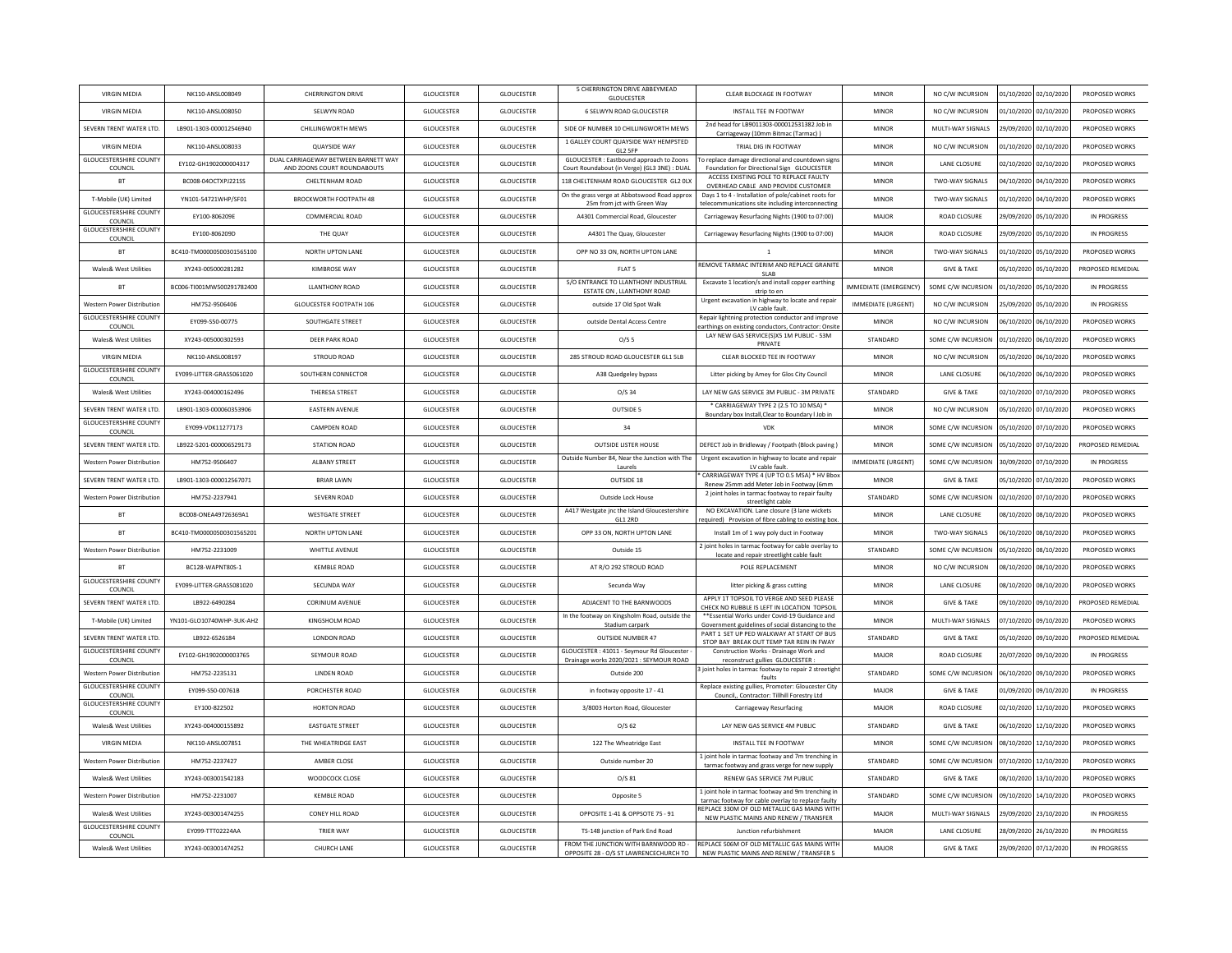| <b>GLOUCESTERSHIRE COUNTY</b><br>COUNCIL           | EY099-LONGFORDRABSM02     | <b>TEWKESBURY ROAD</b>                                                       | <b>GLOUCESTER</b>    | <b>GLOUCESTER</b>    | Longford Roundabout                                                                            | Roundabout infrastructure improvements: Road<br>Closures expected to facilitate earthworks. Traffic          | MAJOR                     | LANE CLOSURE           | 03/07/2020 01/03/2021 |            | IN PROGRESS        |
|----------------------------------------------------|---------------------------|------------------------------------------------------------------------------|----------------------|----------------------|------------------------------------------------------------------------------------------------|--------------------------------------------------------------------------------------------------------------|---------------------------|------------------------|-----------------------|------------|--------------------|
| <b>GLOUCESTERSHIRE COUNTY</b><br>COUNCIL           | EY099-15-153-RSB          | MERCHANTS ROAD                                                               | GLOUCESTER           | GLOUCESTER           | <b>Downings Malthouse</b>                                                                      | Road closed and no parking/ no waiting/ no loading<br>for safety shoring, demolitionand construction         | MAJOR                     | <b>ROAD CLOSURE</b>    | 24/07/2020 01/10/2021 |            | IN PROGRESS        |
| Wales& West Utilities                              | XY410-003001507992        | <b>GOTHERINGTON LANE</b>                                                     | GOTHERINGTON         | CHELTENHAM           | JUNC OLDACRE DRIVE - O/S NO. 34                                                                | REPLACE 60M OF OLD METALLIC GAS MAINS WITH<br>NEW PLASTIC MAINS AND RENEW/TRANSFER                           | MAJOR                     | <b>GIVE &amp; TAKE</b> | 06/10/2020            | 09/11/2020 | PROPOSED WORKS     |
| Western Power Distribution                         | HM744-0455391             | <b>EVESHAM ROAD</b>                                                          | GREET                | CHELTENHAM           | <b>OUTSIDE NUMBER 6</b>                                                                        | Urgent excavation in highway to locate and repair<br>LV cable fault                                          | <b>IMMEDIATE (URGENT)</b> | SOME C/W INCURSION     | 28/09/2020 02/10/2020 |            | IN PROGRESS        |
| Wales& West Utilities                              | XY245-004000161180        | <b>GRETTON ROAD</b>                                                          | GRETTON              | CHELTENHAM           | O/S GABLE FARM                                                                                 | REPLACE TEMPORARY REINSTATEMENT WITH<br>PERMANENT                                                            | MINOR                     | <b>TWO-WAY SIGNALS</b> | 09/10/2020 12/10/2020 |            | PROPOSED PERMANENT |
| <b>GLOUCESTERSHIRE COUNTY</b><br>COUNCIL           | EY030-0924A/HAMPENBRIDGE  | ROAD FROM HAMPEN COTTAGES TO LOWER<br><b>HAMPEN FARM</b>                     | <b>HAMPEN</b>        | ANDOVERSFORD         | Railway bridge 758                                                                             | Bridge Closure due to assessment failure.                                                                    | MAJOR                     | <b>ROAD CLOSURE</b>    | 08/07/2020 31/03/2021 |            | IN PROGRESS        |
| <b>GLOUCESTERSHIRE COUNTY</b><br>COUNCIL           | EY100-ATK43067676         | 3/332 HANGMANS STONE TO COUNTRYSIDE<br>MUSEUM                                | <b>HAMPNETT</b>      | HAMPNETT             | 3/332 Hangmans Stone to Countryside Museun                                                     | Retaining wall repairs - Northleach Prison Copse<br><b>Wall</b>                                              | MAJOR                     | SOME C/W INCURSION     | 02/03/2020 02/10/2020 |            | PROPOSED WORKS     |
| <b>GLOUCESTERSHIRE COUNTY</b><br>COUNCIL           | EY202-50023099            | FOOTWAY ADJOINING 89 TO 103 ODDS<br>VHARFDALE WAY AND 8 TO 24 EVENS DOVEDALI | HARDWICKE            | <b>GLOUCESTER</b>    | ON FP ADJ 87 WHARFDALE WAY                                                                     | Disconnect and remove existing column and<br>reconnect replacement                                           | MINOR                     | <b>GIVE &amp; TAKE</b> | 29/09/2020 01/10/2020 |            | PROPOSED WORKS     |
| Gigaclear                                          | KA030-CU005164            | <b>CHURCH LANE</b>                                                           | HARDWICKE            | <b>GLOUCESTER</b>    | Along Church Lane                                                                              | Remedial works in carriageway. Working hours 080<br>1700. TM: Give & take                                    | <b>MINOR</b>              | <b>GIVE &amp; TAKE</b> | 02/10/2020 02/10/2020 |            | PROPOSED PERMANENT |
| SEVERN TRENT WATER LTD                             | LB901-1303-000060352905   | LARKSFIELD ROAD                                                              | <b>HARROW HILL</b>   | <b>HARROW HILL</b>   | OUTSIDE HARROW HILL FOOTBALL CLUB                                                              | * CARRIAGEWAY TYPE 4 (UP TO 0.5 MSA) * Short<br>Comm pipe Renew 25mm * Significant leak Job in               | <b>IMMEDIATE (URGENT)</b> | <b>ROAD CLOSURE</b>    | 01/10/2020 05/10/2020 |            | IN PROGRESS        |
| Gigaclear                                          | KA030-CU002682            | ROAD FROM WEDDERBURN BRIDGE TO<br>JUNCTION WITH BLACKWELLS END               | <b>HARTPURY</b>      | HARTPURY             | Road from Junction with Gloucester Road &                                                      | We are back filling with Plainings, where the flood                                                          | <b>MINOR</b>              | STOP/GO BOARDS         | 02/10/2020            | 06/10/2020 | PROPOSED REMEDIAL  |
| Thames Water Utilities Ltd                         | MU277-BILBURY             | 400965 SEWAGE WORKS TO LONG GROUND                                           | <b>HATHEROP</b>      | HATHEROP             | Wedderburn bridge<br>Approx 246.2m frm Barn Ground Cottage GL7                                 | water has washed it away<br>Excavate in VERGE to install new Thames Water                                    | <b>MINOR</b>              | NO C/W INCURSION       | 06/10/2020 07/10/2020 |            | PROPOSED WORKS     |
| Gigaclear                                          | KA030-CU001871            | ROAD FROM JUNCTION WITH GLOUCESTER ROAD                                      | HIGHLEADON           | HIGHLEADON           | 3EN<br>JCT. Gloucester road and Wedderburn bridge,                                             | pressure reducing valve to monitor pressures at<br>Rectifying CW defect                                      | MINOR                     | <b>GIVE &amp; TAKE</b> | 30/09/2020 02/10/2020 |            | IN PROGRESS        |
| <b>GLOUCESTERSHIRE COUNTY</b>                      | EY100-853538A             | TO WEDDERBURN BRIDGE<br>B4215 FROM BARBERS BRIDGE TO MAYVIEW                 | HIGHLEADON           | HIGHLEADON           | Maisemore<br>B4215 from Barbers Bridge to Mayview,                                             | Carriageway Resurfacing                                                                                      | MAJOR                     | <b>ROAD CLOSURE</b>    | 08/10/2020 16/10/2020 |            | PROPOSED WORKS     |
| COUNCIL<br><b>GLOUCESTERSHIRE COUNTY</b>           | EY100-8535380             | UPLEADON ROAD                                                                | HIGHLEADON           | <b>HIGHLEADON</b>    | Highleadon<br>3/66 Upleadon Road, Highleadon                                                   | Carriageway Resurfacing                                                                                      | MAJOR                     | <b>ROAD CLOSURE</b>    | 08/10/2020 16/10/2020 |            | PROPOSED WORKS     |
| COUNCIL<br><b>GLOUCESTERSHIRE COUNTY</b>           | EY100-853541              | NEWENT ROAD                                                                  | <b>HIGHNAN</b>       | <b>GLOUCESTER</b>    | B4215 Newent Road, Highnam                                                                     | Carriageway Resurfacing until 7/10/20 Loops                                                                  | MAJOR                     | <b>ROAD CLOSURE</b>    | 23/09/2020            | 10/10/2020 | IN PROGRESS        |
| COUNCIL<br>Gigaclear                               | KA030-CU005393            | HAWKESBURY ROAD                                                              | HILLESLEY            | HILLESLEY            | Along Hawkesbury Road                                                                          | 10/10/20<br>Remedial works in carriageway and footway.                                                       | MINOR                     | <b>GIVE &amp; TAKE</b> | 02/10/2020 02/10/2020 |            | PROPOSED PERMANENT |
| <b>GLOUCESTERSHIRE COUNTY</b>                      | EY030-1101/ARBOURTREECARE | KINGSWOOD ROAD                                                               | HILLESLEY            | HILLESLEY            | Nr Alderley Footpath No2                                                                       | Working hours 0800-1700. TM: Give & take<br>tree Trimming                                                    | MAJOR                     | TWO-WAY SIGNALS        | 14/09/2020 06/10/2020 |            | IN PROGRESS        |
| COUNCIL<br>Gigaclear                               | KA030-CU004729            | DAY HOUSE LANE                                                               | HILLESLEY            | HILLESLEY            | Along Day House Lane                                                                           | Remedial works in footway. Working hours 0800-                                                               | <b>MINOR</b>              | <b>GIVE &amp; TAKE</b> | 02/10/2020            | 06/10/2020 | PROPOSED PERMANENT |
| Gigaclear                                          | KA030-CU006485            | KINGSWOOD ROAD                                                               | HILLESLEY            | HILLESLEY            | Junc of Alderley Road to junc of Day House Lane                                                | 1700. TM: Give & take<br>Install multi duct incl. customer connections.                                      | MAJOR                     | <b>ROAD CLOSURE</b>    | 28/09/2020 09/10/2020 |            | <b>IN PROGRESS</b> |
| <b>GLOUCESTERSHIRE COUNT</b>                       |                           |                                                                              |                      |                      |                                                                                                | Working hours 0800 to 1700hrs. TM required: Road                                                             |                           |                        |                       |            |                    |
| COUNCIL                                            | EY202-08233845            | HONEYBOURNE ROAD                                                             | HONEYBOURNE          | HONEYBOURNE          | On Island Nr Crossroads Jn                                                                     | <b>Replacing Visabol</b>                                                                                     | MINOR                     | <b>GIVE &amp; TAKE</b> | 05/10/2020            | 07/10/2020 | PROPOSED WORKS     |
| Gigaclear                                          | KA030-CU006629            | <b>IUNCTION WITH 51425 TO THE STREET TO A4135</b>                            | <b>HORSLEY</b>       | HORSI FY             | Opposite Ragged Barn                                                                           | Storage of materials only, no carriageway incursion<br>Remedial works in carriageway. Working hours 0800     | MAIOR                     | NO C/W INCURSION       | 11/09/2020 09/11/2020 |            | IN PROGRESS        |
| Gigaclear<br><b>GLOUCESTERSHIRE COUNTY</b>         | KA030-CU004570            | ST MICHAELS TO HOWLEY COTTAGE                                                | <b>HOWLEY</b>        | WOTTON-UNDER-EDGE    | Along St Michaels to Howley Cottage<br>GLOUCESTER: Hucclecot Road, vicinity of The             | 1700. TM: Give & take<br>Construction of pedestrian islands to be installed                                  | MINOR                     | <b>GIVE &amp; TAKE</b> | 02/10/2020 02/10/2020 |            | PROPOSED PERMANENT |
| COUNCI                                             | EY102-GH1902000003970     | HUCCLECOTE ROAD                                                              | HUCCLECOTE           | <b>GLOUCESTER</b>    | Victoria Inn : HUCCLECOTE ROAD<br>Junction with Westfield Road, Golf Club Lane &               | <b>GLOUCESTER</b><br>TM only for the installation of Telecommunication                                       | STANDARD                  | <b>TWO-WAY SIGNALS</b> | 28/09/2020 02/10/2020 |            | IN PROGRESS        |
| SURF TELECOMS LTD<br><b>GLOUCESTERSHIRE COUNTY</b> | SJ003-0373328B            | HUCCLECOTE ROAD                                                              | HUCCLECOTE           | <b>GLOUCESTER</b>    | Ermin Street                                                                                   | Ducts and associated chambers. Works in                                                                      | MAJOR                     | MULTI-WAY SIGNALS      | 23/09/2020 25/10/2020 |            | IN PROGRESS        |
| COUNCIL                                            | FY102-GH1901000003559     | <b>BATH ROAD</b>                                                             | <b>INCHRROOK</b>     | STROUD               | BRIMSCOMBE: A46 at Frogmarsh Lane junction<br>ROAD TO QUARHOUSE FARM                           | Felling 10 large trees. BRIMSCOMBE                                                                           | MINOR                     | <b>ROAD CLOSURE</b>    | 05/10/2020 07/10/2020 |            | PROPOSED WORKS     |
| Gigaclear                                          | KA030-CU006660            | THOMPSON WAY                                                                 | <b>INNSWORTH</b>     | <b>GLOUCESTER</b>    | Outside House No. 45 to Outside House No. 53                                                   | INSTALL FIBRE OPTIC CABLE DROPPING 5<br>CONNECTION POINTS OVER 60M USING FULL                                | STANDARD                  | MULTI-WAY SIGNALS      | 18/09/2020 01/10/2020 |            | IN PROGRESS        |
| Gigaclear                                          | KA030-CU006370            | <b>THOMPSON WAY</b>                                                          | <b>INNSWORTH</b>     | <b>GLOUCESTER</b>    | Beginning Of Vertican Road Opposite House No.<br>34 to Beginning Of Penrose Road Outside House | nstall fibre optic cable over 56m dropping of 4 pots<br>we will go down one side of fw and doing one rd      | STANDARD                  | <b>GIVE &amp; TAKE</b> | 23/09/2020 06/10/2020 |            | IN PROGRESS        |
| Gigaclea                                           | KA030-CU006707            | PENROSE ROAD                                                                 | <b>INNSWORTH</b>     | GLOUCESTER           | OPPOSITE NO 1 ON GRASS VERGE                                                                   | STORAGE FOR BARRIERS AND EQUIPMENT                                                                           | STANDARD                  | NO C/W INCURSION       | 25/09/2020            | 08/10/2020 | IN PROGRESS        |
| Gigaclear                                          | KA030-CU006368            | <b>VERTICAN ROAD</b>                                                         | <b>INNSWORTH</b>     | GLOUCESTER           | Beginning Of Vertican Road Opposite House No.<br>30 to End Of Close Outside House No. 1        | Install fibre optic cable over 320m dropping of 29<br>pots with one rd crossing. We will go down one side    | STANDARD                  | <b>GIVE &amp; TAKE</b> | 22/09/2020 14/10/2020 |            | IN PROGRESS        |
| Gigaclear                                          | KA030-CU006238            | <b>INNSWORTH LANE</b>                                                        | <b>INNSWORTH</b>     | <b>GLOUCESTER</b>    | Outside House No. 268 to Outside House No. 242                                                 | Excavate in verge, Carrriagway and footway to<br>nstall fibre optic cables 198m 16 connection point:         | STANDARD                  | <b>GIVE &amp; TAKE</b> | 02/10/2020 15/10/2020 |            | PROPOSED WORKS     |
| Gigaclear                                          | KA030-CU006369            | PENROSE ROAD                                                                 | <b>INNSWORTH</b>     | GLOUCESTER           | Corner Of Road By House No. 8 to Outside House<br>No. 15                                       | Install fibre optic cable over 60m dropping of 3 pots<br>we will go down one side of fw. Using a full linked | STANDARD                  | <b>GIVE &amp; TAKE</b> | 07/10/2020 20/10/2020 |            | PROPOSED WORKS     |
| Gigaclear                                          | KA030-CU006246            | WARD AVENUE                                                                  | <b>INNSWORTH</b>     | <b>GLOUCESTER</b>    | Opp Number 12                                                                                  | <b>Storage Compound</b>                                                                                      | MAJOR                     | NO C/W INCURSION       | 22/07/2020 30/10/2020 |            | IN PROGRESS        |
| <b>IETWORK RAIL -PROMOTER</b><br>NATIONAL          | KL236-SWM190M3C031020     | ROAD FROM LIMES ROAD TO COUNTY<br><b>BOUNDARY</b>                            | KEMBLE               | KEMBLE               | Kemble Wick lane (Limes road)                                                                  | Site Times: 22:00pm - 09:00am Brickwork Repairs<br>using a road MEWP and alley towers to be used on          | MAJOR                     | <b>ROAD CLOSURE</b>    | 03/10/2020            | 18/10/2020 | PROPOSED WORKS     |
| NETWORK RAIL -PROMOTERS<br>NATIONAL                | KL236-SWM190M73C180120    | <b>STATION ROAD</b>                                                          | KEMBLE               | KEMBLE               | Kemble Station Overbridge, Station Road                                                        | The work involve stonework repairs around the<br>structure and waterproofing the deck                        | MAJOR                     | <b>ROAD CLOSURE</b>    | 18/07/2020 30/11/2020 |            | IN PROGRESS        |
| Thames Water Utilities Ltd                         | MU305-000031505976-001    | HIGH STREET                                                                  | KEMPSFORD            | KEMPSFORD            | Primrose cottages                                                                              | Service Pipe Repair <33mm Cway in Carriageway                                                                | <b>MINOR</b>              | SOME C/W INCURSION     | 06/10/2020 08/10/2020 |            | PROPOSED WORKS     |
| Wales& West Utilities                              | XY243-004000162585        | SHUTE STREET                                                                 | KINGS STANLEY        | <b>KINGS STANLEY</b> | O/S NEW BUILD ADJ MELROSE                                                                      | LAY NEW GAS SERVICE 1M PUBLIC - 28M PRIVATE                                                                  | STANDARD                  | <b>GIVE &amp; TAKE</b> | 05/10/2020            | 08/10/2020 | PROPOSED WORKS     |
| Wales& West Utilities                              | XY410-003001481394        | <b>GUILDINGS WAY</b>                                                         | <b>KINGS STANLEY</b> | <b>KINGS STANLEY</b> | JUNC ELMLEA ROAD - O/S NO. 25 (INCLUDING<br>ADJ NO. 26)                                        | REPLACE 363M OF OLD METALLIC GAS MAINS WITH<br>413M OF NEW PLASTIC MAINS AND                                 | MAJOR                     | <b>GIVE &amp; TAKE</b> | 24/08/2020 16/10/2020 |            | IN PROGRESS        |
| Wales& West Utilities                              | XY410-003001481395/999    | ELMLEA ROAD                                                                  | <b>KINGS STANLEY</b> | <b>KINGS STANLEY</b> | OPP 3 ELMLEA ROAD                                                                              | WELFARE UNIT LOCATION                                                                                        | MAJOR                     | NO C/W INCURSION       | 19/08/2020 30/10/2020 |            | IN PROGRESS        |
| <b>GLOUCESTERSHIRE COUNTY</b><br>COUNCIL           | EY102-GH1902000003958     | HAZLECOTE FARM LANE                                                          | KINGSCOTE            | KINGSCOTE            | KINGSCOTE: A46 through hazelcote to Kingscote<br>: HAZLECOTE FARM LANE                         | Carriageway Repair KINGSCOTE                                                                                 | <b>MINOR</b>              | <b>GIVE &amp; TAKE</b> | 06/10/2020 08/10/2020 |            | PROPOSED WORKS     |
| Gigaclear                                          | KA030-CU005271            | HILLESLEY ROAD                                                               | KINGSWOOD            | <b>KINGSWOOD</b>     | Along Hillesley Road                                                                           | Remedial works in carriageway. Working hours<br>08:00-17:00. TM: Give & take                                 | <b>MINOF</b>              | <b>GIVE &amp; TAKE</b> | 02/10/2020 02/10/2020 |            | PROPOSED PERMANENT |
| Gigaclear                                          | KA030-CU005212            | WOTTON ROAD                                                                  | <b>KINGSWOOD</b>     | <b>KINGSWOOD</b>     | Oss Kingswood Lodge Care Centre                                                                | Remedial works in carriageway. Working hours 0800<br>1700. TM: Give & take                                   | <b>MINOR</b>              | <b>GIVE &amp; TAKE</b> | 02/10/2020            | 02/10/2020 | PROPOSED PERMANENT |
| Gigaclear                                          | KA030-CU004638            | NIND LANE                                                                    | KINGSWOOD            | <b>KINGSWOOD</b>     | Along Nind Lane                                                                                | Remedial works in carriageway. Working hours                                                                 | <b>MINOR</b>              | <b>GIVE &amp; TAKE</b> | 02/10/2020 02/10/2020 |            | PROPOSED PERMANENT |
| Gigaclear                                          | KA030-CU005301            | OLD RECTORY ROAD                                                             | KINGSWOOD            | KINGSWOOD            | Along Old Rectory Road                                                                         | 08:00-17:00. TM: Give & take<br>Remedial works in footway. Working hours 0800-                               | MINOR                     | <b>GIVE &amp; TAKE</b> | 02/10/2020 02/10/2020 |            | PROPOSED PERMANENT |
|                                                    |                           |                                                                              |                      |                      |                                                                                                | 1700. TM: Give & take                                                                                        |                           |                        |                       |            |                    |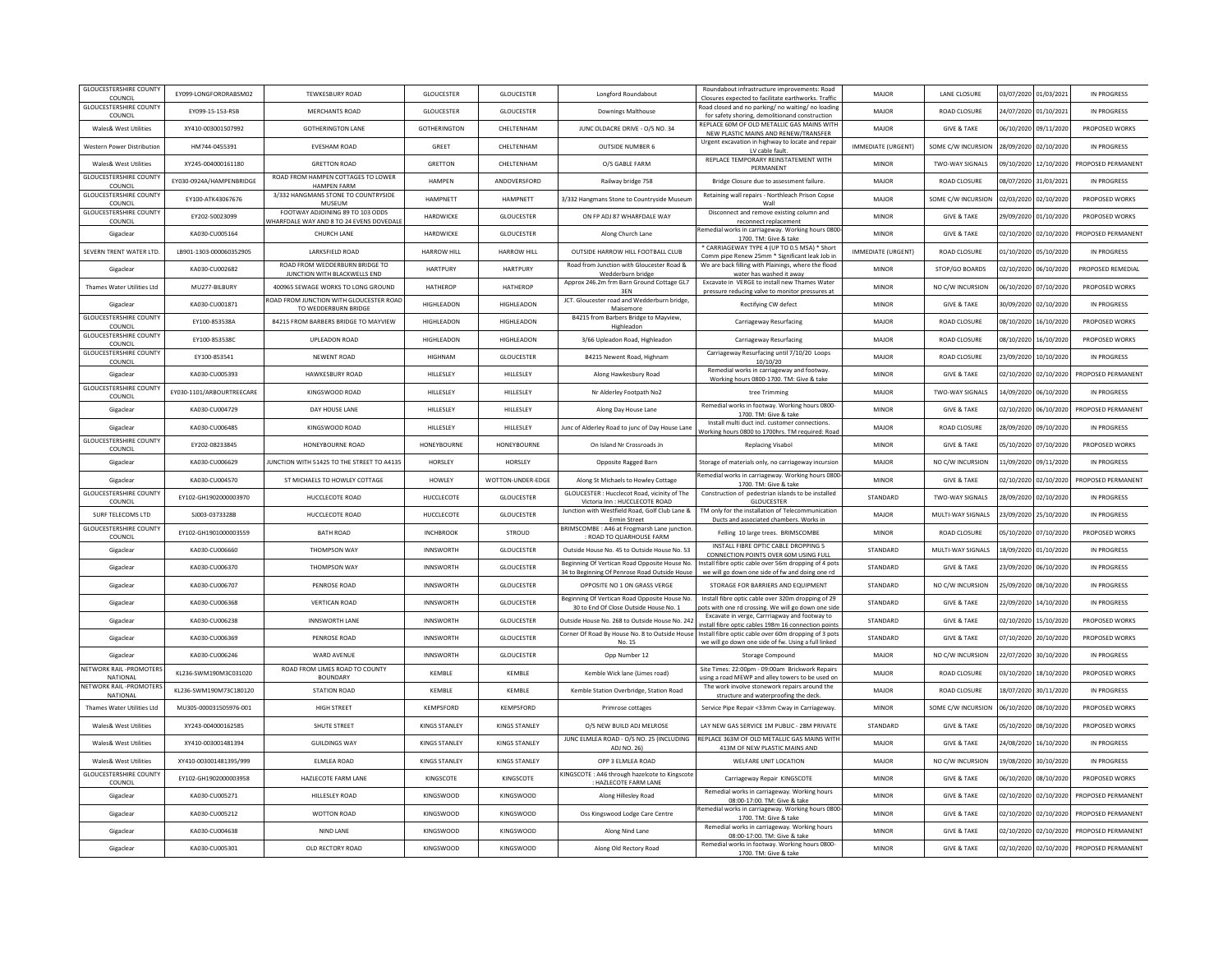| Gigaclear                                  | KA030-CU005536            | <b>ABBEY STREET</b>                                             | KINGSWOOD                | <b>KINGSWOOD</b>         | Along Abbey Street                                                         | Remedial works in carriageway. Working hours 0800-<br>1700. TM: Give & take                                   | <b>MINOR</b> | <b>GIVE &amp; TAKE</b> |                       | 02/10/2020 06/10/2020 | PROPOSED PERMANENT |
|--------------------------------------------|---------------------------|-----------------------------------------------------------------|--------------------------|--------------------------|----------------------------------------------------------------------------|---------------------------------------------------------------------------------------------------------------|--------------|------------------------|-----------------------|-----------------------|--------------------|
| Gigaclear                                  | KA030-CU004843            | WALKMILL LANE                                                   | KINGSWOOD                | <b>KINGSWOOD</b>         | Along Walkmill Lane                                                        | Remedial works in footway. Working hours 0800-<br>1700. TM: Give & take                                       | <b>MINOR</b> | <b>GIVE &amp; TAKE</b> |                       | 02/10/2020 06/10/2020 | PROPOSED PERMANENT |
| <b>GLOUCESTERSHIRE COUNTY</b><br>COUNCIL   | EY030-1082/ADLHIGHWAYS    | LONDON ROAD                                                     | LECHLADE                 | LECHLADE                 | New Development Coln Park                                                  | 278 Works                                                                                                     | MAJOR        | TWO-WAY SIGNALS        | 07/09/2020            | 08/10/2020            | IN PROGRESS        |
| <b>GLOUCESTERSHIRE COUNTY</b><br>COUNCIL   | EY099-TS-165-03A-SM       | THAMES STREET                                                   | LECHLADE                 | LECHLADE                 | Junction with High Street                                                  | Traffic signals refurbishment, Contractor: Telent                                                             | MAJOR        | MULTI-WAY SIGNALS      | 07/09/2020            | 09/10/2020            | IN PROGRESS        |
| <b>GLOUCESTERSHIRE COUNTY</b><br>COUNCIL   | EY099-TS-165-04A-SM       | <b>HIGH STREET</b>                                              | LECHLADE                 | LECHLADE                 | Junction with High Street                                                  | Traffic signals refurbishment, Contractor: Telent                                                             | MAJOR        | MULTI-WAY SIGNALS      |                       | 07/09/2020 09/10/2020 | IN PROGRESS        |
| <b>GLOUCESTERSHIRE COUNTY</b><br>COUNCIL   | EY102-GH1902000004030     | CHURCH ROAD                                                     | LECKHAMPTON              | CHELTENHAM               | CHELTENHAM : Between Church Road and The<br>Close (GL53 OPF) : CHURCH ROAD | To excavate/replace sections of fractured<br>underground drainage CHELTENHAM                                  | STANDARD     | MULTI-WAY SIGNALS      |                       | 05/10/2020 14/10/2020 | PROPOSED WORKS     |
| <b>Bristol Water</b>                       | AY009-2563843             | <b>TETBURY LANE</b>                                             | LEIGHTERTON              | LEIGHTERTON              | side of 1 tetbury lane in white water lane                                 | REPLACE STOPTAP                                                                                               | MAJOR        | <b>ROAD CLOSURE</b>    | 06/10/2020            | 07/10/2020            | PROPOSED WORKS     |
| SEVERN TRENT WATER LTD                     | LB902-2302-000012312502B  | <b>BATH ROAD</b>                                                | LEONARD STANLEY          | <b>LEONARD STANLEY</b>   | OPP JUNIPER HOUSE BATH ROAD IN C'WAY                                       | REPAIR/ RESET MH COVER IN C'WAY Job in<br>Carriageway (10mm StoneMastic Asphalt)                              | MINOR        | TWO-WAY SIGNALS        | 01/10/2020            | 01/10/2020            | PROPOSED WORKS     |
| <b>BT</b>                                  | BC128-WAPNG78F-2          | BARRINGTON RESTRICTED BYWAY 18                                  | <b>LITTLE BARRINGTON</b> | LITTLE BARRINGTON        | APPROX 100M NORTH FROM ENTRANCE TO<br><b>HOME FARM</b>                     | POLE REPLACEMENT                                                                                              | <b>MINOR</b> | NO C/W INCURSION       |                       | 02/10/2020 02/10/2020 | PROPOSED WORKS     |
| Gigaclear                                  | KA080-GC/C168108S217078   | POUND LANE                                                      | <b>LITTLE RISSINGTON</b> | <b>LITTLE RISSINGTON</b> | Verge O/S The Court House Little Rissington                                | FSI REMOVING TARMAC FROM BEHIND THE POT                                                                       | <b>MINOR</b> | NO C/W INCURSION       | 08/10/2020 12/10/2020 |                       | PROPOSED WORKS     |
| SEVERN TRENT WATER LTD.                    | LB901-4304-000012568357   | COLLAFIELD                                                      | LITTLEDEAN               | LITTLEDEAN               | APPROX 5M FROM BOUNDARY OF PROPERTY<br>KNOWN AS HORIZONS                   | Small Meter Repair 80mm * Job in Verge (Grass                                                                 | <b>MINOR</b> | SOME C/W INCURSION     |                       | 06/10/2020 07/10/2020 | PROPOSED WORKS     |
| <b>GLOUCESTERSHIRE COUNTY</b><br>COUNCIL   | EY102-GH1901000003590     | <b>CHURCH STREET</b>                                            | LITTLEDEAN               | LITTLEDEAN               | LITTLEDEAN: A4151 Littledean to Elton Corner.<br><b>CHURCH STREET</b>      | Ash tree cutting. LITTLEDEAN:                                                                                 | STANDARD     | <b>ROAD CLOSURE</b>    | 08/10/2020            | 14/10/2020            | PROPOSED WORKS     |
| Gigaclear                                  | KA080-GC/S419110          | 401516 LARKHILL COTTAGES LONG NEWNTON TO<br>SCHOOL HOUSE ASHLEY | <b>LONG NEWNTON</b>      | <b>LONG NEWNTON</b>      | CW, VERGE O/S SCHOOL HOUSE TO WEST OF<br><b>MANOR FARM</b>                 | LAYING NEW CABLES IN VERGE                                                                                    | STANDARD     | SOME C/W INCURSION     | 30/09/2020 13/10/2020 |                       | IN PROGRESS        |
| Thames Water Utilities Ltd                 | MU305-000031495771-001    | CHARLESWAY                                                      | LONGBOROUGH              | LONGBOROUGH              | NEWBUILDING                                                                | Service Pipe Repair <33mm Cway in Carriageway                                                                 | <b>MINOR</b> | <b>GIVE &amp; TAKE</b> |                       | 29/09/2020 01/10/2020 | <b>IN PROGRESS</b> |
| <b>BT</b>                                  | BC128-WAPNKC6C-3          | HIGH STREET                                                     | LONGBOROUGH              | LONGBOROUGH              | AT JUNCTION WITH BANKS FEE LANE                                            | POLE REPLACEMENT                                                                                              | MINOR        | SOME C/W INCURSION     |                       | 02/10/2020 02/10/2020 | PROPOSED WORKS     |
| Gigaclea                                   | KA030-CU005327            | <b>GANBOROUGH ROAD</b>                                          | LONGBOROUGH              | LONGBOROUGH              | Approx over 80m from Newton House,<br>Ganborough Road                      | topsioling requirements                                                                                       | MINOR        | TWO-WAY SIGNALS        | 05/10/2020            | 07/10/2020            | PROPOSED PERMANENT |
| Western Power Distribution                 | HM744-2200356A            | MORETON ROAD                                                    | LONGBOROUGH              | LONGBOROUGH              | Outside Sterling House to the Junction with<br>Fosseway and Stow Road      | 5 joint holes in grass verge and 1784m trenching ir<br>tarmac road and grass verge and install 1750m of       | MAJOR        | MULTI-WAY SIGNALS      |                       | 27/07/2020 23/10/2020 | IN PROGRESS        |
| SEVERN TRENT WATER LTD.                    | 18901-1303-000012566734   | VICTORIA ROAD                                                   | <b>LONGFORD</b>          | <b>GLOUCESTER</b>        | OUTSIDE 13                                                                 | HV Bbox Install 25mm and Meter * CARRIAGEWAY<br>TYPE 4 (UP TO 0.5 MSA) Job in Footway (6mm                    | MINOR        | <b>GIVE &amp; TAKE</b> |                       | 05/10/2020 07/10/2020 | PROPOSED WORKS     |
| <b>GLOUCESTERSHIRE COUNTY</b><br>COUNCIL   | EY099-LONGFORDRABSM1      | TEWKESBURY ROAD                                                 | LONGFORD                 | GLOUCESTER               | Longford Roundabout                                                        | Roundabout infrastructure improvements: Road<br>Closures expected to facilitate earthworks. Traffic           | MAJOR        | LANE CLOSURE           | 03/07/2020 01/03/2021 |                       | IN PROGRESS        |
| Gigaclear                                  | KA030-CU005182            | MONMOUTH ROAD                                                   | LONGHOPE                 | LONGHOPE                 | Monmouth road, Longhope                                                    | <b>Rectify CW defects</b>                                                                                     | <b>MINOF</b> | <b>TWO-WAY SIGNALS</b> | 02/10/2020            | 06/10/2020            | PROPOSED REMEDIAL  |
| <b>GLOUCESTERSHIRE COUNT</b><br>COUNCIL    | EY100-807110B             | CHURCH ROAD                                                     | LONGHOPE                 | LONGHOPE                 | 3/34 Church Road, Longhope                                                 | Carriageway Resurfacing Restricted Days (09:30 to<br>15:30)                                                   | MAJOR        | <b>ROAD CLOSURE</b>    | 01/10/2020            | 15/10/2020            | PROPOSED WORKS     |
| <b>GLOUCESTERSHIRE COUNTY</b><br>COUNCIL   | EY100-807110C             | OLD MONMOUTH ROAD                                               | LONGHOPE                 | LONGHOPE                 | 3/34 Old Monmouth Road, Longhope                                           | Carriageway Resurfacing Restricted Days (09:30 to<br>15:30)                                                   | MAJOR        | <b>ROAD CLOSURE</b>    | 01/10/2020 15/10/2020 |                       | PROPOSED WORKS     |
| Gigaclear                                  | KA030-CU003049            | MANOR FARM LONGNEY TO YEW TREE FARM                             | <b>LONGNEY</b>           | <b>GLOUCESTER</b>        | Along Manor Farm Longney To Yew Tree Farm                                  | Remedial works in verge. Working hours 0800-1700.<br>TM:No carriageway incursion                              | MINOR        | NO C/W INCURSION       |                       | 02/10/2020 02/10/2020 | PROPOSED PERMANENT |
| Gigaclear                                  | KA080-GC/C121626/S627080  | MAIN ROAD THROUGH LOWER ODDINGTON                               | <b>LOWER ODDINGTON</b>   | LOWER ODDINGTON          | W/VERGE FROM WHERE ROAD MEETS CHURCH<br>ROAD TO A436                       | LOCATE AND CLEAR BLOCKAGES                                                                                    | <b>MINOR</b> | SOME C/W INCURSION     | 29/09/2020 01/10/2020 |                       | IN PROGRESS        |
| <b>GLOUCESTERSHIRE COUNTY</b><br>COUNCIL   | EY100-807479F             | <b>RUSCOMBE ROAD</b>                                            | <b>LUDLOW GREEN</b>      | <b>RUSCOMBE</b>          | 3/213 Ruscombe Road, Ludlow Green                                          | Carriageway Resurfacing (07:00 to 19:00)                                                                      | MAJOR        | <b>ROAD CLOSURE</b>    | 08/10/2020            | 19/10/2020            | PROPOSED WORKS     |
| Gigaclea                                   | KA170-OCU-NETYNY/00029    | 300006 ALVINGTON VILLAGE                                        | LYDNEY                   | <b>I YDNEY</b>           | TRAIL HOLES LOCATED BETWEEN CLANNA LANE<br>AND BARNAGE LANE                | Trial Holes undertaken to determine services aheac<br>of fibre laying works                                   | <b>MINOR</b> | <b>GIVE &amp; TAKE</b> | 30/09/2020            | 02/10/2020            | IN PROGRESS        |
| SEVERN TRENT WATER ITD.                    | 18901-1303-000012535246   | <b>TFMPI FWAY</b>                                               | <b>IYDNEY</b>            | <b>I YDNEY</b>           | <b>OUTSIDE 19 TEMPLEWAY</b>                                                | Long Comm pipe Install 25mm Job in Carriageway                                                                | MINOR        | <b>GIVE &amp; TAKE</b> |                       | 30/09/2020 02/10/2020 | IN PROGRESS        |
| SEVERN TRENT WATER LTD                     | LB501-A6W-12213063B       | DRIFFIELD ROAD                                                  | LYDNEY                   | LYDNEY                   | DRIFFIELD ROAD JUNCTION WITH HIGHFIELD RD                                  | (10mm Bitmac (Tarmac))<br>PH 2 - Permit only for traffic light head in<br>conjunction with LB501A6W/12213062B | MAJOR        | MULTI-WAY SIGNALS      | 01/09/2020            | 09/10/2020            | IN PROGRESS        |
| Western Power Distribution                 | HM755-2199187A            | SEVERNBANK AVENUE                                               | LYDNEY                   | LYDNEY                   | $0/s$ 16                                                                   | 5 joint holes in tarmac footway and 142m trenching<br>tarmac footway and tarmac road for cable overlay        | MAJOR        | <b>GIVE &amp; TAKE</b> | 17/08/2020            | 09/10/2020            | IN PROGRESS        |
| Western Power Distribution                 | HM755-2199187B            | NAAS LANE                                                       | LYDNEY                   | LYDNEY                   | Outside substation - 65                                                    | 12 joint holes in tarmac footway and grass verge                                                              | MAJOR        | <b>GIVE &amp; TAKE</b> | 17/08/2020            | 09/10/2020            | IN PROGRESS        |
| Western Power Distribution                 | HM755-2199187C            | SHEPHERDINE CLOSE                                               | <b>IYDNEY</b>            | <b>I YDNEY</b>           | $o/s$ 1-14                                                                 | and 226m trenching in tarmac footway and grass<br>5 joint holes in tarmac footway and 93m trenching           | MAJOR        | <b>GIVE &amp; TAKE</b> | 17/08/2020            | 09/10/2020            | IN PROGRESS        |
| SEVERN TRENT WATER LTD.                    | LB501-A6W-12213064B       | HIGHFIELD ROAD                                                  | LYDNEY                   | LYDNEY                   | FROM O/S 1 HIGHFIELD ROAD TO CENTURION                                     | in tarmac footway for cable overlay. Works in<br>PH 3 - Open cut in the C/W F/W and G/V to install            | MAJOR        | MULTI-WAY SIGNALS      | 01/09/2020 09/10/2020 |                       | IN PROGRESS        |
| Western Power Distribution                 | HM755-2199187D            | FOOTWAY FROM NAAS LANE TO SHEPHERDINE                           | LYDNEY                   | LYDNEY                   | ROAD LYDNEY<br>Side of 39 Nass Lane                                        | New 125mm PE main and connect to STW network<br>1 joint hole in grass verge and 23m trenching in              | MAJOR        | SOME C/W INCURSION     |                       | 17/08/2020 09/10/2020 | IN PROGRESS        |
| SEVERN TRENT WATER LTD                     | LB501-A6W-12213062B       | CLOSE<br><b>CROSS HANDS</b>                                     | LYDNEY                   | LYDNEY                   | FROM S/O CROSS HANDS GARAGE TO O/S 1                                       | grass verge for cable overlay. Works in conjunction<br>PH 2 - Open cut in the C/W F/W and G/V to install      | MAJOR        | MULTI-WAY SIGNALS      | 01/09/2020            | 09/10/2020            | IN PROGRESS        |
| Wales& West Utilities                      | XY410-003001493385        | CHURCH ROAD                                                     | LYDNEY                   | LYDNEY                   | HIGHFIELD ROAD LYDNEY<br>JUNC HIGH STREET - ADJ NO. 64 CHURCH              | New 125mm PE main and connect to STW networl<br>REPLACE 790M OF OLD METALLIC GAS MAINS WITH                   | MAJOR        | MULTI-WAY SIGNALS      |                       | 27/07/2020 16/10/2020 | IN PROGRESS        |
| <b>GLOUCESTERSHIRE COUNT</b>               | EY100-853538B             | ROAD FROM MAYVIEW TO JUNCTION AT YATES                          | MAI SWICK                | NFWFNT                   | GARDENS<br>B4215 road from Mayview to Junction at Yates                    | NEW PLASTIC MAINS AND RENEW/TRANSFER<br>Carriageway Resurfacing                                               | MAJOR        | <b>ROAD CLOSURE</b>    | 08/10/2020            | 16/10/2020            | PROPOSED WORKS     |
| COUNCIL<br><b>GLOUCESTERSHIRE COUNTY</b>   | EY100-853396G             | FARM<br>FOSSEWAY                                                | MAUGERSBURY              | MAUGERSBURY              | Farm, Newent<br>A429 Fosseway, Maugersbury                                 | Carriageway Resurfacing (Nights 19:00 to 07:00)                                                               | MAJOR        | <b>ROAD CLOSURE</b>    |                       | 28/09/2020 02/10/2020 | IN PROGRESS        |
| COUNCIL<br><b>BT</b>                       | BC410-TM00000500301278601 | FOSSEWAY                                                        | <b>MAUGERSBURY</b>       | MAUGERSBURY              | FROM 30M NORTH OF IUNCTION OF BUREORD                                      | Test 1 cable in existing network                                                                              | <b>MINOF</b> | LANE CLOSURE           | 09/10/2020            | 13/10/2020            | PROPOSED WORKS     |
| SEVERN TRENT WATER LTD.                    | LB901-1303-000012567469   | YARTLETON LANE                                                  | MAY HILL                 | MAY HILL                 | ROAD TO ENTRANCE OF ROAD FROM JUNCTION<br>APPROX 130M SE OF MAYHILL HOUSE  | IV Boundary box Install 25mm Job in Verge (Grass)                                                             | MINOR        | SOME C/W INCURSION     | 05/10/2020            | 07/10/2020            | PROPOSED WORKS     |
| <b>GLOUCESTERSHIRE COUNTY</b>              | EY030-1083/WORCESTERSHIRE | <b>LONG MARSTON LANE</b>                                        | <b>MICKLETON</b>         | MICKLETON                | Long Marston                                                               | Worcestershire Div Route BT                                                                                   | MAJOR        | NO C/W INCURSION       | 14/09/2020            | 04/10/2020            | IN PROGRESS        |
| COUNCIL<br><b>BT</b>                       | BC008-PTMS101739B         | HONEYBOURNE LANE                                                | <b>MICKLETON</b>         | <b>MICKLETON</b>         | ROUTE ALONG HONEYBOURNE LANE GOING                                         | TM REQUIRED TO PROVIDE SAFE WORKING ZONE                                                                      | MAJOR        | <b>ROAD CLOSURE</b>    |                       | 05/10/2020 05/10/2020 | PROPOSED WORKS     |
| Gigaclear                                  | KA080-GC/9400475          | <b>INVERLEA COURT</b>                                           | <b>MICKLETON</b>         | MICKLETON                | INTO MICKLETON ROAD<br>CW OS 2 INVERLEA COURT, MICKLETON                   | FOR POLETEST<br>FIBRE SERVICE INSTALLATION                                                                    | <b>MINOR</b> | SOME C/W INCURSION     | 01/10/2020            | 05/10/2020            | PROPOSED WORKS     |
|                                            |                           |                                                                 |                          |                          |                                                                            |                                                                                                               | MINOR        |                        |                       |                       |                    |
| Gigaclear<br><b>GLOUCESTERSHIRE COUNTY</b> | KA030-CU002625            | MILL LANE                                                       | MICKLETON                | MICKLETON                | high st to end of close                                                    | Remedials in Carriageway                                                                                      |              | <b>GIVE &amp; TAKE</b> | 02/10/2020            | 06/10/2020            | PROPOSED PERMANENT |
| COUNCIL                                    | EY100-816131A             | STRATFORD ROAD                                                  | <b>MICKLETON</b>         | MICKLETON                | B4632 Stratford Road, Mickleton ( Section 2)                               | Carriageway Resurfacing (Days 07:00 to 19:00)                                                                 | MAJOR        | <b>ROAD CLOSURE</b>    | 30/09/2020            | 09/10/2020            | IN PROGRESS        |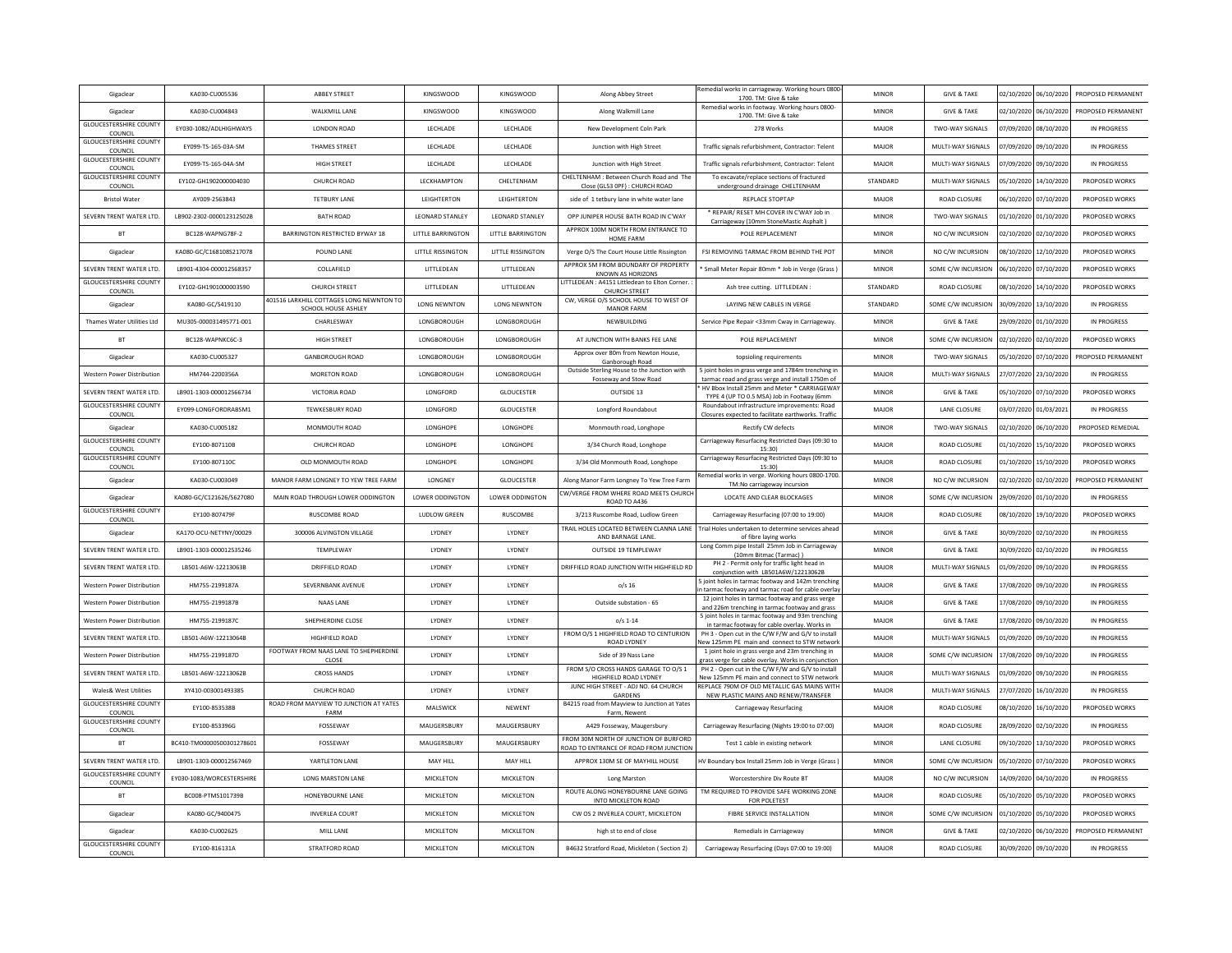| <b>GLOUCESTERSHIRE COUNT</b><br>COUNCIL                     | EY102-GH1902000004364    | BROADWAY ROAD                                 | <b>MICKLETON</b> | MICKLETON           | Nickleton Broadway Road Willersley                                               | Nineveh Bridge Repair Willersley                                                                         | STANDARD           | MULTI-WAY SIGNALS      |                       | 05/10/2020 09/10/2020 | PROPOSED WORKS     |
|-------------------------------------------------------------|--------------------------|-----------------------------------------------|------------------|---------------------|----------------------------------------------------------------------------------|----------------------------------------------------------------------------------------------------------|--------------------|------------------------|-----------------------|-----------------------|--------------------|
| <b>GLOUCESTERSHIRE COUNTY</b><br>COUNCIL                    | EY102-GH1902000004366    | HONEYBOURNE LANE                              | <b>MICKLETON</b> | MICKLETON           | Honeybourne Lane Nineyeh Bridge Willersley                                       | Ninevah Bridge Repair Honeybourne Lane                                                                   | STANDARD           | MULTI-WAY SIGNALS      | 05/10/2020            | 09/10/2020            | PROPOSED WORKS     |
| <b>GLOUCESTERSHIRE COUNTY</b><br>COUNCIL                    | EY102-GH1902000003993    | CAMPDEN ROAD                                  | <b>MICKLETON</b> | <b>MICKLETON</b>    | MICKLETON : B4081 Nineveh bridge cottage :<br>CAMPDEN ROAD                       | maintain temporary traffic signals, until culvert has<br>been repaired MICKLETON                         | IMMEDIATE (URGENT) | <b>TWO-WAY SIGNALS</b> |                       | 25/08/2020 01/01/2021 | IN PROGRESS        |
| Thames Water Utilities Ltd                                  | MU305-000031509658-001   | ROAD FROM CHEAP STREET TO UPPER BARN          | MIDDLE CHEDWORTH | CHEDWORTH           | Rookery Cottage                                                                  | Service Pipe Repair <33mm Cway in Carriageway.                                                           | <b>MINOR</b>       | <b>GIVE &amp; TAKE</b> | 08/10/2020            | 12/10/2020            | PROPOSED WORKS     |
| SEVERN TRENT WATER ITD                                      | 18901-1303-000012541673  | PERCH DRIVE                                   | MILE END         | MILE FND            | $\overline{2}$                                                                   | HV Bbox Install 25mm and Meter * CARRIAGEWAY<br>TYPE 4 (UP TO 0.5 MSA) Job in Footway (6mm               | MINOR              | <b>GIVE &amp; TAKE</b> | 02/10/2020            | 06/10/2020            | PROPOSED WORKS     |
| Western Power Distribution                                  | HM755-2245285            | <b>FOREST ROAD</b>                            | MILKWALL         | MILKWALL            | Outside number 25                                                                | 7m trenching in tarmac road for new supply                                                               | <b>MINOR</b>       | <b>GIVE &amp; TAKE</b> |                       | 06/10/2020 08/10/2020 | PROPOSED WORKS     |
| Gigaclear                                                   | KA080-GC/C139209/S543300 | <b>MAIN ROAD</b>                              | MINSTERWORTH     | <b>MINSTERWORTH</b> | VERGE at junction with Bury Lane                                                 | Fibre service installation                                                                               | <b>MINOF</b>       | NO C/W INCURSION       |                       | 09/10/2020 13/10/2020 | PROPOSED WORKS     |
| Gigaclea                                                    | KA030-CU006167           | MILL END                                      | MITCHELDEAN      | MITCHELDEAN         | Just off the B4224 High Street/Star Pitch to                                     | Installation of multi duct incl. customer connection                                                     | MAJOR              | <b>ROAD CLOSURE</b>    | 02/10/2020            | 05/10/2020            | PROPOSED WORKS     |
| Gigaclear                                                   | KA030-CU005269           | <b>TUSCULUM WAY</b>                           | MITCHELDEAN      | MITCHELDEAN         | Junction off Saint Michaels Close<br>steanders Road to Tusculum Way to end of by | nto 6m carriageway and 20m footway. Pedestrians<br>Remedials in Footway and Carriageway                  | MINOR              | <b>GIVE &amp; TAKE</b> |                       | 02/10/2020 06/10/2020 | PROPOSED PERMANENT |
| SEVERN TRENT WATER ITD                                      | LB901-1303-000012520488  | <b>VICARAGE DRIVE</b>                         | MITCHELDEAN      | MITCHELDEAN         | Tusculum Way 7 Tusculum Way, Mitcheldean<br>$\overline{a}$                       | Defect CLO - Remedial Rein by CLO Job in Footway                                                         | MINOR              | <b>GIVE &amp; TAKE</b> | 06/10/2020            | 06/10/2020            | PROPOSED REMEDIAL  |
| Gigaclear                                                   | KA080-GC/C159852/S691061 | <b>ASH GROVE</b>                              | MITCHELDEAN      | MITCHELDEAN         | FW O/S 1 ASH GROVE, MITCHELDEAN                                                  | (Block paving)<br>FSI REMOVING TARMAC FROM BEHIND THE POT                                                | <b>MINOR</b>       | NO C/W INCURSION       |                       | 05/10/2020 07/10/2020 | PROPOSED WORKS     |
| <b>GLOUCESTERSHIRE COUNTY</b>                               | EY102-GH1902000004426    | TOWNSEND                                      | MITCHELDEAN      | MITCHELDEAN         | MITCHELDEAN : Townsend. Mitcheldean                                              | C/w Patching MITCHELDEAN:                                                                                | <b>MINOF</b>       | <b>TWO-WAY SIGNALS</b> | 07/10/2020            | 07/10/2020            | PROPOSED WORKS     |
| COUNCIL<br>Gigaclea                                         | KA030-CU005501           | <b>BAYNHAM ROAD</b>                           | MITCHELDEAN      | MITCHELDEAN         | TOWNSEND<br>51 Baynham road, Micheldean                                          | Rectify CW defects                                                                                       | <b>MINOR</b>       | <b>GIVE &amp; TAKE</b> | 06/10/2020            | 08/10/2020            | PROPOSED REMEDIAL  |
| Wales& West Utilities                                       | XY244-004000162530       | SILVER STREET                                 | MITCHELDEAN      | MITCHELDEAN         | O/S ELCERCOL                                                                     | LAY NEW GAS SERVICE 2M PUBLIC - 15M PRIVATE                                                              | STANDARD           | <b>GIVE &amp; TAKE</b> | 09/10/2020            | 14/10/2020            | PROPOSED WORKS     |
| <b>GLOUCESTERSHIRE COUNTY</b>                               | EY102-GH1902000003884    | <b>BREDON ROAD</b>                            | MITTON           | TEWKESBURY          | TEWKESBURY : Approx 70 metres above Arunde                                       | Replace posts and signs TEWKESBURY                                                                       | <b>MINOR</b>       | <b>TWO-WAY SIGNALS</b> | 05/10/2020            | 05/10/2020            | PROPOSED WORKS     |
| COUNCIL<br>SEVERN TRENT WATER LTD.                          | LB901-1303-000012545840  | <b>STANTON ROAD</b>                           | <b>MITTON</b>    | TEWKESBURY          | road junction : BREDON ROAD<br>30                                                | * HV Boundary box Install 25mm * Job in Footway                                                          | <b>MINOR</b>       | NO C/W INCURSION       | 06/10/2020            | 08/10/2020            | PROPOSED WORKS     |
| Gigaclear                                                   | KA030-CU003909           | A38 CHURCH LANE TO STANDISH LANE              | MORETON VALENCE  | MORETON VALENCE     | Outside Yew Tree Farm                                                            | (6mm Bitmac (Tarmac))<br>Remedial works in footway. Working hours 0800-                                  | <b>MINOF</b>       | <b>GIVE &amp; TAKE</b> | 02/10/2020            | 02/10/2020            | PROPOSED PERMANENT |
| Thames Water Utilities Ltd                                  | MU305-000031500803-001   | HOSPITAL ROAD                                 | MORFTON-IN-MARSH | MORETON-IN-MARSH    | <b>ASILAH</b>                                                                    | 1700. TM: Give & take<br>Service Pipe Repair <33mm Cway in Carriageway                                   | MINOR              | SOME C/W INCURSION     | 29/09/2020            | 01/10/2020            | IN PROGRESS        |
|                                                             |                          |                                               |                  |                     |                                                                                  |                                                                                                          |                    |                        |                       |                       |                    |
| Thames Water Utilities Ltd                                  | MU305-000031482604-001   | <b>OXFORD STREET</b>                          | MORETON-IN-MARSH | MORETON-IN-MARSH    | <sup>1</sup>                                                                     | B Box Exchange >33mm Fway in Footway.                                                                    | <b>MINOR</b>       | SOME C/W INCURSION     | 29/09/2020 01/10/2020 |                       | IN PROGRESS        |
| <b>Wales&amp; West Utilities</b>                            | XY245-004000162389       | HIGH STREET ACCESS ROAD                       | MORETON-IN-MARSH | MORETON-IN-MARSH    | O/S STONECROP                                                                    | LAY NEW GAS SERVICE 4M PUBLIC                                                                            | STANDARD           | <b>GIVE &amp; TAKE</b> |                       | 29/09/2020 02/10/2020 | IN PROGRESS        |
| Thames Water Utilities Ltd<br><b>GLOUCESTERSHIRE COUNTY</b> | MU305-000031514122-001   | HIGH STREET ACCESS ROAD                       | MORETON-IN-MARSH | MORETON-IN-MARSH    | <b>BER TOM</b><br>MORETON-IN-MARSH: 4/7001 Fosseway                              | Service Pipe Repair <33mm Fway in Footway.                                                               | <b>MINOF</b>       | SOME C/W INCURSION     | 08/10/2020            | 12/10/2020            | PROPOSED WORKS     |
| COUNCIL<br><b>GLOUCESTERSHIRE COUNTY</b>                    | EY102-GH1902000004052    | <b>FOSSEWAY AVENUE</b>                        | MORETON-IN-MARSH | MORETON-IN-MARSH    | Avenue/ Fossway Drive Moreton-in-Marsh<br>MORETON-IN-MARSH: 4/7001 Fosseway      | Footway Resurfacing MORETON-IN-MARSH                                                                     | MAJOR              | <b>GIVE &amp; TAKE</b> | 14/09/2020            | 06/11/2020            | IN PROGRESS        |
| COUNCIL                                                     | FY102-GH1902000004053    | <b>FOSSEWAY CLOSE</b>                         | MORFTON-IN-MARSH | MORETON-IN-MARSH    | Avenue/ Fossway Drive Moreton-in-Marsh                                           | Footway Resurfacing MORETON-IN-MARSH                                                                     | MAIOR              | <b>GIVE &amp; TAKE</b> | 14/09/2020            | 06/11/2020            | IN PROGRESS        |
| Western Power Distribution                                  | HM753-2241323            | NAILSWORTH FOOTPATH 10                        | NAILSWORTH       | NAILSWORTH          | In front of new delelopment at Little Lott                                       | 6m trenching in grass verge for supply alteration                                                        | <b>MINOR</b>       | SOME C/W INCURSION     |                       | 02/10/2020 02/10/2020 | PROPOSED WORKS     |
| SEVERN TRENT WATER LTD                                      | LB906-0000-00009239147   | NAILSWORTH FOOTPATH 56                        | NAILSWORTH       | NAILSWORTH          | ON FOOOTWAY LHS OF GEORGE INN AND<br><b>OUTSIDE PUBLIC TOILETS</b>               | Install external meter in boundary box at depth of<br>under 1.5 meters by Minimum dig with Permanent     | <b>MINOF</b>       | <b>TWO-WAY SIGNALS</b> | 08/10/2020            | 08/10/2020            | PROPOSED WORKS     |
| <b>GLOUCESTERSHIRE COUNTY</b><br>COUNCIL                    | EY099-AYSLEYWALLSM       | <b>INCHBROOK HILL</b>                         | NAILSWORTH       | NAILSWORTH          | aysley cottage                                                                   | demolition and reconstruction of property<br>boundary wall                                               | MAJOR              | <b>ROAD CLOSURE</b>    | 10/08/2020            | 10/11/2020            | IN PROGRESS        |
| <b>GLOUCESTERSHIRE COUNT</b><br>COUNCIL                     | EY100-807826C            | SCARR ROAD                                    | <b>NFWFNT</b>    | NEWENT              | 3/61 Scarr Road, Newent                                                          | Carriageway Resurfacing                                                                                  | MAJOR              | <b>ROAD CLOSURE</b>    | 28/09/2020            | 02/10/2020            | IN PROGRESS        |
| <b>GLOUCESTERSHIRE COUNTY</b><br>COUNCIL                    | EY102-GH1902000004400    | <b>BROOKSIDE</b>                              | <b>NEWENT</b>    | NEWENT              | NEWENT: Brookside . Newent: BROOKSIDE                                            | Footway PatchPatch NEWENT                                                                                | <b>MINOR</b>       | <b>GIVE &amp; TAKE</b> | 01/10/2020 02/10/2020 |                       | PROPOSED WORKS     |
| <b>GLOUCESTERSHIRE COUNT</b><br>COUNCIL                     | EY100-807826             | <b>BIRCHES LANE</b>                           | <b>NEWENT</b>    | NEWENT              | 4/0312 Birches Lane, Newent                                                      | Carriageway Resurfacing                                                                                  | MAJOR              | <b>ROAD CLOSURE</b>    | 28/09/2020            | 02/10/2020            | IN PROGRESS        |
| <b>GLOUCESTERSHIRE COUNTY</b><br>COUNCIL                    | EY100-807826B            | POOL HILL ROAD                                | <b>NEWENT</b>    | NEWENT              | 3/61 Pool Hill Road, Newent                                                      | Carriageway Resurfacing                                                                                  | MAJOR              | ROAD CLOSURE           | 28/09/2020            | 02/10/2020            | IN PROGRESS        |
| SEVERN TRENT WATER LTD                                      | LB801-1303BBOX14701371   | <b>GRACES PITCH</b>                           | <b>NFWFNT</b>    | NFWFNT              | FW/FP Outside properties 6,9,10                                                  | Boundary Box install                                                                                     | STANDARD           | <b>GIVE &amp; TAKE</b> | 28/09/2020            | 02/10/2020            | IN PROGRESS        |
| SEVERN TRENT WATER LTD.                                     | LB801-1303BBOX14701388   | PERRY CLOSE                                   | <b>NEWENT</b>    | NEWENT              | O/S properties<br>1,5,6,7,8,9,15,17,18,19,20,22,23,24,25,26,27                   | Boundary Box install                                                                                     | STANDARD           | SOME C/W INCURSION     | 28/09/2020 02/10/2020 |                       | IN PROGRESS        |
| <b>GLOUCESTERSHIRE COUNTY</b><br>COUNCIL                    | EY100-807826A            | ROAD FROM ALLAND NURSERIES TO BOTLOES<br>FARM | <b>NEWENT</b>    | NEWENT              | 3/61 road from Alland Nurseries to Botloes Farm<br>Newent                        | Carriageway Resurfacing                                                                                  | MAJOR              | <b>ROAD CLOSURE</b>    | 28/09/2020 02/10/2020 |                       | IN PROGRESS        |
| SEVERN TRENT WATER LTD                                      | LB901-1303-000012568519  | REDMARLEY ROAD                                | <b>NEWENT</b>    | NEWENT              | GRASS VERGE OPPOSITE NEW BARN FARM                                               | HV Stop tap Renew 32mm Job in Verge (Grass)                                                              | <b>MINOF</b>       | NO C/W INCURSION       | 06/10/2020            | 08/10/2020            | PROPOSED WORKS     |
| <b>GLOUCESTERSHIRE COUNTY</b><br>COUNCIL                    | EY202-15344376           | CHURCH ROAD                                   | NEWNHAM          | NEWNHAM             | Jn Beeches Road                                                                  | Replacing column                                                                                         | <b>MINOR</b>       | <b>GIVE &amp; TAKE</b> | 07/10/2020            | 09/10/2020            | PROPOSED WORKS     |
| Wales& West Utilities                                       | XY244-004000162382       | STATION ROAD                                  | <b>NFWNHAM</b>   | NFWNHAM             | O/S BAILEYS COTTAGE                                                              | LAY NEW GAS SERVICE 10M PUBLIC - 17M PRIVATE                                                             | STANDARD           | <b>GIVE &amp; TAKE</b> | 07/10/2020 13/10/2020 |                       | PROPOSED WORKS     |
| Gigaclear                                                   | KA030-CU006493           | <b>WICK ROAD</b>                              | NEWPORT          | BERKELEY            | Outside farm along Wick Road                                                     | Storage of materials only, no carriageway incursion                                                      | MAJOR              | NO C/W INCURSION       |                       | 03/08/2020 13/10/2020 | IN PROGRESS        |
| Gigaclear                                                   | KA030-CU006676           | <b>BAYS HILL</b>                              | <b>NEWTOWN</b>   | BERKELEY            | Junc of Baylands                                                                 | Storage of materials only, no carriageway incursion                                                      | STANDARD           | NO C/W INCURSION       | 21/09/2020            | 02/10/2020            | IN PROGRESS        |
| Gigaclea                                                    | KA030-CU006473           | JUBILEE WAY                                   | <b>NEWTOWN</b>   | BERKELEY            | Eitherside of the Julbilee Way junc                                              | Install multi duct incl. customer connections.<br>Working hours 0800 to 1700hrs. TM required: Give       | STANDARD           | <b>GIVE &amp; TAKE</b> | 22/09/2020            | 05/10/2020            | IN PROGRESS        |
| SEVERN TRENT WATER LTD.                                     | LB901-1303-000012544517  | THE CRESCENT                                  | <b>NFWTOWN</b>   | <b>BERKELEY</b>     | O/S <sub>12</sub>                                                                | HV Bbox Install 25mm and Meter * CARRIAGEWAY                                                             | <b>MINOR</b>       | SOME C/W INCURSION     | 02/10/2020            | 06/10/2020            | PROPOSED WORKS     |
| Gigaclear                                                   | KA030-CU006706           | <b>GLOUCESTER ROAD</b>                        | <b>NEWTOWN</b>   | BERKELEY            | 2 Moreton Villas to 1B Gloucester Road                                           | TYPE 4 (UP TO 0.5 MSA) Job in Footway (6mm<br>Excavate to install fibre optic cables. Working hour       | STANDARD           | MULTI-WAY SIGNALS      | 30/09/2020            | 13/10/2020            | PROPOSED WORKS     |
| Gigaclear                                                   | KA030-CU006704           | FOOTWAY ADJOINING 20 TO 27 HAMFALLOW          | <b>NEWTOWN</b>   | <b>BERKELEY</b>     | 6 Jubilee Way to 3 Jubilee Way                                                   | 07:00-19:00. TM: Multiway lights<br>Excavate to install fibre optic cables. Working hours                | STANDARD           | <b>GIVE &amp; TAKE</b> | 30/09/2020            | 13/10/2020            | IN PROGRESS        |
| Gigaclear                                                   | KA030-CU006483           | COURT<br>JUBILEE WAY                          | <b>NEWTOWN</b>   | BERKELEY            | Junc of Gloucester Road to end of Jubilee Way                                    | 07:00-19:00. TM: Give & take<br>Install multi duct incl. customer connections.                           | STANDARD           | <b>GIVE &amp; TAKE</b> |                       | 01/10/2020 14/10/2020 | PROPOSED WORKS     |
| Last Mile Electricity Limited                               | XV016-E014211/I          | ROAD FROM JUNCTION WEST OF STROUDWATER        | <b>NFWTOWN</b>   | STONEHOUSE          | Approx. 195m North West of Oldends Lane                                          | Working hours 0800 to 1700hrs. TM required: Give<br>Excavate joint bay in FW as a result of Wales & West | STANDARD           | NO C/W INCURSION       | 28/09/2020            | 09/10/2020            | IN PROGRESS        |
|                                                             |                          | BUSINESS PARK TO TURNING HEAD NORTHWEST       |                  |                     | Roundabout.                                                                      | utilities gas main install.                                                                              |                    |                        |                       |                       |                    |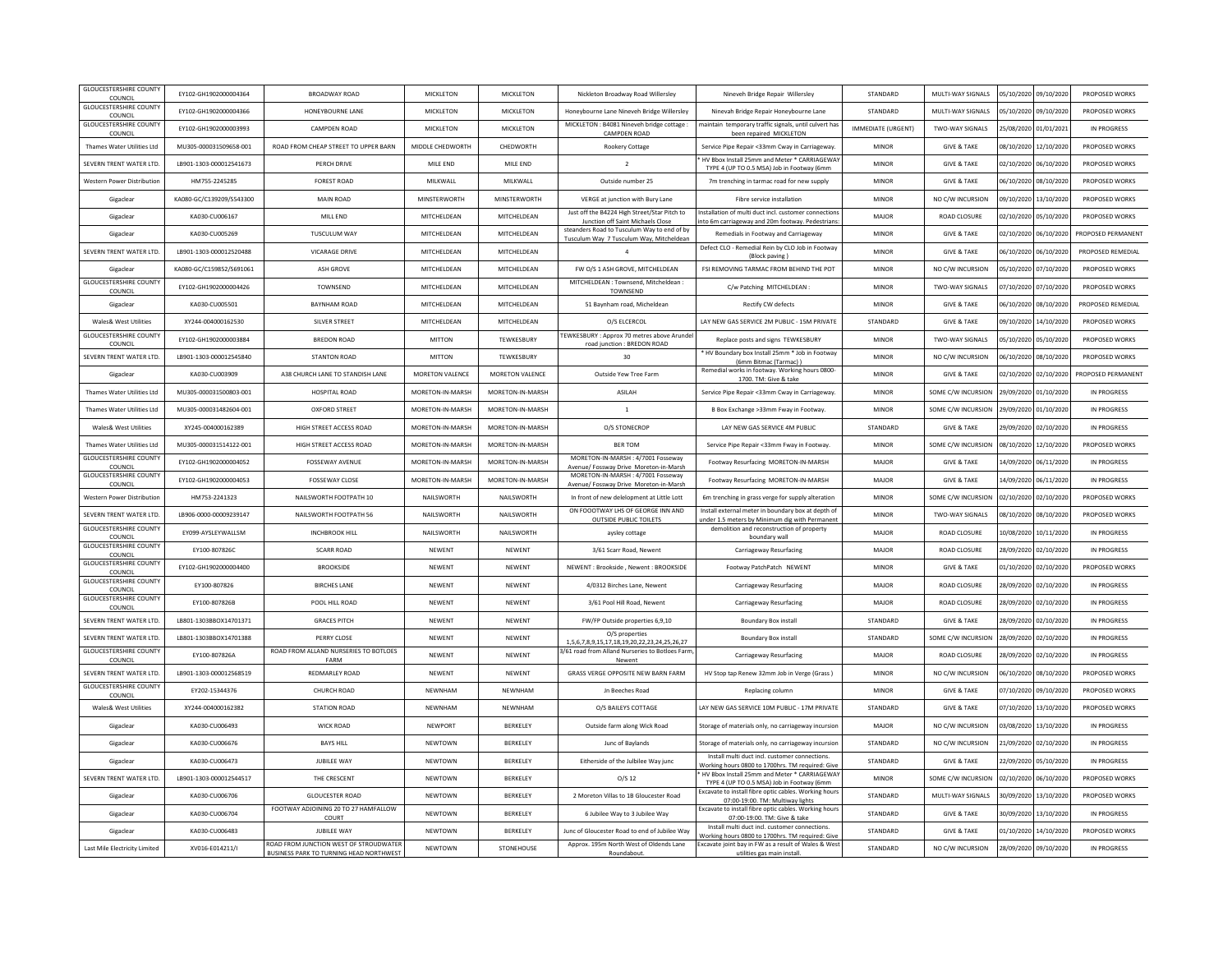| Wales& West Utilities                                       | XY243-003001491741/999           | ROAD FROM JUNCTION WEST OF STROUDWATER<br>BUSINESS PARK TO TURNING HEAD NORTHWEST | <b>NEWTOWN</b>        | STONEHOUSE          | O/S HOLLYBROOK                                                                               | NOTICE FOR CABIN ONLY                                                                                   | MAJOR                     | NO C/W INCURSION          |                       | 10/09/2020 27/11/2020 | IN PROGRESS        |
|-------------------------------------------------------------|----------------------------------|-----------------------------------------------------------------------------------|-----------------------|---------------------|----------------------------------------------------------------------------------------------|---------------------------------------------------------------------------------------------------------|---------------------------|---------------------------|-----------------------|-----------------------|--------------------|
| <b>GLOUCESTERSHIRE COUNTY</b><br>COUNCIL                    | EY102-GH1902000003423            | <b>KNIGHTS WAY</b>                                                                | <b>NEWTOWN</b>        | <b>TEWKESBURY</b>   | TEWKESBURY: In cul-de-sac: KNIGHTS WAY                                                       | I/L Footway Recon 400m2 Surf+Bin TEWKESBURY                                                             | STANDARD                  | <b>GIVE &amp; TAKE</b>    |                       | 28/09/2020 02/10/2020 | IN PROGRESS        |
| Thames Water Utilities Ltd                                  | MU305-000031493680-001           | ROAD FROM CRICKET GROUND TO NORTH<br><b>CERNEY</b>                                | NORTH CERNEY          | <b>NORTH CERNEY</b> | Approximately 200 metres from North Cerney<br>Cricket Club, 24 x 18 justover fence in field. | Service Pipe Repair <33mm Fway in Footway.                                                              | <b>MINOR</b>              | PRIORITY WORKING          | 06/10/2020            | 08/10/2020            | PROPOSED WORKS     |
| Gigaclear                                                   | KA030-CU006025                   | <b>INNOCKS ESTATE</b>                                                             | NORTH NIBLEY          | NORTH NIBLEY        | <b>Innocks Estate</b>                                                                        | Remedial works in footway. Working hours 0800 to<br>1700hrs. TM: Give & take                            | <b>MINOR</b>              | <b>GIVE &amp; TAKE</b>    |                       | 02/10/2020 06/10/2020 | PROPOSED PERMANENT |
| Western Power Distribution                                  | HM754-0657788                    | PITT COURT                                                                        | NORTH NIBLEY          | <b>NORTH NIBLEY</b> | O/S WATER PUMPING STATION                                                                    | Decayed pole change - erect new pole                                                                    | <b>MINOR</b>              | SOME C/W INCURSION        | 08/10/2020            | 08/10/2020            | PROPOSED WORKS     |
| SEVERN TRENT WATER LTD.                                     | LB901-1303-000012566130          | THE HEADLANDS                                                                     | NORTH WOODCHESTER     | <b>STROUD</b>       | IN FRONT OF PROPERTY NAMED 'LLANMOR'                                                         | Boundary box Install 25mm * PRIVATE STREET<br>NO DEFINITION INFORMA Job in Verge (Grass)                | MINOR                     | NO C/W INCURSION          | 05/10/2020            | 07/10/2020            | PROPOSED WORKS     |
| SEVERN TRENT WATER ITD.                                     | LB901-1303-000012566131          | THE HEADLANDS                                                                     | NORTH WOODCHESTER     | <b>STROUD</b>       | OUTSIDE LLANMOR                                                                              | Boundary box Install 25mm * PRIVATE STREET<br>NO DEFINITION INFORMA Job in Verge (Grass)                | <b>MINOR</b>              | SOME C/W INCURSION        | 05/10/2020            | 07/10/2020            | PROPOSED WORKS     |
| <b>GLOUCESTERSHIRE COUNTY</b><br>COUNCIL                    | FY102-GH1902000003977            | WARD ROAD                                                                         | NORTHI FACH           | NORTHLEACH          | NORTHLEACH : Ward Rd/Junction Tayler Rd<br>Northleach GL54 3RL - WARD ROAD                   | Carriageway Patch Repair NORTHLEACH                                                                     | <b>MINOR</b>              | STOP/GO BOARDS            | 06/10/2020            | 08/10/2020            | PROPOSED WORKS     |
| SEVERN TRENT WATER LTD.                                     | LB801-1303BBOX40100387           | LONG EIGHTS                                                                       | NORTHWAY              | <b>TEWKESBURY</b>   | FW O/S Properties<br>2, 3, 5, 7, 8, 9, 10, 12, 14, 15, 16, 18, 20, 21, 22, 23, 25, 27        | Boundary Box install                                                                                    | STANDARD                  | <b>GIVE &amp; TAKE</b>    | 28/09/2020            | 02/10/2020            | IN PROGRESS        |
| SEVERN TRENT WATER LTD.                                     | LB801-1303BBOX40100630           | THISTLE DOWNS                                                                     | NORTHWAY              | <b>TEWKESBURY</b>   | FW O/S Properties<br>,2,3,4,5,6,7,8,9,15,17,19,21,23,29,31,35,37,39,4                        | Boundary Box install                                                                                    | STANDARD                  | SOME C/W INCURSION        | 28/09/2020 02/10/2020 |                       | IN PROGRESS        |
| SEVERN TRENT WATER LTD.                                     | LB801-1303BBOX40100864           | <b>GEORGE DOWTY DRIVE</b>                                                         | NORTHWAY              | <b>TEWKESBURY</b>   | FW O/S Properties<br>2, 3, 4, 5, 8, 9, 10, 11, 12, 14, 15, 17, 19, 21, 25, 26, 28, 30        | Boundary Box install                                                                                    | STANDARD                  | <b>SOME C/W INCURSION</b> | 28/09/2020            | 02/10/2020            | IN PROGRESS        |
| SEVERN TRENT WATER LTD.                                     | LB801-1303BOX40100389            | PARK CLOSE                                                                        | NORTHWAY              | <b>TEWKESBURY</b>   | FW Outside 1,2,3,4,5,6,7,8,9,10,11                                                           | Boundary Box Install                                                                                    | STANDARD                  | SOME C/W INCURSION        | 05/10/2020            | 09/10/2020            | PROPOSED WORKS     |
| SEVERN TRENT WATER ITD.                                     | LB801-1303BBOX40100390           | THE APPLE ORCHARD                                                                 | <b>NORTHWAY</b>       | <b>TFWKFSBURY</b>   | FW Outside 1,2,3,4,5,6,7,8,9,1,17,18,19                                                      | Boundary Box install                                                                                    | STANDARD                  | SOME C/W INCURSION        | 05/10/2020            | 09/10/2020            | PROPOSED WORKS     |
| SEVERN TRENT WATER LTD.                                     | LB801-1303BBOX40100592           | THE PEAR ORCHARD                                                                  | NORTHWAY              | TEWKESBURY          | FW Outside properties                                                                        | <b>Boundary Box Install</b>                                                                             | STANDARD                  | SOME C/W INCURSION        | 05/10/2020            | 09/10/2020            | PROPOSED WORKS     |
| SEVERN TRENT WATER LTD.                                     | LB801-1303BBOX40100867           | MONKEY MEADOW                                                                     | NORTHWAY              | <b>TEWKESBURY</b>   | 3,4,5,6,7,8,9,10,11,12,14,16,17,18,19,20,21,22<br>FW O/S Properties                          | Boundary Box install                                                                                    | STANDARD                  | SOME C/W INCURSION        | 05/10/2020            | 09/10/2020            | PROPOSED WORKS     |
| SEVERN TRENT WATER LTD.                                     | LB801-1303BBOX40100993           | <b>TUG WILSON CLOSE</b>                                                           | NORTHWAY              | <b>TEWKESBURY</b>   | 2,4,5,7,9,10,11,12,14,15,16,17,18,21,23<br>FW O/S Properties 1,2,3,7,8,9,10,11,12,16,17,18   | Boundary Box install                                                                                    | STANDARD                  | SOME C/W INCURSION        | 05/10/2020            | 09/10/2020            | PROPOSED WORKS     |
| SEVERN TRENT WATER LTD.                                     | LB801-1303BBOX40100994           | WILLIS WALK                                                                       | NORTHWAY              | <b>TFWKFSBURY</b>   | FW O/S Properties 1,2,3,4,5,6,12,15,17,19,20,21                                              | Boundary Box install                                                                                    | STANDARD                  | SOME C/W INCURSION        | 05/10/2020            | 09/10/2020            | PROPOSED WORKS     |
| SEVERN TRENT WATER LTD.                                     | LB801-1303BBOX40101028           | <b>CROMERS CLOSE</b>                                                              | NORTHWAY              | <b>TEWKESBURY</b>   | FW O/S Properties                                                                            | Boundary Box install                                                                                    | STANDARD                  | SOME C/W INCURSION        | 05/10/2020            | 09/10/2020            | PROPOSED WORKS     |
| <b>GLOUCESTERSHIRE COUNTY</b>                               | EY020-S278BIXBYHOMES             | <b>TEWKESBURY ROAD</b>                                                            | <b>NORTON</b>         | <b>GLOUCESTER</b>   | ,5,6,7,8,9,10,12,14,15,17,18,20,21,22,23,24,25,<br>Jct with new estate road                  | S278 Works for new estate bellmouth.                                                                    | MAJOR                     | <b>GIVE &amp; TAKE</b>    | 28/09/2020            | 10/10/2020            | PROPOSED WORKS     |
| COUNCIL<br>Gigaclea                                         | KA030-CU006601                   | THE STREET TO A4135                                                               | <b>NUPEND</b>         | HORSLEY             | lunc of Davids Lane to just past Hollingham Lane                                             | Excavate in footway, verge & carriageway to instal                                                      | MAJOR                     | MULTI-WAY SIGNALS         | 07/09/2020            | 09/10/2020            | <b>IN PROGRESS</b> |
| <b>GLOUCESTERSHIRE COUNTY</b>                               | EY102-GH1901000004218            | HOLLOWAY ROAD BISLEY TO BAKERS MILL                                               | <b>OAKRIDGE LYNCH</b> | STROUD              | STROUD : Bank opposite Frampton Place :                                                      | fibre optic ducting and pots to homes. Working<br>Ash die back. Fell all Ash trees and coppice          | STANDARD                  | ROAD CLOSURE              | 28/09/2020            | 02/10/2020            | IN PROGRESS        |
| COUNCIL<br><b>GLOUCESTERSHIRE COUNTY</b>                    | FY050-WALL/240820                | FAIRVIEW TO THE OLD MILL OAKRIDGE LYNCH                                           | <b>OAKRIDGE LYNCH</b> | <b>STROUD</b>       | HOLLOWAY ROAD BISLEY TO BAKERS MILL<br>spring hollow                                         | <b>STROUD</b><br>emergency closure required to repair failing                                           | IMMEDIATE (EMERGENCY)     | <b>ROAD CLOSURE</b>       | 24/08/2020            | 04/10/2020            | IN PROGRESS        |
| COUNCIL<br><b>GLOUCESTERSHIRE COUNTY</b>                    | EY102-GH1902000003465            | HOLLOWAY ROAD BISLEY TO BAKERS MILL                                               | OAKRIDGE LYNCH        | STROUD              | STROUD : Farm Lane : HOLLOWAY ROAD BISLEY                                                    | boundary wall<br>maintain road clousre untill end of March 2021                                         | <b>IMMEDIATE (URGENT)</b> | <b>ROAD CLOSURE</b>       | 25/06/2020 31/03/2021 |                       | IN PROGRESS        |
| COUNCIL                                                     | XY081-06018081                   | <b>GLOUCESTER STREET</b>                                                          | PAINSWICK             | PAINSWICK           | TO BAKERS MILL<br><b>OUTSIDE LUDLOES HOUSE</b>                                               | STROUD<br>REPAIRS TO DEFECTIVE APPARATUS (SECTION 81)                                                   | <b>MINOF</b>              | <b>GIVE &amp; TAKE</b>    | 02/10/2020            |                       | PROPOSED WORKS     |
| Wales& West Utilities<br>SEVERN TRENT WATER LTD.            |                                  | A46 SALTRIDGE HILL TO BISLEY STREET                                               |                       |                     |                                                                                              | IN C/W. WWU REF: D10755<br>Small Meter Renew 50mm * CARRIAGEWAY TYPE                                    | <b>MINOR</b>              |                           |                       | 05/10/2020            |                    |
|                                                             | LB901-1303-000060349693          | PAINSWICK                                                                         | PAINSWICK             | PAINSWICK           | OPPOSITE PROPERTY NAMED 'THE ANCHORAGE<br>CW, VERGE FROM ENDERLEY - JCT OF                   | 2 (2.5 TO 10 MSA) Job in Footway (6mm Bitmac                                                            |                           | TWO-WAY SIGNALS           | 05/10/2020            | 07/10/2020            | PROPOSED WORKS     |
| Gigaclear                                                   | KA080-GC/C167302S423711          | PAINSWICK FOOTPATH 68                                                             | PAINSWICK             | PAINSWICK           | LONGRIDGE<br>CW & VERGE FROM SUMMER PLACE ALONG                                              | LOCATING AND RESOLVING BLOCKAGES                                                                        | <b>MINOR</b>              | SOME C/W INCURSION        | 05/10/2020            | 07/10/2020            | PROPOSED WORKS     |
| Gigaclear<br><b>GLOUCESTERSHIRE COUNTY</b>                  | KA080-GC/C167302/S423711         | PAINSWICK FOOTPATH 68                                                             | PAINSWICK             | PAINSWICK           | PAINSWICK FOOTPATH 68, PAINSWICK                                                             | LOCATING AND RESOLVING BLOCKAGES                                                                        | <b>MINOR</b>              | SOME C/W INCURSION        |                       | 05/10/2020 07/10/2020 | PROPOSED WORKS     |
| COUNCIL                                                     | EY100-806665A                    | <b>GREENHOUSE LANE</b>                                                            | PAINSWICK             | PAINSWICK           | 2/205 Greenhouse Lane, Painswick                                                             | Carriageway Resurfacing                                                                                 | MAJOR                     | <b>ROAD CLOSURE</b>       | 06/10/2020            | 12/10/2020            | PROPOSED WORKS     |
| Thames Water Utilities Ltd<br><b>GLOUCESTERSHIRE COUNTY</b> | MU305-000031507342-001           | WELSH WAY                                                                         | POULTON               | POULTON             | SUNHILL BARN, GL7 5TB                                                                        | Boundary Box Exchange Unmade in Verge.                                                                  | MINOR                     | SOME C/W INCURSION        | 02/10/2020            | 06/10/2020            | PROPOSED WORKS     |
| COUNCIL<br><b>GLOUCESTERSHIRE COUNTY</b>                    | <b>FY030-1108/SOUTHERNEOREST</b> | <b>LONDON ROAD</b>                                                                | POULTON               | POULTON             | Nr Pack Horse House<br>CHELTENHAM : Queenswood Grove, Prestbury                              | <b>Tree Trimming</b>                                                                                    | <b>MINOR</b>              | TWO-WAY SIGNALS           | 07/10/2020            | 08/10/2020            | PROPOSED WORKS     |
| COUNCIL                                                     | FY102-GH1902000004339            | OUFFNWOOD GROVE                                                                   | PRESTRURY             | <b>CHELTENHAM</b>   | (GL52 3NF) : QUEENWOOD GROVE                                                                 | To install new signs/posts CHELTENHAM<br>198m trenching in tarmac footway and tarmac road               | <b>MINOR</b>              | <b>GIVE &amp; TAKE</b>    | 09/10/2020            | 09/10/2020            | PROPOSED WORKS     |
| <b>Western Power Distribution</b>                           | HM751-2230868A                   | <b>BRAMBLE RISE</b>                                                               | PRESTBURY             | CHELTENHAM          | 1 - 26 Bramble Rise                                                                          | for reinforcement scheme. In conjunction with<br>70m trenching in tarmac footway for reinforcemen       | MAJOR                     | SOME C/W INCURSION        | 05/10/2020            | 20/11/2020            | PROPOSED WORKS     |
| Western Power Distribution                                  | HM751-2230868D                   | <b>BRIAR WALK</b>                                                                 | PRESTBURY             | CHELTENHAM          | 1 - 6 Briar Walk                                                                             | cheme. In conjunction with HM7512230868/A/B/C<br>6m trenching in tarmac road for reinforcement          | MAJOR                     | SOME C/W INCURSION        | 05/10/2020            | 20/11/2020            | PROPOSED WORKS     |
| Western Power Distribution                                  | HM751-2230868C                   | WHITETHORN DRIVE                                                                  | PRESTBURY             | CHELTENHAM          | Junc Bramble rise/ Whitethorn Drive                                                          | cheme. In conjunction with HM7512230868/A/C/D                                                           | MAJOR                     | SOME C/W INCURSION        | 05/10/2020            | 20/11/2020            | PROPOSED WORKS     |
| Western Power Distribution                                  | HM751-2230868B                   | <b>BLACKBERRY FIFLD</b>                                                           | PRESTRURY             | CHELTENHAM          | 1 - 7 Blackberry Fields                                                                      | 118m trenching in tarmac footway for<br>reinforcement scheme. In conjunction with                       | MAIOR                     | SOME C/W INCURSION        | 05/10/2020            | 20/11/2020            | PROPOSED WORKS     |
| <b>GLOUCESTERSHIRE COUNTY</b><br>COUNCIL                    | FY202-45948623                   | <b>SWINDON ROAD</b>                                                               | PRESTON               | PRESTON             | On Central Res                                                                               | Lantern Repairs                                                                                         | MINOR                     | <b>LANE CLOSURE</b>       | 01/10/2020            | 01/10/2020            | PROPOSED WORKS     |
| <b>GLOUCESTERSHIRE COUNTY</b><br>COUNCIL                    | EY100-807479G                    | <b>RUSCOMBE ROAD</b>                                                              | PRIMROSE HILL         | RUSCOMBE            | 3/213 Ruscombe Road, Primrose Hill                                                           | Carriageway Resurfacing (07:00 to 19:00)                                                                | MAJOR                     | ROAD CLOSURE              |                       | 08/10/2020 19/10/2020 | PROPOSED WORKS     |
| SEVERN TRENT WATER LTD.                                     | LB906-0000-00004574339           | <b>COURTFIELD ROAD</b>                                                            | QUEDGELEY             | <b>GLOUCESTER</b>   | ON FOOTWAY OUTSIDE NUMBER 146                                                                | Install external meter in boundary box at depth of<br>inder 1.5 meters by Minimum dig with Permanen     | <b>MINOF</b>              | SOME C/W INCURSION        | 01/10/2020            | 01/10/2020            | PROPOSED WORKS     |
| SEVERN TRENT WATER LTD.                                     | LB906-0000-00004555922           | THE WILLOWS                                                                       | QUEDGELEY             | GLOUCESTER          | ON FOOTWAY OUTSIDE NUMBER 51                                                                 | Install external meter in boundary box at depth of<br>inder 1.5 meters by Minimum dig with Permanent    | <b>MINOR</b>              | SOME C/W INCURSION        | 01/10/2020            | 01/10/2020            | IN PROGRESS        |
| SEVERN TRENT WATER ITD.                                     | 18906-0000-00009310824           | HIGHCLERE ROAD                                                                    | QUEDGELEY             | <b>GLOUCESTER</b>   | ON FOOTWAY OUTSIDE NUMBER 7                                                                  | Install external meter in boundary box at depth of<br>under 1.5 meters by Minimum dig with Permanent    | <b>MINOR</b>              | SOME C/W INCURSION        | 01/10/2020 01/10/2020 |                       | PROPOSED WORKS     |
| SEVERN TRENT WATER LTD.                                     | LB906-0000-00009298386           | <b>MERLIN DRIVE</b>                                                               | QUEDGELEY             | GLOUCESTER          | ON FOOTWAY OUTSIDE NUMBER 105                                                                | Install external meter in boundary box at depth of<br>under 1.5 meters by Minimum dig with Permanent    | <b>MINOR</b>              | SOME C/W INCURSION        |                       | 01/10/2020 01/10/2020 | PROPOSED WORKS     |
| SEVERN TRENT WATER LTD.                                     | LB901-1303-000012567755          | <b>HARVEST WAY</b>                                                                | QUEDGELEY             | <b>GLOUCESTER</b>   | 12                                                                                           | * HV Bbox Install 25mm and Meter * visible leak in<br>footway Job in Footway (6mm Bitmac (Tarmac)       | <b>IMMEDIATE (URGENT)</b> | <b>GIVE &amp; TAKE</b>    | 30/09/2020            | 02/10/2020            | IN PROGRESS        |
| <b>VIRGIN MEDIA</b>                                         | NK110-ANSL006983                 | COURTFIELD ROAD                                                                   | QUEDGELEY             | GLOUCESTER          | 68 COURTFIELD ROAD QUEDGELEY GLOUCESTER<br>GL2 4UG                                           | CLEAR BLOCKED TEE IN FOOTWAY                                                                            | <b>MINOR</b>              | NO C/W INCURSION          | 05/10/2020            | 06/10/2020            | PROPOSED WORKS     |
| <b>GLOUCESTERSHIRE COUNTY</b><br>COUNCIL                    | EY099-24-153-S278                | MARCONI DRIVE                                                                     | QUEDGELEY             | <b>GLOUCESTER</b>   | Outside new warehouse                                                                        | S278 - Contractor BWC Construction - Lowering of<br>ower and TV Cable services, re-positioning of gully | MAIOR                     | <b>TWO-WAY SIGNALS</b>    | 21/09/2020            | 12/10/2020            | IN PROGRESS        |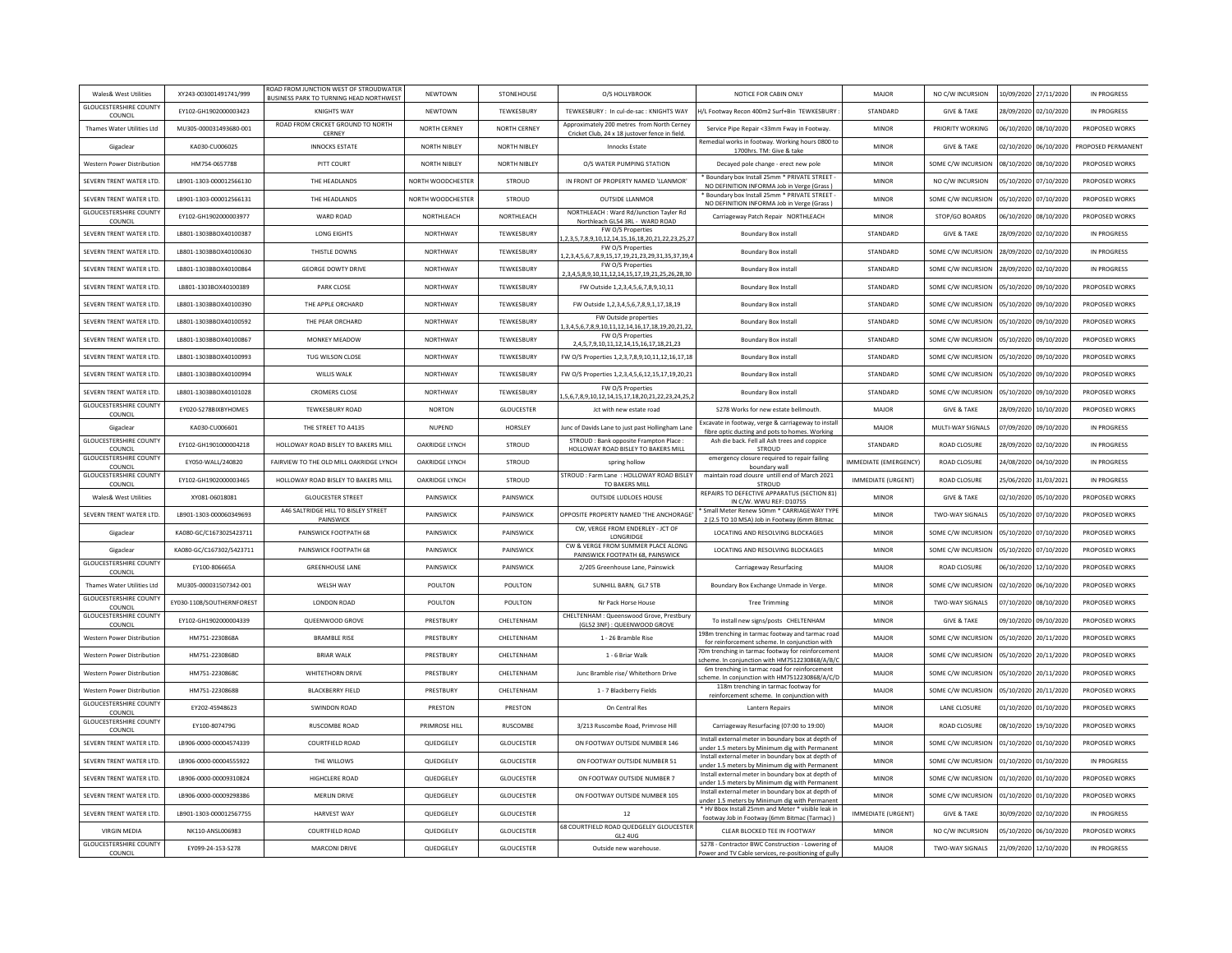| <b>GLOUCESTERSHIRE COUNTY</b><br>COUNCIL | EY100-260620TESTP         | <b>BARROW CLOSE</b>                                                 | QUEDGELEY            | <b>GLOUCESTER</b>    | O/S28                                                                                     | <b>Test Test Test Test</b>                                                                                           | MAJOR                     | SOME C/W INCURSION 29/09/2020 13/10/2020 |                       |                       | PROPOSED WORKS |
|------------------------------------------|---------------------------|---------------------------------------------------------------------|----------------------|----------------------|-------------------------------------------------------------------------------------------|----------------------------------------------------------------------------------------------------------------------|---------------------------|------------------------------------------|-----------------------|-----------------------|----------------|
| Western Power Distribution               | HM752-2227362             | COURTFIELD ROAD                                                     | QUEDGELEY            | GLOUCESTER           | Outside 114 to outside 65                                                                 | 3 joint holes in tarmac footway and 34m trenching<br>n tarmac footway and 18m road crossing in tarmac                | STANDARD                  | SOME C/W INCURSION                       | 05/10/2020 16/10/2020 |                       | PROPOSED WORKS |
| Western Power Distribution               | HM752-2240763             | SEVERN VALE DRIVE                                                   | QUEDGELEY            | GLOUCESTER           | <b>Outside Electricity Substation</b>                                                     | 1 joint hole in tarmac footway and grass verge for<br>substation work                                                | STANDARD                  | SOME C/W INCURSION                       | 09/10/2020            | 22/10/2020            | PROPOSED WORKS |
| <b>GLOUCESTERSHIRE COUNT</b><br>COUNCIL  | EY099-BELL-S278           | <b>DRURY LANE</b>                                                   | REDMARLEY            | REDMARLEY            | junction The Causeway to Kings End House                                                  | 278 works                                                                                                            | MAJOR                     | <b>ROAD CLOSURE</b>                      | 30/09/2020 02/10/2020 |                       | PROPOSED WORKS |
| <b>BT</b>                                | BC118-STAUNTONCOURT3882   | PHILLIPS LANE                                                       | REDMARLEY            | REDMARLEY            | PHILLIPS LANE CHERRY TREE FARM, LOWBANDS<br>REDMARLEY GL19 3NF                            | M.J Quinn to Erect x1 Telegraph Pole                                                                                 | MINOR                     | STOP/GO BOARDS                           | 02/10/2020 05/10/2020 |                       | PROPOSED WORKS |
| <b>GLOUCESTERSHIRE COUNTY</b><br>COUNCIL | EY102-GH1902000004407     | LEDBURY ROAD                                                        | REDMARLEY            | REDMARLEY            | REDMARLEY : ADJ old Granuary LEDBURY ROAD<br>GL193LA : LEDBURY ROAD                       | c/w patch. REDMARLEY                                                                                                 | <b>MINOR</b>              | TWO-WAY SIGNALS                          | 06/10/2020            | 06/10/2020            | PROPOSED WORKS |
| <b>GLOUCESTERSHIRE COUNTY</b><br>COUNCIL | EY100-817133              | <b>BROCKERIDGE COMMON</b>                                           | RIPPLE               | TEWKESBURY           | 3/73 Brockeridge Common, Ripple                                                           | Carriageway Resurfacing                                                                                              | MAJOR                     | <b>ROAD CLOSURE</b>                      | 09/10/2020            | 14/10/2020            | PROPOSED WORKS |
| <b>GLOUCESTERSHIRE COUNTY</b><br>COUNCIL | EY050-COACHHOUSEWALL      | ROAD FROM MOUNT VERNON JUNCTION TO<br><b>BUTTERROW HILL</b>         | RODBOROUGH           | STROUD               | The Coach House                                                                           | rebuilding dry stone wall                                                                                            | MAJOR                     | <b>ROAD CLOSURE</b>                      | 05/10/2020            | 19/10/2020            | PROPOSED WORKS |
| Gigaclear                                | KA030-CU006657            | <b>UPPER RODLEY ROAD</b>                                            | RODLEY               | RODLEY               | Outside Yew Tree Cottage to Outside Clover<br>Cottage                                     | Excavating in verge and carriageway to fix micro<br>duct faults off MNSTER-05 & 06. TM: Long Delays                  | STANDARD                  | <b>GIVE &amp; TAKE</b>                   | 01/10/2020 14/10/2020 |                       | IN PROGRESS    |
| <b>GLOUCESTERSHIRE COUNTY</b><br>COUNCIL | EY102-GH1902000004387     | THE HOLLOW                                                          | <b>RUARDEAN HILL</b> | <b>RUARDEAN HILL</b> | RUARDEAN HILL : near the cottage, the hollow<br>drybrook: THE HOLLOW                      | Drainage repairs between gullies. RUARDEAN HILL                                                                      | STANDARD                  | <b>GIVE &amp; TAKE</b>                   | 05/10/2020 09/10/2020 |                       | PROPOSED WORKS |
| <b>GLOUCESTERSHIRE COUNT</b><br>COUNCIL  | EY100-853541A             | <b>MAIN ROAD</b>                                                    | <b>RUDFORD</b>       | RUDFORD              | B4215 Main Road, Rudford                                                                  | Carriageway Resurfacing until 7/10/20 Loops<br>10/10/20                                                              | MAJOR                     | <b>ROAD CLOSURE</b>                      | 23/09/2020 10/10/2020 |                       | IN PROGRESS    |
| <b>GLOUCESTERSHIRE COUNTY</b><br>COUNCIL | EY100-853538              | <b>BARBERS BRIDGE</b>                                               | RUDFORD              | RUDFORD              | B4215 Barbers Bridge, Rudford                                                             | Carriageway Resurfacing                                                                                              | MAJOR                     | <b>ROAD CLOSURE</b>                      | 08/10/2020 16/10/2020 |                       | PROPOSED WORK! |
| <b>GLOUCESTERSHIRE COUNTY</b><br>COUNCIL | EY100-807479E             | <b>RUSCOMBE ROAD</b>                                                | RUSCOMBE             | RUSCOMBE             | 3/213 Ruscombe Road, Ruscombe                                                             | Carriageway Resurfacing (07:00 to 19:00)                                                                             | MAJOR                     | <b>ROAD CLOSURE</b>                      | 08/10/2020            | 19/10/2020            | PROPOSED WORKS |
| SEVERN TRENT WATER LTD.                  | LB901-1303-000012548756   | <b>HEWLETT WAY</b>                                                  | <b>RUSPIDGE</b>      | <b>RUSPIDGE</b>      | $O/S$ 15                                                                                  | * Long Comm Pipe Repair .5' * visible leak in<br>carriageway Job in Carriageway (10mm Bitmac                         | <b>IMMEDIATE (URGENT)</b> | SOME C/W INCURSION                       |                       | 30/09/2020 02/10/2020 | IN PROGRESS    |
| Western Power Distribution               | HM755-2245273             | PEACOCK LANE                                                        | <b>RUSPIDGE</b>      | <b>RUSPIDGE</b>      | Rear of Melford                                                                           | 5m trenching in tarmac roadway for supply<br>alteration                                                              | <b>MINOF</b>              | SOME C/W INCURSION                       | 02/10/2020 02/10/2020 |                       | PROPOSED WORKS |
| <b>BT</b>                                | BC418-WCGC0J2R            | <b>BEACHLEY ROAD</b>                                                | SEDBURY              | SEDBURY              | Approx. 20m from s/o Whirls End                                                           | MJ Quinn to lay 2m of duct in footway                                                                                | MINOR                     | SOME C/W INCURSION                       | 05/10/2020            | 07/10/2020            | PROPOSED WORKS |
| Gigaclear                                | KA170-OCU-SEBURY/010      | NORSE WAY                                                           | SEDBURY              | SEDBURY              | WORKS LOCATED FROM O/S 21 TO O/S 25<br>NORSE WAY.                                         | Excavation to install fibre optic cable in surface<br>coation listed Approx 203M of works to be carried              | MAJOR                     | <b>GIVE &amp; TAKE</b>                   |                       | 05/10/2020 30/10/2020 | PROPOSED WORKS |
| Wales& West Utilities                    | XY410-003001521906        | STATION ROAD                                                        | <b>SHARPNESS</b>     | <b>BERKELEY</b>      | ADJ THE SIDINGS - O/S SUNNYBROOK COTTAGE -<br>EAST SIDE OF SWING BRIDGE(APPROX 67M        | REPLACE 628M OF OLD METALLIC GAS MAINS WITH<br>191M OF NEW PLASTIC MAINS AND                                         | MAIOR                     | <b>GIVE &amp; TAKE</b>                   | 21/09/2020 23/10/2020 |                       | IN PROGRESS    |
| Gigaclear                                | KA080-GC/C163756/S095390  | 3/142 WAR MEMORIAL SHERBORNE TO CATS<br><b>ABBEY LANE SHERBORNE</b> | SHERBORNE            | SHERBORNE            | O/S SHERBORNE SOCIAL CLUB                                                                 | FIBRE SERVICE INSTALLATION                                                                                           | MINOR                     | NO C/W INCURSION                         |                       | 30/09/2020 02/10/2020 | PROPOSED WORKS |
| Gigaclear                                | KA080-GC/C142728/S448585  | A38 PAGES LANE TO WOODEND FARM LANE                                 | SHUTHONGER           | TEWKESBURY           | FW & CW O/S The Coach House                                                               | Relocating pot to customer boundary                                                                                  | <b>MINOF</b>              | SOME C/W INCURSION                       | 05/10/2020            | 07/10/2020            | PROPOSED WORKS |
| Thames Water Utilities Ltd               | MU306-H566-005            | SPRATSGATE LANE                                                     | SIDDINGTON           | SIDDINGTON           | Spratsgate Lane From Field to Field under<br>carriageway Cirenceste                       | TO MICRO TUNNEL UNDER CARRAIGEWAY<br>WORKING HOURS WILL BE FROM 07.30 TILL                                           | STANDARD                  | NO C/W INCURSION                         | 30/09/2020            | 08/10/2020            | PROPOSED WORKS |
| <b>GLOUCESTERSHIRE COUNTY</b><br>COUNCIL | EY030-1109/SWEIGHTCAD     | ROAD FROM SWINDON ROAD TO SOUTH CERNEY<br>ROAD                      | SIDDINGTON           | SIDDINGTON           | approx 80m North of Dairy Barn                                                            | Survey of dig area around waste manhole,<br>Promoter: SW C&D Ltd                                                     | STANDARD                  | TWO-WAY SIGNALS                          | 05/10/2020 16/10/2020 |                       | PROPOSED WORKS |
| Thames Water Utilities Itd               | MU306-H566-002            | NURSERY ROAD                                                        | <b>SIDDINGTON</b>    | <b>SIDDINGTON</b>    | Approx 100m from junction of Clarkes Lane                                                 | To temporary close road for the duration of our<br>work                                                              | MAIOR                     | ROAD CLOSURE                             | 21/08/2020 23/08/2021 |                       | IN PROGRESS    |
| Gigaclear                                | KA030-CU006689            | <b>TYNING CRESCENT</b>                                              | <b>SLIMBRIDGE</b>    | <b>SLIMBRIDGE</b>    | Junc of St Johns Road                                                                     | Build Access Cab and Chamber. Working hours 0800<br>1700. TM: No carriageway incursion                               | <b>MINOR</b>              | NO C/W INCURSION                         | 02/10/2020 06/10/2020 |                       | PROPOSED WORKS |
| Gigaclea                                 | KA030-CU006691            | A38 SLIMBRIDGE CROSSROADS                                           | SLIMBRIDGE           | <b>SLIMBRIDGE</b>    | Wisloe Business Park to roundabout                                                        | Excavate to install fibre optic cables. Working hours<br>07:00-19:00. TM: Multiway lights                            | STANDARD                  | MULTI-WAY SIGNALS                        | 29/09/2020            | 12/10/2020            | PROPOSED WORKS |
| Gigaclear                                | KA030-CU006693            | MERRETTS ORCHARD                                                    | <b>SLIMBRIDGE</b>    | <b>SLIMBRIDGE</b>    | 10 Merretts Orchard to 1 Merretts Orchard                                                 | Excavate to install fibre optic cables. Working hours<br>07:00-19:00. TM: Give & take                                | STANDARD                  | <b>GIVE &amp; TAKE</b>                   | 01/10/2020            | 14/10/2020            | PROPOSED WORKS |
| SEVERN TRENT WATER ITD.                  | 18901-1303-000012567841   | FOOTWAY FROM HAWTHORNE DRIVE TO<br>MEADOW WALK                      | <b>SLING</b>         | SLING                | OUTSIDE 15                                                                                | * HV Boundary box Renew 25mm Job in Footway<br>(6mm Bitmac (Tarmac))                                                 | IMMEDIATE (URGENT)        | NO C/W INCURSION                         | 30/09/2020 02/10/2020 |                       | IN PROGRESS    |
| Gigaclear                                | KA170-OCU-NETYNY/00026    | ROAD FROM BEANHILL COTTAGE TO SPOUT HILL                            | SMALLBROOK           | <b>ALVINGTON</b>     | COTTAGE TO SPOUT HILL                                                                     | TRIAL HOLE LOCATED ON ROAD FROM BEANHILL Trial Holes undertaken to determine services ahead<br>of fibre laying works | <b>MINOR</b>              | <b>GIVE &amp; TAKE</b>                   | 30/09/2020            | 02/10/2020            | IN PROGRESS    |
| <b>GLOUCESTERSHIRE COUNTY</b><br>COUNCIL | EY099-S50-00751C          | <b>BEATRICE WEBB LANE</b>                                           | <b>STANDISH</b>      | <b>STANDISH</b>      | rom junction with Horsemarling Lane to junction<br>with Mary King Close                   | Installation of new gas mains, Contractor: National<br>Energy Direct, (works mainly in verge)                        | MAJOR                     | <b>TWO-WAY SIGNALS</b>                   | 01/09/2020            | 02/10/2020            | PROPOSED WORKS |
| <b>GLOUCESTERSHIRE COUNTY</b><br>COUNCIL | EY099-S50-00751B2         | HORSEMARLING LANE                                                   | <b>STANDISH</b>      | STONEHOUSE           | form Gloucester Road to junction with Beatrice<br>Webb Lane                               | Installation of gas mains, Contractor: National<br>Energy Direct (works mainly in verge)                             | MAJOR                     | <b>TWO-WAY SIGNALS</b>                   | 28/07/2020            | 05/10/2020            | IN PROGRESS    |
| <b>GLOUCESTERSHIRE COUNT</b><br>COUNCIL  | FY102-GH1902000004338     | B4632 SEWAGE WORKS TO EAST LODGE FARM<br><b>STANTON</b>             | <b>STANTON</b>       | <b>TFWKFSBURY</b>    | TEWKESBURY: Opposite junction to Stanton<br>B4632 SEWAGE WORKS TO EAST LODGE FARM         | Turn sign to correct position TEWKESBURY                                                                             | MINOR                     | <b>GIVE &amp; TAKE</b>                   | 09/10/2020            | 09/10/2020            | PROPOSED WORKS |
| <b>GLOUCESTERSHIRE COUNTY</b><br>COUNCIL | EY099-GLOS-WAR-SM         | B4632 SEWAGE WORKS TO EAST LODGE FARM<br><b>STANTON</b>             | <b>STANTON</b>       | TEWKESBURY           | Rail bridge                                                                               | Single file traffic for safety                                                                                       | IMMEDIATE (EMERGENCY)     | <b>TWO-WAY SIGNALS</b>                   | 09/07/2020 31/12/2020 |                       | IN PROGRESS    |
| <b>GLOUCESTERSHIRE COUNTY</b><br>COUNCIL | EY102-GH1902000003378     | B4077 THE PHEASANT INN STANWAY TO WAR<br>MEMORIAL                   | STANWAY              | TEWKESBURY           | TEWKESBURY : From a noint East of The Old<br>Bakehouse to The Old School House: B4077 THE | To resolve narrow foopath issue To clear 300mm of<br>sidings for approximately 470m Two Way Lights                   | <b>MINOR</b>              | <b>TWO-WAY SIGNALS</b>                   | 29/09/2020 01/10/2020 |                       | IN PROGRESS    |
| <b>GLOUCESTERSHIRE COUNTY</b><br>COUNCIL | EY020-S278FIDDLERS        | PHEASANT LANE                                                       | <b>STAVERTON</b>     | CHELTENHAM           | o/s Fiddlers Green Lodge                                                                  | S278 Works, New access and layby                                                                                     | MAJOR                     | <b>GIVE &amp; TAKE</b>                   | 28/09/2020            | 07/10/2020            | PROPOSED WORKS |
| <b>Highways England</b>                  | FN402-HEPIN565178         | OLD GLOUCESTER ROAD                                                 | <b>STAVERTON</b>     | CHELTENHAM           | Staverton Bridge over M5 between J10 and 11<br>on B4634 GL51 OUX Start of works 389546    | * Removal and reconstruction of parapet edge<br>beams * Full parapet and adjacent safety fencing                     | MAJOR                     | <b>ROAD CLOSURE</b>                      | 13/07/2020 13/08/2021 |                       | IN PROGRESS    |
| <b>Western Power Distribution</b>        | HM751-2228289             | STOKE ROAD                                                          | STOKE ORCHARD        | CHEITENHAM           | opposite Old garage site                                                                  | Ljoint hole in tarmac footway and 9m road crossing<br>in tarmac road for cable diversion                             | STANDARD                  | <b>TWO-WAY SIGNALS</b>                   | 28/09/2020 05/10/2020 |                       | IN PROGRESS    |
| Wales& West Utilities                    | XY243-004000162135        | <b>BROWNS LANE</b>                                                  | STONEHOUSE           | STONEHOUSE           | O/S NEW PLOT ADJ WEGWOOD                                                                  | LAY NEW GAS SERVICE 3M PUBLIC - 17M PRIVATE                                                                          | STANDARD                  | <b>GIVE &amp; TAKE</b>                   | 30/09/2020 05/10/2020 |                       | IN PROGRESS    |
| SEVERN TRENT WATER LTD                   | LB922-5201-000006555002   | <b>BROWNS LANE</b>                                                  | <b>STONEHOUSE</b>    | STONEHOUSE           | OUTSIDE THE WEDGEWOOD                                                                     | * new water connection * CARRIAGEWAY TYPE 4<br>UP TO 0.5 MSA) Job in Carriageway (10mm Bitma                         | <b>MINOF</b>              | SOME C/W INCURSION                       | 06/10/2020            | 08/10/2020            | PROPOSED WORKS |
| <b>BT</b>                                | BC410-TM00000500296860100 | PARK ROAD                                                           | STONEHOUSE           | STONEHOUSE           | 0/S NO 124/126, PARK ROAD                                                                 | Replace 1 existing pole 0.5m x 0.5m                                                                                  | <b>MINOR</b>              | SOME C/W INCURSION                       | 06/10/2020            | 08/10/2020            | PROPOSED WORKS |
| Last Mile Electricity Limited            | XV016-E014211/G           | <b>BRISTOL ROAD</b>                                                 | STONEHOUSE           | STONEHOUSE           | Approx, 283m North East of Junction with Bristo<br>Road Old.                              | Excavate joint bay in FW as a result of Knights<br>Brown joint failure.                                              | STANDARD                  | NO C/W INCURSION                         | 28/09/2020            | 09/10/2020            | IN PROGRESS    |
| <b>GLOUCESTERSHIRE COUNTY</b><br>COUNCIL | EY050-CANAL051020         | <b>BRISTOL ROAD</b>                                                 | STONEHOUSE           | STONEHOUSE           | opp avenue terrace                                                                        | Install bellmouth from A419 providing vehicle access<br>to temporary construction site                               | STANDARD                  | LANE CLOSURE                             | 05/10/2020 09/10/2020 |                       | PROPOSED WORKS |
| NETWORK RAIL -PROMOTERS<br>NATIONAL      | KL234-SWM105M9C11102020   | STONEHOUSE FOOTPATH 44                                              | STONEHOUSE           | STONEHOUSE           | STONEHOUSE FOOTPATH 44                                                                    | To ensure compliance with the level crossing<br>equirements, works to existing footpath crossing                     | MAJOR                     | <b>ROAD CLOSURE</b>                      | 11/10/2020            | 16/10/2020            | PROPOSED WORKS |
| Wales& West Utilities                    | XY243-003001532653        | STONEHOUSE FOOTPATH 16                                              | STONEHOUSE           | STONEHOUSE           | FROM JUNCTION OF STONEHOUSE FOOTPATH<br>13 TO 65M WEST OF THE MENDERS HOUSE               | UPGRADE 216M OF OLD METALLIC MAIN TO PE<br>MAIN                                                                      | MAJOR                     | ROAD CLOSURE                             | 25/09/2020            | 05/11/2020            | IN PROGRESS    |
| Wales& West Utilities                    | XY243-003001532650        | STONEHOUSE FOOTPATH 13                                              | STONEHOUSE           | STONEHOUSE           | FROM SIDE OF EAST LODGE TO 111M WEST OF<br>NUTSHELL COTTAGE                               | UPGRADE 994M OF OLD METALLIC MAIN TO PE<br>MAIN                                                                      | MAJOR                     | <b>ROAD CLOSURE</b>                      | 11/08/2020            | 09/11/2020            | IN PROGRESS    |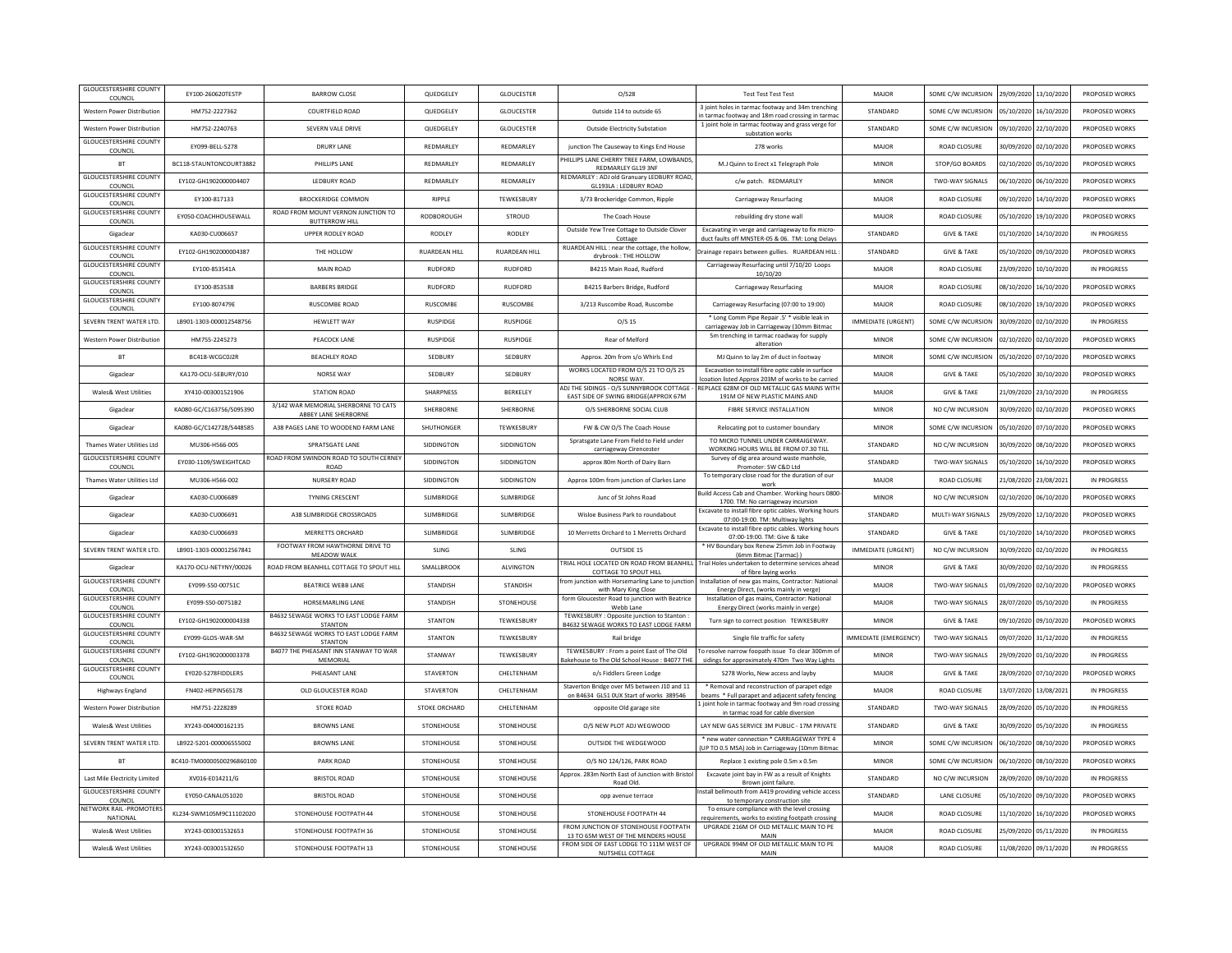| <b>GLOUCESTERSHIRE COUNTY</b><br>COUNCIL | EY100-853396I             | FOSSEWAY                                 | STOW-ON-THE-WOLD       | STOW-ON-THE-WOLD      | A429 Fosseway, Stow-on-the-Wold                                               | Carriageway Resurfacing (Nights 19:00 to 07:00)                                                           | MAJOR              | ROAD CLOSURE           |                       | 28/09/2020 02/10/2020 | IN PROGRESS       |
|------------------------------------------|---------------------------|------------------------------------------|------------------------|-----------------------|-------------------------------------------------------------------------------|-----------------------------------------------------------------------------------------------------------|--------------------|------------------------|-----------------------|-----------------------|-------------------|
| <b>GLOUCESTERSHIRE COUNTY</b><br>COUNCIL | EY100-853396J             | <b>BURFORD ROAD</b>                      | STOW-ON-THE-WOLD       | STOW-ON-THE-WOLD      | A424 Burford Road, Stow-on-the-Wold                                           | Carriageway Resurfacing (Nights 19:00 to 07:00)                                                           | MAJOR              | ROAD CLOSURE           |                       | 28/09/2020 02/10/2020 | IN PROGRESS       |
| <b>GLOUCESTERSHIRE COUNTY</b><br>COUNCIL | EY100-853396H             | <b>STATION ROAD</b>                      | STOW-ON-THE-WOLD       | STOW-ON-THE-WOLD      | A429 Station Road, Stow-on-the-Wold                                           | Carriageway Resurfacing (Nights 19:00 to 07:00)                                                           | MAJOR              | ROAD CLOSURE           | 28/09/2020            | 02/10/2020            | IN PROGRESS       |
| <b>BT</b>                                | BC410-TM00000500301278600 | <b>STATION ROAD</b>                      | STOW-ON-THE-WOLD       | STOW-ON-THE-WOLD      | FROM ENTRANCE OF ROAD FROM JUNCTION<br>WITH A429 TO JUNCTION WITH A436 TO 80M | Test 1 cable in existing network                                                                          | MINOR              | LANE CLOSURE           |                       | 09/10/2020 13/10/2020 | PROPOSED WORKS    |
| Thames Water Utilities Ltd               | MU026-001119MFJH--001001  | <b>GLOUCESTER ROAD</b>                   | <b>STRATTON</b>        | <b>STRATTON</b>       | Opposite Texaco Garage                                                        | Non excavation permit for traffic lights relating to<br>sewer repairs in field                            | STANDARD           | <b>TWO-WAY SIGNALS</b> |                       | 05/10/2020 16/10/2020 | PROPOSED WORKS    |
| NETWORK RAIL -PROMOTERS<br>NATIONA       | KL238-SWM1103M03C011020TT | PAGANHILL LANE                           | STROUD                 | STROUD                | Pagans Hill U/B, A4171 Paganhill Lane under,<br>Stroud, Gloucestershire       | Detailed tactile examination of U/B using Ladders<br>and small hand tools. Works to be carried out        | MAJOR              | ROAD CLOSURE           |                       | 01/10/2020 02/10/2020 | PROPOSED WORKS    |
| SEVERN TRENT WATER LTD.                  | LB901-1303-000012540395   | <b>DUDBRIDGE HILL</b>                    | STROUD                 | STROUD                | 0/S <sub>2</sub>                                                              | CARRIAGEWAY TYPE 4 (UP TO 0.5 MSA) * Stop tap<br>Renew 25mm * Significant leakage Job in Footway          | IMMEDIATE (URGENT) | NO C/W INCURSION       | 30/09/2020            | 02/10/2020            | IN PROGRESS       |
| SEVERN TRENT WATER LTD                   | LB901-1303-000012564910   | MIDDLE SPILLMANS                         | STROUD                 | STROUD                | AT THE SIDE OF PROPERTY 'THE RED HOUSE'                                       | Bbox Renew 25mm add Meter * PRIVATE STREET<br>NO DEFINITION INFORMA Job in Carriageway                    | MINOR              | SOME C/W INCURSION     | 05/10/2020            | 07/10/2020            | PROPOSED WORKS    |
| <b>Western Power Distribution</b>        | HM753-2240850             | <b>BEARDS LANE</b>                       | STROUD                 | STROUD                | side of 98 Caincross Rd                                                       | 1 joint hole in tarmac footway and 2m trenching in<br>tarmac footway for reinforcement scheme             | <b>MINOR</b>       | SOME C/W INCURSION     |                       | 08/10/2020 08/10/2020 | PROPOSED WORKS    |
| <b>GLOUCESTERSHIRE COUNTY</b><br>COUNCIL | EY050-TREES/071020        | LONDON ROAD                              | STROUD                 | STROUD                | between gunhouse and thrupp lane                                              | tree works                                                                                                | MINOR              | <b>TWO-WAY SIGNALS</b> |                       | 07/10/2020 08/10/2020 | PROPOSED WORKS    |
| SEVERN TRENT WATER LTD.                  | LB922-5201-000006521619   | <b>SLAD LANE</b>                         | STROUD                 | STROUD                | <b>OUTSIDE NUMBER 22</b>                                                      | Long 6.6-12m Full Ex 25mm MDPE * NEW WATER                                                                | MAJOR              | <b>ROAD CLOSURE</b>    | 06/10/2020            | 08/10/2020            | PROPOSED WORKS    |
| <b>BT</b>                                | BC117-0000000000063758DNO | RODBOROUGH LANE                          | STROUD                 | <b>STROUD</b>         | New pole to be installed opposite Kieber Cottage                              | CONNECTION * CARRIAGEWAY TYPE 4 (UP TO 0.5<br>Install a new pole opposite Kieber Cottage and lay          | MAJOR              | ROAD CLOSURE           | 07/10/2020            | 09/10/2020            | PROPOSED WORKS    |
| SEVERN TRENT WATER LTD                   | LB901-1303-000012525331   | LONDON ROAD                              | STROUD                 | STROUD                | n the verge, then approx. 16m of new duct to be<br><b>OUTSIDE NUMBER 57</b>   | approx. 16m of new duct in the carriageway from<br>Small Hydrant Cut out In-line 3' Job in Carriageway    | MINOR              | <b>GIVE &amp; TAKE</b> | 07/10/2020            | 09/10/2020            | PROPOSED WORKS    |
| <b>Western Power Distribution</b>        | HM751-2240150B            | <b>MANOR ROAD</b>                        | <b>SWINDON VILLAGE</b> | CHELTENHAM            | rom junction with Rutherford Way across to sub                                | (10mm Bitmac (Tarmac))<br>1 joint hole in grass verge and 16m trenching in                                | STANDARD           | LANE CLOSURE           |                       | 29/09/2020 05/10/2020 | IN PROGRESS       |
| <b>BT</b>                                | BC128-WAPNP62B-2          | <b>FIDDLERS GREEN</b>                    | <b>TEMPLE GUITING</b>  | <b>TEMPLE GUITING</b> | station outside Unit C<br>OUTSIDE THE ANNEXE                                  | tarmac footway and grass verge and 16m road<br>BT POLE REMOVAL IN VERGE                                   | MINOR              | STOP/GO BOARDS         |                       | 01/10/2020 01/10/2020 | PROPOSED WORKS    |
| <b>GLOUCESTERSHIRE COUNTY</b>            | EY100-816260C             | <b>HAMPTON STREET</b>                    | TETBURY                | TETBURY               | B4014 Hampton Street, Tetbury Uptor                                           | Carriageway Resurfacing to 30/09/20, Loops on                                                             | MAJOR              | ROAD CLOSURE           | 28/09/2020            | 03/10/2020            | IN PROGRESS       |
| COUNCI<br>BT                             | BC007-WBPD4R1P            | FOOTWAY FROM QUERCUS ROAD TO TRUBSHAW    | TFTBURY                | TETRURY               | os 24 TRUBSHAW CLOSE TETBURY                                                  | Saturday 3rd Oct<br>Clear Blockage in Soft / Footway Surface                                              | MINOR              | SOME C/W INCURSION     |                       | 01/10/2020 05/10/2020 | PROPOSED WORKS    |
| <b>Bristol Water</b>                     | AY009-2588583-01          | CLOSE<br><b>LONDON ROAD</b>              | TETRURY                | TETRURY               | <b>GLOSTETBURY GL8 8GL</b><br>Outside 43                                      | Rectify defective reinstatement                                                                           | MINOR              | SOME C/W INCURSION     |                       | 06/10/2020 07/10/2020 | PROPOSED REMEDIAL |
| <b>GLOUCESTERSHIRE COUNTY</b>            | EY100-806118C             | <b>CHARLTON ROAD</b>                     | TETBURY                | TETBURY               | A4135 Charlton Road, Tetbury                                                  | Carriageway Resurfacing Works Restircted Days                                                             | MAJOR              | ROAD CLOSURE           |                       | 01/10/2020 07/10/2020 | PROPOSED WORKS    |
| COUNCIL<br><b>GLOUCESTERSHIRE COUNTY</b> | EY100-806118B             | <b>NEW CHURCH STREET</b>                 | <b>TETBURY</b>         | TETBURY               | A4135 New Church Street, Tetbury                                              | 09:30 to 15:30<br>Carriageway Resurfacing                                                                 | MAJOR              | <b>ROAD CLOSURE</b>    |                       | 01/10/2020 07/10/2020 | PROPOSED WORKS    |
| COUNCIL<br><b>GLOUCESTERSHIRE COUNTY</b> |                           |                                          |                        |                       |                                                                               |                                                                                                           |                    |                        |                       |                       |                   |
| COUNCIL<br><b>GLOUCESTERSHIRE COUNTY</b> | EY030-VDK11264646         | <b>HAMPTON STREET</b>                    | TETBURY                | TETBURY               | 34/36                                                                         | VDK<br>Carriageway Resurfacing to 30/09/20. Loops on                                                      | STANDARD           | SOME C/W INCURSION     | 05/10/2020            | 09/10/2020            | PROPOSED WORKS    |
| COUNCIL<br><b>GLOUCESTERSHIRE COUNTY</b> | FY100-816260B             | TETRURY ROAD                             | <b>TETRURY UPTON</b>   | <b>TETRURY UPTON</b>  | B4014 Tetbury Road, Tetbury Upton<br>TEWKESBURY: A38 Tewkesbury bypass:       | Saturday 3rd Oct                                                                                          | MAIOR              | <b>ROAD CLOSURE</b>    | 28/09/2020 03/10/2020 |                       | IN PROGRESS       |
| COUNCIL<br><b>GLOUCESTERSHIRE COUNTY</b> | FY102-GH1902000004357     | <b>TEWKESBURY BYPASS</b>                 | <b>TFWKFSBURY</b>      | <b>TEWKESBURY</b>     | <b>TEWKESBURY BYPASS</b>                                                      | Lining works TEWKESBURY<br>Unjamming drainage lids from cyclical programme                                | MINOR              | <b>ROAD CLOSURE</b>    |                       | 30/09/2020 01/10/2020 | PROPOSED WORKS    |
| COUNCIL<br><b>GLOUCESTERSHIRE COUNTY</b> | EY102-GH1902000003740     | <b>BACK OF AVON</b>                      | TEWKESBURY             | TEWKESBURY            | TEWKESBURY : outside No. 2 : BACK OF AVON                                     | TEWKESBURY                                                                                                | MINOR              | STOP/GO BOARDS         |                       | 02/10/2020 02/10/2020 | PROPOSED WORKS    |
| COUNCIL                                  | EY102-GH1902000003738     | <b>NELSON STREET</b>                     | TEWKESBURY             | TEWKESBURY            | TEWKESBURY: Outside No. 1: NELSON STREET                                      | Unjamming drainage lids from cyclical programme<br>TEWKESBURY                                             | <b>MINOF</b>       | STOP/GO BOARDS         | 02/10/2020            | 02/10/2020            | PROPOSED WORKS    |
| <b>GLOUCESTERSHIRE COUNTY</b><br>COUNCIL | EY102-GH1902000003598     | ASHCHURCH ROAD                           | TEWKESBURY             | <b>TFWKFSBURY</b>     | TEWKESBURY : Outside number 116 :<br>ASHCHURCH ROAD                           | Reset bollard TEWKESBURY:                                                                                 | MINOR              | <b>GIVE &amp; TAKE</b> | 06/10/2020            | 06/10/2020            | PROPOSED WORKS    |
| <b>GLOUCESTERSHIRE COUNTY</b><br>COUNCIL | FY102-GH1902000003889     | WAI TON CARDIFF LANE                     | <b>TFWKFSBURY</b>      | <b>TEWKESBURY</b>     | TEWKESBURY: Walton Cardiff road junction<br><b>WALTON CARDIFF LANE</b>        | Replace sign post TEWKESBURY                                                                              | MINOR              | <b>GIVE &amp; TAKE</b> |                       | 06/10/2020 06/10/2020 | PROPOSED WORKS    |
| SEVERN TRENT WATER LTD.                  | LB922-5201-000006539068   | HIGH STREET                              | TEWKESBURY             | TEWKESBURY            | OUTSIDE NUMBER 66                                                             | * New Clean Water Connection * Lay 5 x service<br>pipe from 7' CI main located in nearside c/way to '     | <b>MINOR</b>       | <b>GIVE &amp; TAKE</b> | 05/10/2020            | 09/10/2020            | PROPOSED WORKS    |
| <b>GLOUCESTERSHIRE COUNTY</b><br>COUNCI  | EY020-KISNERGB            | <b>ST MARYS LANE</b>                     | TEWKESBURY             | TEWKESBURY            | o/s 36 St Marys Lane                                                          | Urgent external repairs to historic timber-frame<br>building                                              | MAJOR              | <b>ROAD CLOSURE</b>    | 05/10/2020            | 05/12/2020            | PROPOSED WORKS    |
| Gigaclear                                | KA030-CU005500            | ROAD FROM BEECH WALK TO STENDERS ROAD    | THE STENDERS           | MITCHELDEAN           | End of layby on grass verge                                                   | Storage for materails only                                                                                | MAJOR              | NO C/W INCURSION       |                       | 28/07/2020 02/10/2020 | IN PROGRESS       |
| <b>BT</b>                                | BC128-WAPNM25L            | TIBBERTON LANE                           | TIBBERTON              | TIBBERTON             | <b>OUTSIDE 2 NEW COTTAGES</b>                                                 | BT POLE REPLACEMENT IN VERGE                                                                              | MINOR              | <b>GIVE &amp; TAKE</b> | 02/10/2020 02/10/2020 |                       | PROPOSED WORKS    |
| Gigaclear                                | KA170-SW-STRCHW/00010     | TIDENHAM FOOTPATH 1                      | TIDENHAM               | TIDENHAM              | TRIAL HOLES LCOATED ON TIDENHAM<br>FOOTPATH 1                                 | Trial Holes undertaken to determine services ahead<br>of fibre laying works                               | <b>MINOR</b>       | <b>GIVE &amp; TAKE</b> |                       | 30/09/2020 02/10/2020 | IN PROGRESS       |
| Gigaclear                                | KA030-CU004116            | B4213 MOUNT PLEASANT TO FLAT FARM TIRLEY | TIRLEY                 | TEWKESBURY            | JCT, B4211 and B4213, Tirley                                                  | <b>Rectify CW defects</b>                                                                                 | <b>MINOR</b>       | MULTI-WAY SIGNALS      |                       | 29/09/2020 02/10/2020 | IN PROGRESS       |
| <b>GLOUCESTERSHIRE COUNTY</b><br>COUNCIL | EY099-S50-00776           | <b>CHURCH LANE</b>                       | <b>TODDINGTON</b>      | CHELTENHAM            | Field at Olde Lane                                                            | Private Water Connection, Contractor: SDG<br>Groundworks Ltd                                              | <b>MINOF</b>       | <b>GIVE &amp; TAKE</b> | 05/10/2020            | 07/10/2020            | PROPOSED WORKS    |
| Gigaclear                                | KA080-GC/C138532/S443493  | B4077 FRAMPTON COURT TO PHEASANT INN     | <b>TODDINGTON</b>      | TEWKESBURY            | CW/VERGE THE APPLE STORE, ALONG B4077<br>FRAMPTON COURT TO PHEASANT INN.      | RELOCATING POT TO CUSTOMER BOUNDARY                                                                       | <b>MINOR</b>       | <b>TWO-WAY SIGNALS</b> |                       | 08/10/2020 12/10/2020 | PROPOSED WORKS    |
| <b>GLOUCESTERSHIRE COUNT</b><br>COUNCIL  | FY102-GH1902000004330     | BOZARD LANE                              | <b>TREDINGTON</b>      | <b>CHEITENHAM</b>     | CHELTENHAM : At Bozard lane junction<br>(Tredington end) : BOZARD LANE        | Re-fix 2 signs to post CHELTENHAM                                                                         | MINOR              | <b>GIVE &amp; TAKE</b> | 09/10/2020            | 09/10/2020            | PROPOSED WORKS    |
| <b>GLOUCESTERSHIRE COUNTY</b><br>COUNCIL | EY202-25112139            | SEDBURY LANE                             | <b>TUTSHILL</b>        | TUTSHILL              | OS33, OS39                                                                    | Replacing 2 x Columns                                                                                     | <b>MINOR</b>       | <b>GIVE &amp; TAKE</b> |                       | 05/10/2020 07/10/2020 | PROPOSED WORKS    |
| <b>GLOUCESTERSHIRE COUNTY</b><br>COUNCIL | EY202-84560817            | <b>BIGSTONE MEADOW</b>                   | TUTSHILL               | <b>TUTSHILL</b>       | OS 41                                                                         | Replacing column                                                                                          | <b>MINOF</b>       | <b>GIVE &amp; TAKE</b> | 05/10/2020            | 07/10/2020            | PROPOSED WORKS    |
| <b>GLOUCESTERSHIRE COUNTY</b><br>COUNCIL | EY202-14389422            | <b>BIGSTONE GROVE</b>                    | TUTSHILL               | <b>TUTSHILL</b>       | OS 3/5, OS 9, OS 16, OS 11                                                    | Replacing 4 x Columns                                                                                     | <b>MINOR</b>       | <b>GIVE &amp; TAKE</b> | 06/10/2020            | 08/10/2020            | PROPOSED WORKS    |
| <b>GLOUCESTERSHIRE COUNT</b><br>COUNCIL  | EY202-51820493            | THE MARTINS                              | TUTSHILL               | TUTSHILL              | OS 12, SO 10, OS 9, SO 16, OS 50                                              | <b>Replacing 5 Columns</b>                                                                                | MINOR              | <b>GIVE &amp; TAKE</b> | 06/10/2020            | 08/10/2020            | PROPOSED WORKS    |
| Gigaclear                                | KA170-OCU-GRTHL/0016      | <b>CASTLE VIEW</b>                       | <b>TUTSHILL</b>        | TUTSHILL              | Works from o/s no3 Castle view to inc o's no 7                                | Excavation to install fibre optic cable in Carriageway<br>and footway. Approx 80M of works to be carried  | MAJOR              | <b>GIVE &amp; TAKE</b> | 05/10/2020 27/10/2020 |                       | PROPOSED WORKS    |
| Gigaclear                                | KA170-OCU-GRTHL/0016A     | <b>CASTLE VIEW</b>                       | <b>TUTSHILL</b>        | <b>TUTSHILL</b>       | Works from o/s no 10 to o/s no orchard house                                  | Excavation to install fibre optic cable in Carriagewa                                                     | MAJOR              | <b>GIVE &amp; TAKE</b> | 08/10/2020            | 27/10/2020            | PROPOSED WORKS    |
| Gigaclear                                | KA170-OCU-GRTHL/001       | <b>ELM ROAD</b>                          | TUTSHILL               | TUTSHILL              | Works from no17 to private drive no 27                                        | nd verge, Approx 115M of works to be carried ou<br>Excavation to install fibre optic cable in Carriageway | MAJOR              | MULTI-WAY SIGNALS      |                       | 05/10/2020 04/11/2020 | PROPOSED WORKS    |
| Gigaclear                                | KA170-OCU-GRTHL/01A       | <b>ELM ROAD</b>                          | <b>TUTSHILL</b>        | <b>TUTSHILL</b>       | O/S no 25 to Yew tree house. NP16 7                                           | footway and verge. Approx [*]M of works to be<br>xcavation to install fibre optic cable in Carriageway    | MAJOR              | MULTI-WAY SIGNALS      | 05/10/2020            | 04/11/2020            | PROPOSED WORKS    |
|                                          |                           |                                          |                        |                       |                                                                               | footway and verge. Approx [*]M of works to be                                                             |                    |                        |                       |                       |                   |